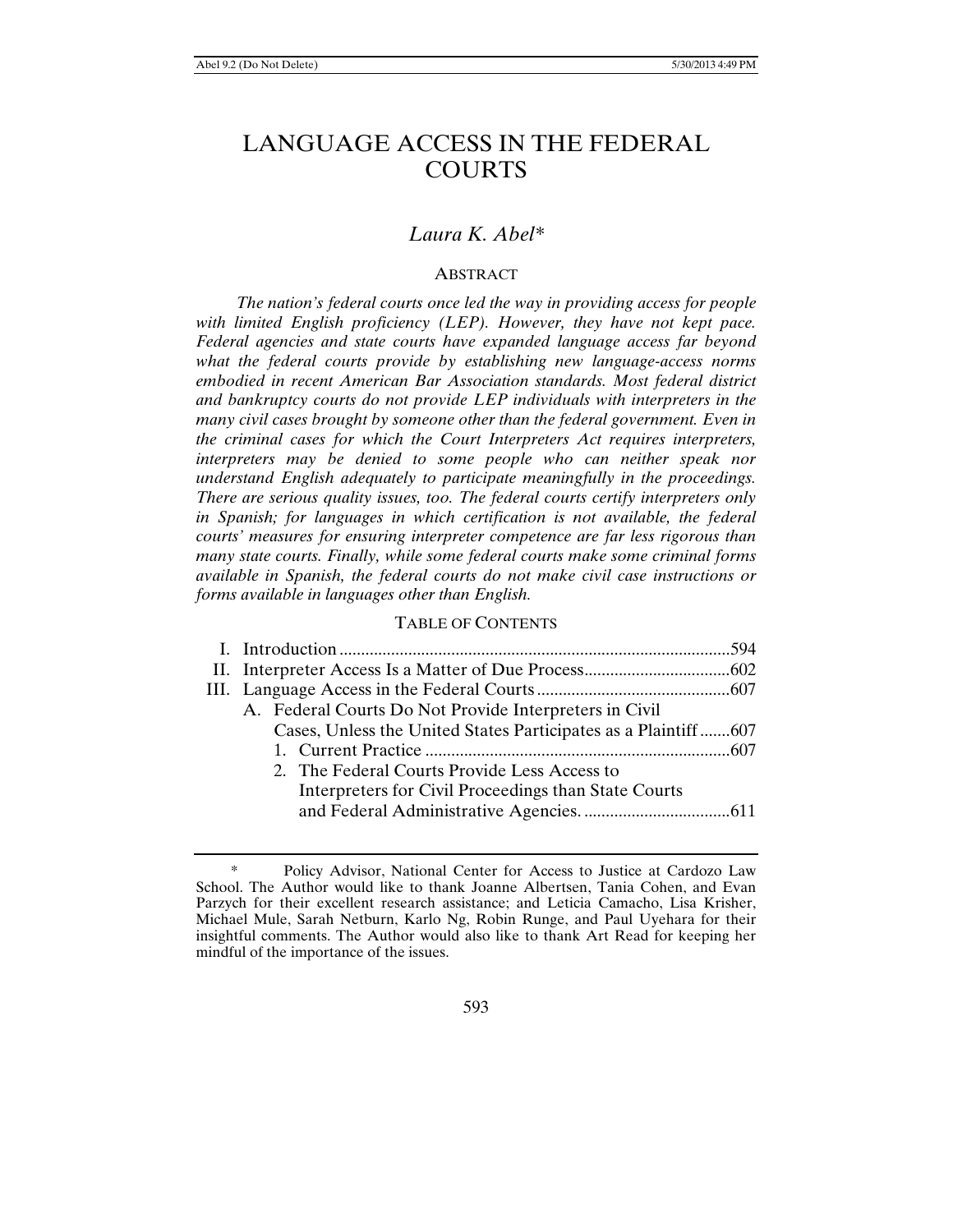|  | B. Certified Interpreters Are Available Only in Spanish, |      |
|--|----------------------------------------------------------|------|
|  |                                                          |      |
|  | C. Some Judges Deny Interpreters When the LEP Individual |      |
|  |                                                          |      |
|  | D. Most Vital Documents Are Only Available in English625 |      |
|  |                                                          |      |
|  |                                                          |      |
|  |                                                          |      |
|  |                                                          |      |
|  |                                                          |      |
|  | E. Federal District Court Judges and Bankruptcy          |      |
|  |                                                          | .633 |
|  |                                                          |      |
|  |                                                          | .635 |

#### I. INTRODUCTION

The nation's federal courts, which once led the way in providing access for limited English proficient (LEP) people, have failed to keep up with emerging national norms.<sup>1</sup> In 1978, Congress passed the Court Interpreters Act, requiring federal courts to use interpreters for LEP participants in all criminal cases and in civil cases brought by the U.S. government.2 The Court Interpreters Act also requires that courts use certified interpreters whenever they are reasonably available, prompting the federal courts to create some of the first, and most rigorous, tests for certifying court interpreters.3 Before the federal legislation, California was

<sup>1.</sup> According to the author of a widely used text on court interpretation, "one seminal event can be seen as the driving force behind the current growing trend toward greater use of court interpreting in American courtrooms: the enactment in 1978 of . . . the federal Court Interpreters Act." SUSAN BERK-SELIGSON, THE BILINGUAL COURTROOM: COURT INTERPRETERS IN THE JUDICIAL PROCESS 1 (2002); *see also* Elena M. de Jongh, *Court Interpreting: Linguistic Presence v. Linguistic Absence*, 82 FLA. B.J. 21, 24 (2008) (calling the passage of the Court Interpreters Act a "watershed moment in the history of court interpreting in the U.S.").

<sup>2.</sup> Court Interpreters Act, Pub. L. No. 95-539, 92 Stat. 2040 (1978) (codified as amended at 28 U.S.C. §§ 1827–1828 (2006)).

<sup>3. 28</sup> U.S.C. § 1827; *see Chronology: Three Decades of Court Interpreting*, PROTEUS, Summer 2009, at 15–16, *available at* http://najit.org/membersonly/library /Proteus/2009/Proteus%20Summer%202009.pdf.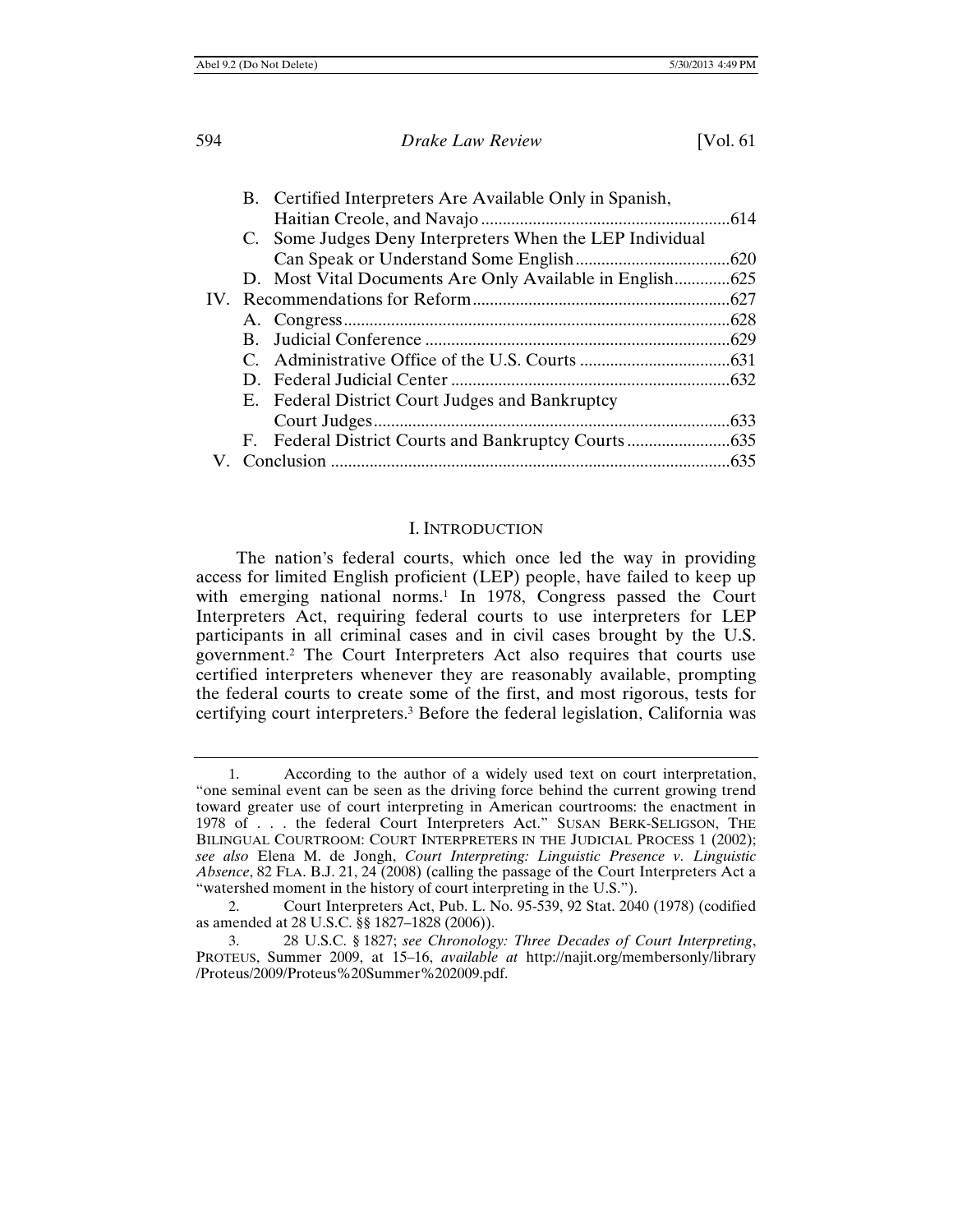the only state requiring its court interpreters to be certified.4 Many of the other state court interpreter programs developed since then are modeled after the federal courts' program.5

Federal courts have not kept pace, however, as the rest of the federal government and state courts have expanded language access far beyond what the federal courts provide. In 2000, President Clinton issued an Executive Order requiring all federal agencies to ensure their own activities, and the activities they fund others to conduct, are accessible to LEP people.<sup>6</sup> Attorney General Eric Holder reaffirmed the government's commitment to language access in a 2011 letter to the head of every federal agency.7 In response, many federal agencies have taken significant steps to ensure their personnel can communicate with LEP members of the public, and that crucial documents are translated into the languages commonly spoken by those served by the agencies.<sup>8</sup> For example, the Equal Employment Opportunity Commission (EEOC) uses bilingual staff and interpreters to communicate with LEP individuals in field offices, in factfinding conferences, and "throughout the outreach and enforcement processes."9 The Social Security Administration (SSA), which holds the vast majority of federal administrative hearings, likewise provides interpreters at its hearings.10 The SSA also makes benefits information and

<sup>4.</sup> *See* Muneer I. Ahmad, *Interpreting Communities: Lawyering Across Language Difference*, 54 UCLA L. REV. 999, 1008–10 & nn.14 & 18 (2007).

<sup>5.</sup> Heather Pantoga, Note, *Injustice in Any Language: The Need for Improved Standards Governing Courtroom Interpretation in Wisconsin*, 82 MARQ. L. REV. 601, 630–31 (1999).

<sup>6.</sup> Exec. Order No. 13,166, 65 Fed. Reg. 50,121, 50,121–22 (Aug. 11, 2000).

<sup>7.</sup> Memorandum from Eric Holder, U.S. Att'y Gen., to Heads of Fed. Agencies, Gen. Counsels, & Civil Rights Heads (Feb. 17, 2011), *available at* http://www.lep.gov/13166/AG\_021711\_EO\_13166\_Memo\_to\_Agencies\_with\_Suppleme nt.pdf.

<sup>8.</sup> Federal agency LEP plans and other language access-related documents issued by federal agencies are compiled online at http://www.lep.gov./guidance/fed \_plan\_index.html (last visited Apr. 8, 2013).

<sup>9.</sup> *Plan of the Equal Employment Opportunity Commission for Improving Access to Services for Persons with Limited English Proficiency* § V(C)(2), U.S. EQUAL EMP. OPPORTUNITY COMMISSION, http://www.eeoc.gov/eeoc/plan/lep.cfm (last visited May 1, 2013).

<sup>10.</sup> OFFICE OF DISABILITY ADJUDICATION & REVIEW, SOC. SEC. ADMIN., HEARINGS, APPEALS AND LITIGATION LAW MANUAL, ch. I-2-6-10 (2005), *available at*  http://www.ssa.gov/OP\_Home/hallex/I-02/I-2-6-10.html (stating that the SSA will provide interpreters free of charge for LEP individuals during administrative hearings);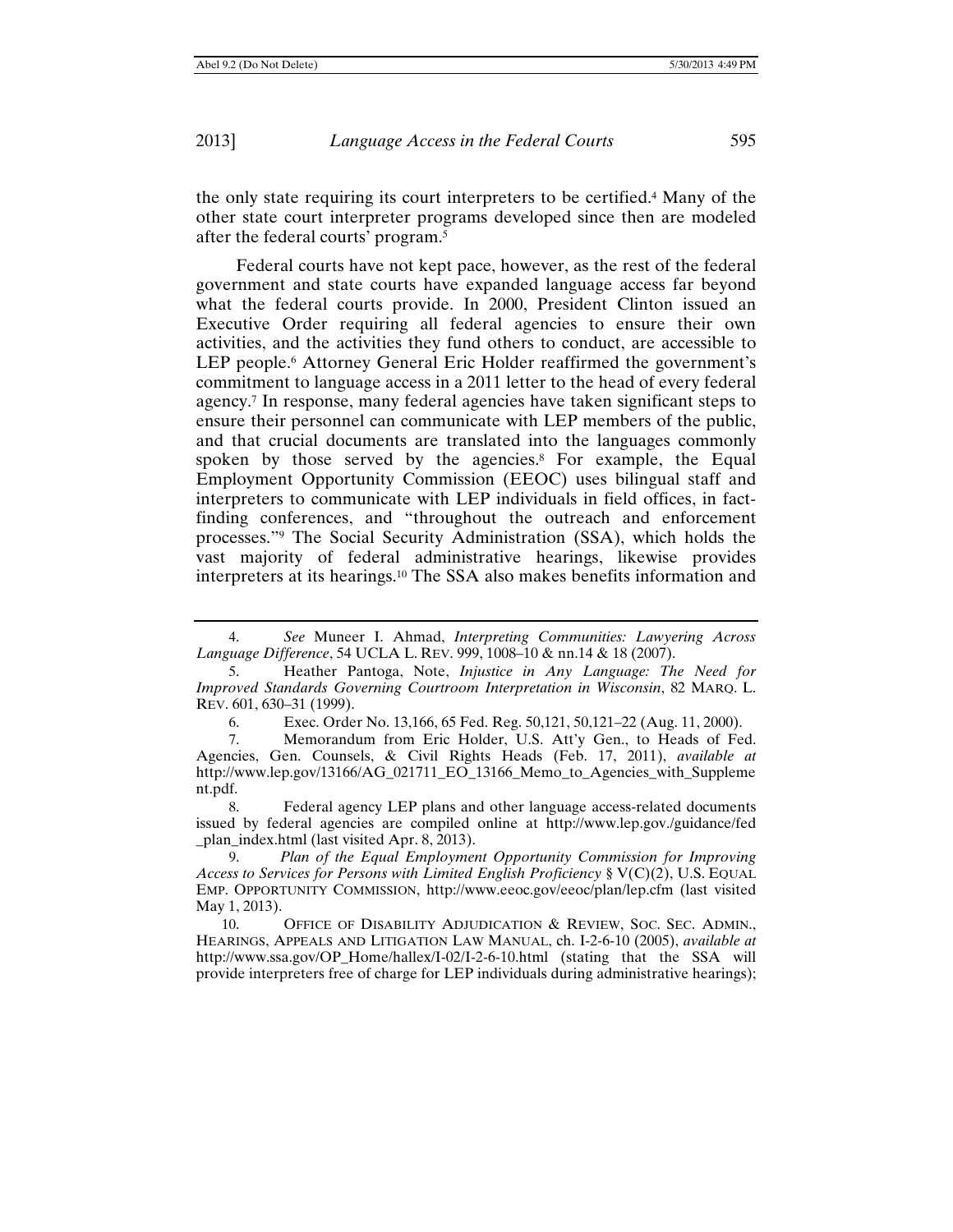forms available in sixteen different languages.11 Notably, many agencies have recently expanded their language access services despite the current financial pressures facing the federal government.12

At the same time, a series of warning letters from the Department of Justice (DOJ) have informed state courts receiving federal financial assistance that to comply with Title VI of the Civil Rights Act of 1964 (Title VI), they must provide interpreters free of charge in all types of cases—not just the limited types in which the federal courts currently provide interpreters.13 The DOJ has followed up with investigations in at least seven states, resulting in the implementation of far-reaching plans for

*see* U.S. GOV'T ACCOUNTABILITY OFFICE, RESULTS-ORIENTED CULTURES: OFFICE OF PERSONNEL MANAGEMENT SHOULD REVIEW ADMINISTRATIVE LAW JUDGE PROGRAM TO IMPROVE HIRING AND PERFORMANCE MANAGEMENT 1 (2010), *available at* http://www.gao.gov/new.items/d1014.pdf (stating that the SSA employs 75% of all federal administrative law judges).

<sup>11.</sup> ADMIN. CONFERENCE OF THE U.S. & DEP'T OF JUSTICE, PROMISING PRACTICES FOR LANGUAGE ACCESS IN FEDERAL ADMINISTRATIVE HEARINGS AND PROCEEDINGS 10 (2012), *available at* http://www.justice.gov/atj/acus-doj-languageaccess-rpt.pdf (reporting that the SSA provides interpreters for LEP individuals during administrative hearings); SOC. SEC. ADMIN. LEP WORKGROUP, SERVICE TO OUR LIMITED ENGLISH PROFICIENT PUBLIC: STATUS REPORT 9 (2008), *available at* http://www.lep.gov/resources/2008\_Conference\_Materials/SSALEPStatusReport.pdf; *Multilanguage Gateway: Social Security Information in Other Languages*, SOC. SECURITY ADMIN., http://www.socialsecurity.gov/multilanguage/ (last modified Oct. 9, 2010); *The Social Security Administration's Plan for Providing Access to Benefits and Services for Persons with Limited English Proficiency (LEP)*, SOC. SECURITY ADMIN., http://www.socialsecurity.gov/multilanguage/LEPPlan2.htm (last modified Sept. 25, 2012).

<sup>12.</sup> *See, e.g.*, EXEC. OFFICE FOR IMMIGRATION REVIEW, PLAN FOR ENSURING LIMITED ENGLISH PROFICIENT PERSONS HAVE MEANINGFUL ACCESS TO EOIR SERVICES 11–12 (2012), *available at* http://www.justice.gov/eoir/statspub/EOIR LanguageAccessPlan.pdf (noting that immigration courts will expand interpreter services from the partial interpretation model to a model with "a full and complete interpretation of the proceeding" and will "prioritize the translation of vital documents").

<sup>13.</sup> *See, e.g.*, Letter from R. Alexander Acosta, Assistant Att'y Gen., to State Court Adm'rs (Apr. 22, 2005), *available at* http://www.lep.gov/guidance/courtsletter4 \_22\_2005.pdf; Letter from Loretta King, Deputy Assistant Att'y Gen., to Dirs. of State Court and State Court Adm'rs (Dec. 1, 2003), *available at* http://www.lep.gov /guidance/courtsletter12\_1\_2003.pdf; Letter from Thomas E. Perez, Assistant Att'y Gen., to Chief Justices & State Court Adm'rs (Aug. 16, 2010), *available at* http://www.lep.gov/final\_courts\_ltr\_081610.pdf.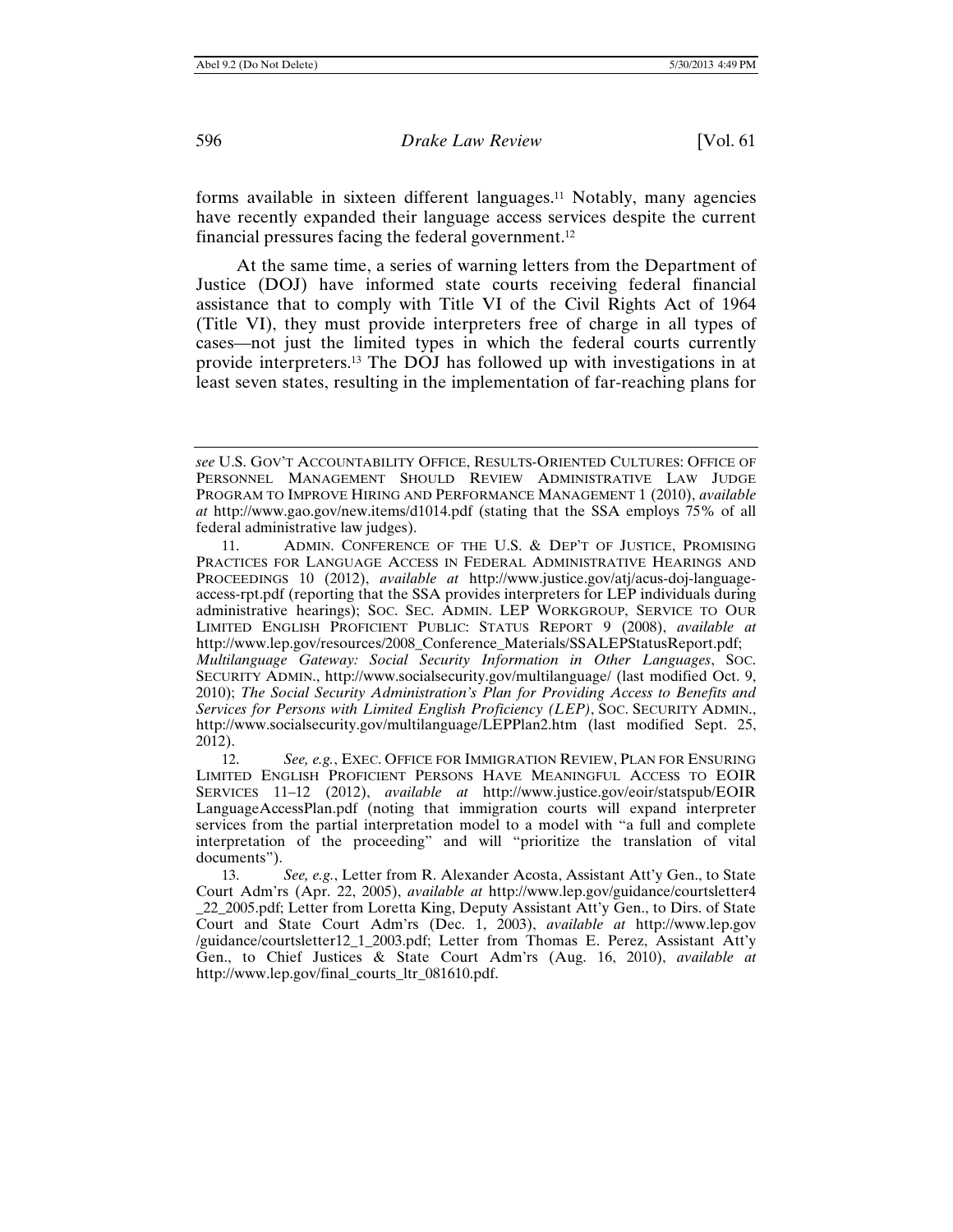improved accessibility to the state courts in Colorado and Rhode Island.14 In spring 2012, the DOJ found the North Carolina courts in violation of Title VI for failure to provide interpreters in many types of civil cases.15 Despite what the state judiciary terms a "time of economic hardship," North Carolina has since decided to stop charging nonindigent parties for their interpreters, and has put in place a plan to phase in interpreter services in all types of civil cases over the next two years.<sup>16</sup>

Today, Colorado, the District of Columbia, Georgia, Maryland, Maine, Massachusetts, Minnesota, New Jersey, New York, Oregon, Pennsylvania, Tennessee, Utah, Washington State, and Wisconsin are among the jurisdictions that expect courts to provide interpreters to LEP individuals in all court proceedings.17 More than forty states have joined the Consortium for Language Access in the Courts, which makes court interpreter certification tests available in at least sixteen languages.18

The emerging national norm is encapsulated in the American Bar Association's Standards for Language Access in Courts (ABA Standards), adopted in February 2012 and intended to apply to all adjudicatory tribunals, including the federal courts.19 Adopted after a long consultative

17. *See* LAURA ABEL, BRENNAN CTR. FOR JUSTICE, LANGUAGE ACCESS IN STATE COURTS app. D (2009), *available at* http://www.brennancenter.org/content /resource/language\_access\_in\_state\_courts/; Abel & Longobardi, *supra* note 14, at 335– 40; Jana J. Edmonson & Lisa J. Krisher, *Seen But Often Unheard: Limited-English-Proficiency Advocacy in Georgia*, 46 CLEARINGHOUSE REV. 343, 343–45 (2012).

18. NAT'L CTR. FOR STATE COURTS, CONSORTIUM FOR LANGUAGE ACCESS IN THE COURTS: MEMBER STATES (2011), *available at* http://www.ncsc.org/educationand-careers/~/media/Files/PDF/Education%20and%20Careers/State%20Interpreter %20Certification/Res\_CtInte\_ConsortMemberStatesPub2011.ashx.

19. AM. BAR ASS'N, STANDARDS FOR LANGUAGE ACCESS IN COURTS std. 1 cmt. (2012), *available at* http://www.americanbar.org/content/dam/aba/administrative /legal\_aid\_indigent\_defendants/ls\_sclaid\_standards\_for\_language\_access\_proposal.auth

<sup>14.</sup> Laura K. Abel & Matthew Longobardi, *Improvements in Language Access in the Courts, 2009 to 2012*, 46 CLEARINGHOUSE REV. 334, 335–40 (2012).

<sup>15.</sup> Letter from Thomas E. Perez, Assistant Att'y Gen., to Hon. John W. Smith, Dir., N.C. Admin. Office of the Courts 2 (Mar. 8, 2012), *available at* http://www.justice.gov/crt/about/cor/TitleVI/030812\_DOJ\_Letter\_to\_NC\_AOC.pdf.

<sup>16.</sup> N.C. JUDICIAL DEP'T, NORTH CAROLINA COURTS ANNUAL REPORT 4 (2012), *available at* http://www.nccourts.org/Citizens/Publications/Documents/2011- 12\_AnnualReport\_web.pdf; Memorandum from John W. Smith, N.C. Admin. Office of the Courts, to All Judicial Branch Elected and Appointed Officials 1, 3 (Aug. 16, 2012), *available at* http://www.nccourts.org/Citizens/CPrograms/Foreign/Documents/Foreign \_Language\_Access\_and\_Interpreting\_Services\_Memo.pdf.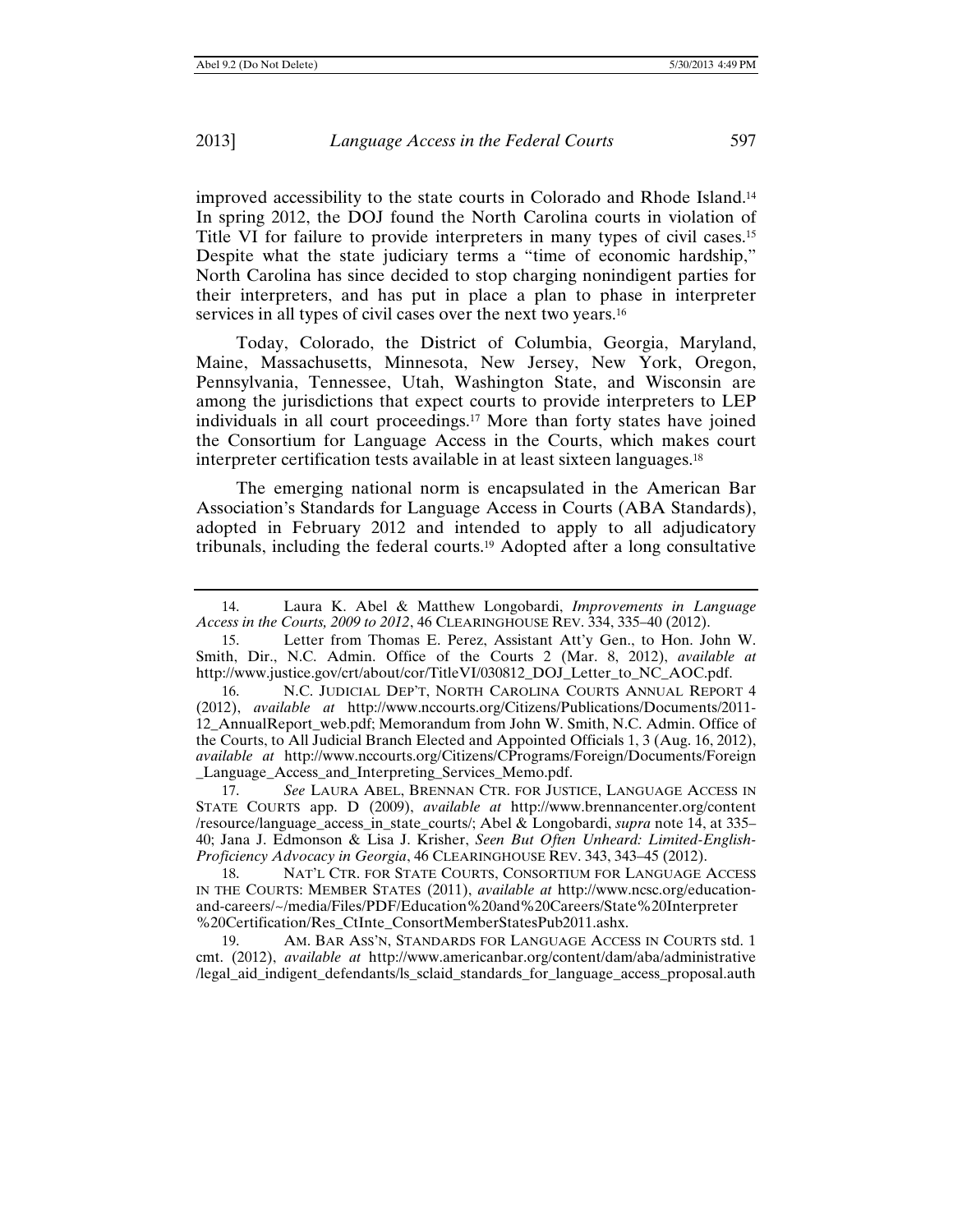process, the ABA Standards urge courts to "ensure that persons with limited English proficiency have meaningful access to all the services . . . provided by the court."20 The measures that the Standards urge courts to take include: providing interpreters in all types of cases, ensuring the interpreters they provide are qualified, and translating vital documents in the languages commonly spoken by court users.21

As this Article describes in Part III, the federal courts have a significant amount of work ahead to live up to the ABA Standards, and to provide the level of language access now provided by federal agencies and the state courts. The federal courts deny interpreters to many LEP parties and witnesses.22 Most federal district and bankruptcy courts do not provide LEP individuals with interpreters in the many civil cases brought by someone other than the federal government.<sup>23</sup> Even in the criminal cases for which the Court Interpreters Act requires interpreters, the federal district courts' standards and procedures result in the denial of interpreters to some people who can neither speak nor understand English well enough to participate meaningfully in the proceedings. In contrast, many state courts have clear guidelines in place to ensure that interpreters are provided to all such litigants.24

There are serious quality issues as well. The federal courts certify only Spanish interpreters,<sup>25</sup> while many state courts certify interpreters in a wide variety of languages.26 For languages in which certification is not available,

California courts certify interpreters).

23. 5 GUIDE TO JUDICIARY POLICY § 240.10 (2011).

26. NAT'L CTR. FOR STATE COURTS, COURT INTERPRETING: CONSORTIUM ORAL EXAMINATIONS READY FOR ADMINISTRATION, *available at* http://www.ncsc .org/education-and-careers/state-interpreter-certification/testing-schedules-by-state/~ /media/Files/PDF/Education%20and%20Careers/State%20Interpreter%20Certificatio n/Oral%20Exam%20Ready%20for%20Administration%20rev%207%2011%2012.ash x; *see, e.g.*, *Court Interpreting Services: Exam Information*, N.Y. ST. UNIFIED CT. SYS., http://www.nycourts.gov/courtinterpreter/examinformation.shtml (last updated July 16, 2012) (listing twenty-one languages, in addition to Spanish, in which the New York state court system certifies interpreters); *Prospective Interpreters FAQs* (2013), JUD. BRANCH OF CAL., http://www.courts.ca.gov/2683.htm (follow "What does it take to

become a court interpreter?" hyperlink) (listing fifteen languages in which the

checkdam.pdf.

<sup>20.</sup> *Id.* std. 2.

<sup>21.</sup> *Id.* stds. 2, 7, 8.

<sup>22.</sup> *See* discussion *infra* Part III.A–C.

<sup>24.</sup> *See* discussion *infra* Part III.A.2.

<sup>25.</sup> *See infra* notes 125–27 and accompanying text.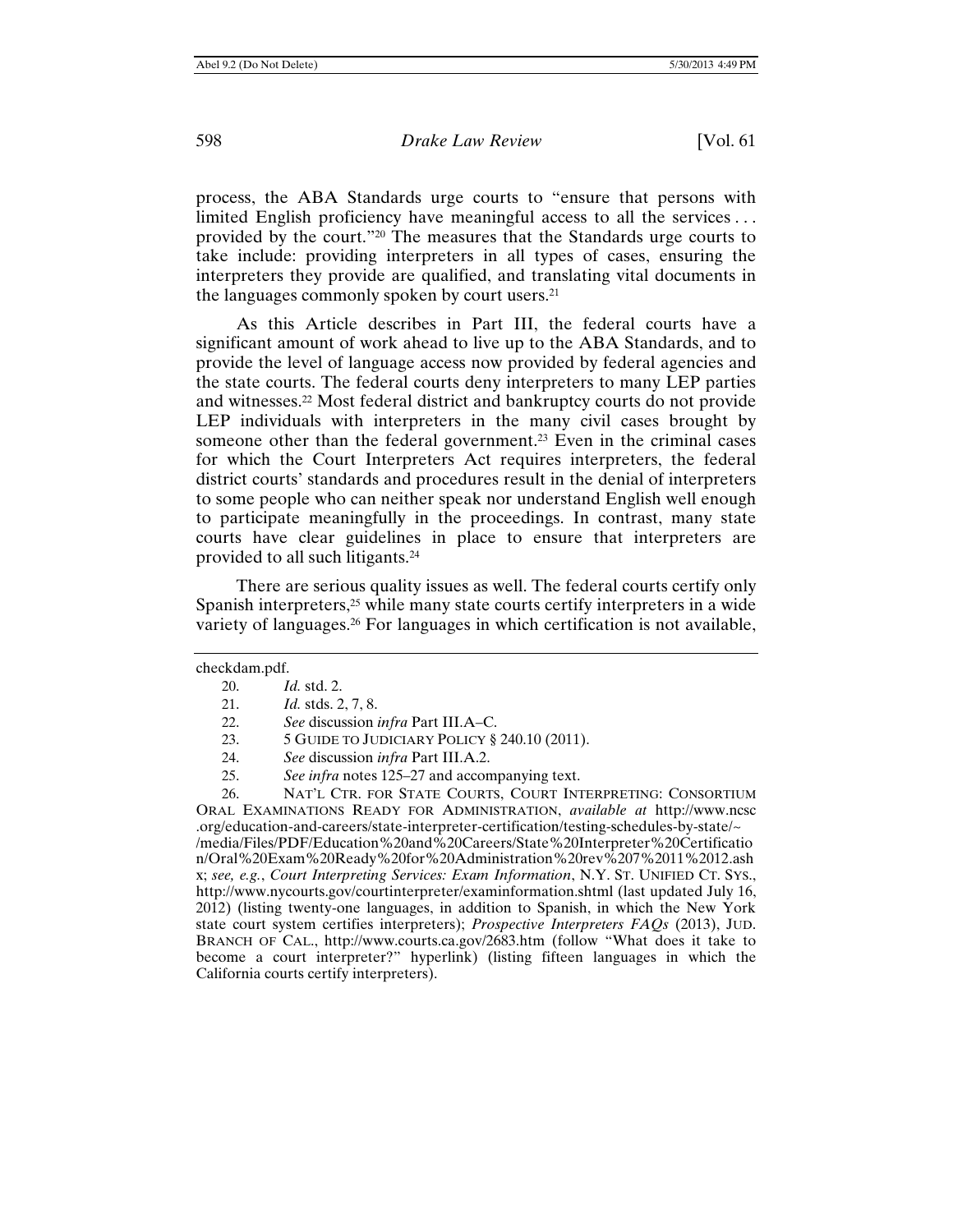the federal courts' measures for ensuring interpreter competence are far less rigorous than many state courts.27

Finally, while some federal courts make certain criminal forms available in Spanish, federal courts do not make civil case instructions or forms available in any language other than English.28 In contrast, a number of state court systems have developed information documents and court forms in Spanish, Vietnamese, and other languages.29

The federal courts' failure to provide competent interpretation whenever it is needed has serious consequences. LEP individuals are forced to proceed in court without an interpreter, and they are unable to participate effectively in their own cases.<sup>30</sup> Crucial laws go unenforced.<sup>31</sup> Immigrants are left vulnerable to exploitation.<sup>32</sup> Courts suffer because judges cannot understand or communicate with litigants. Members of the public who learn of communication difficulties justifiably lose faith in the ability of the courts to administer justice.33

The inability to communicate affects federal court litigants and witnesses in a broad range of civil cases. Attorneys providing assistance to pro se litigants in federal district court confirm that LEP parties appear often in civil cases concerning civil rights, employment, and intellectual property issues.34 In addition, thousands of LEP individuals appear as debtors or creditors in bankruptcy courts each year.35 LEP persons who

29. *See* discussion *infra* Part III.D.

- 31. ABEL, *supra* note 17, at 5.
- 32*. Id.*
- 33. *See id.* at 6.

34. *See, e.g.*, E-mail from Jennifer Greengold Healey, Supervising Att'y, S.F. Bar Pro Bono Project, to Joanne Albertsen, Clinic Student, Brennan Ctr. for Justice (Oct. 27, 2009) (on file with author) (stating that "the majority" of pro se LEP individuals that her clinic sees are bringing "employment discrimination and civil rights (e.g., police brutality) claims"); E-mail from Nauen Rim, Proskauer Rose Civil Justice Fellow, Pub. Counsel, to Joanne Albertsen, Clinic Student, Brennan Ctr. for Justice (Oct. 22, 2009) (on file with author) (noting that the pro se LEP individuals that she helps often face intellectual property and foreclosure cases).

35. *See* U.S. DEP'T OF JUSTICE, UNITED STATES TRUSTEE PROGRAM ANNUAL REPORT: FISCAL YEAR 2011, at 38 (2011), *available at* http://www.justice.gov /ust/eo/public\_affairs/annualreport/docs/ar2011.pdf; *see also* U.S. BANKR. COURT, C.D. CAL., ACCESS TO JUSTICE IN CRISIS: SELF-REPRESENTED PARTIES AND THE COURT 5–6

<sup>27.</sup> *See* discussion *infra* Part III.B.

<sup>28.</sup> *See* discussion *infra* Part III.D.

<sup>30.</sup> *See* discussion *infra* Part II.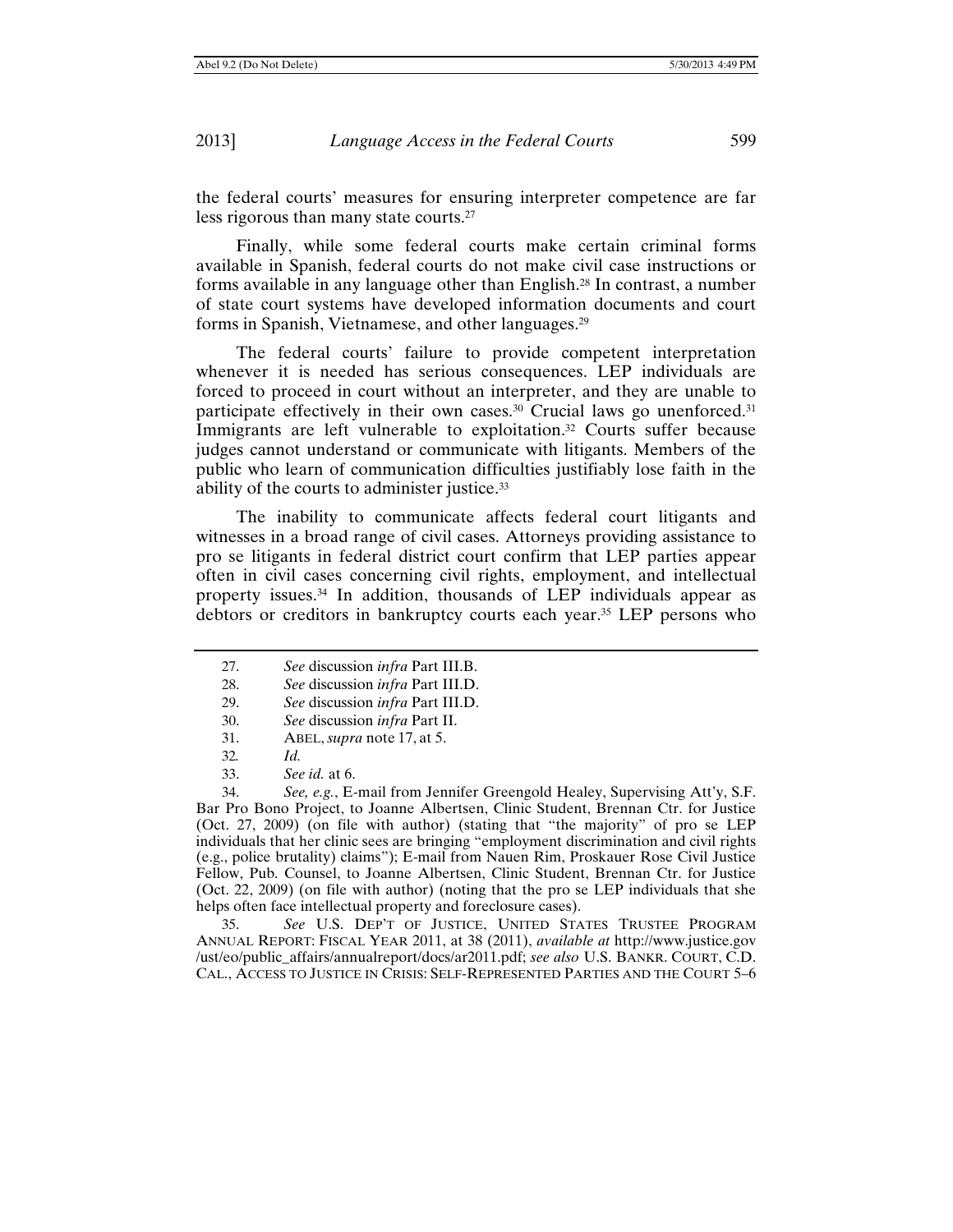cannot afford to hire an attorney and must file pro se face the additional obstacle of navigating the legal system on their own. Most pro se LEP court users are plaintiffs, but LEP persons are also forced to defend civil suits pro se when, for example, their children are sued for illegally downloading music or when bar owners are sued for broadcasting cable programs without permission.<sup>36</sup> It is likely that many LEP individuals who have federal claims never make it to federal court because the language barriers are too high.37

The Judicial Conference of the United States has recognized these problems. In 1995 it warned: "As the numbers of non-English speakers and the number of languages spoken in the U.S. population increase, the courts will be challenged as they seek to ensure the integrity of the truth-finding process."38 Accordingly, it recommended that "[c]ourt interpreter services should be made available in a wider range of court proceedings in order to make justice more accessible to those who do not speak English and cannot afford to provide those services for themselves."39 In its most recent strategic plan, the Judicial Conference recognized that "[m]any who come to the courts also have limited proficiency in English, and resources to provide interpretation and translation services are limited, particularly for

36. *See, e.g.*, J & J Sports Prods., Inc. v. Huong Thi Thuy Ngo, No. 12-CV-02267-LHK, 2012 WL 5270203 (N.D. Cal. Oct. 24, 2012) (granting the LEP defendant's motion to set aside default after determining that her failure to answer the complaint was a result of the language barrier); *see also* THE PUB. COUNSEL FED. PRO SE CLINIC, ANNUAL REPORT: FEBRUARY 2009–FEBRUARY 2010, at 13 (2010), *available at*  http://www.ce9.uscourts.gov/jc2010/references/prose/Annual\_Report\_of\_Public\_Couns el.pdf (reporting that between February 2009 and February 2010, the clinic helped thirteen pro se restaurant owners, most of whom spoke only Spanish and all of whom had default judgments entered against them for failing to respond).

37. *Report of the Special Committee on Race and Ethnicity*, 64 GEO. WASH. L. REV. 189, 272 (1996) ("Our research suggests that the apparently small number of cases filed by non-English speakers may be due to barriers that potential litigants face before even getting to the courthouse.").

38. JUDICIAL CONFERENCE OF THE U.S., LONG RANGE PLAN FOR THE FEDERAL COURTS 116 (1995), *available at* http://www.uscourts.gov/uscourts/Federal Courts/Publications/FederalCourtsLongRangePlan.pdf.

39. *Id.* Apparently, in the intervening years the Judicial Conference's Committee on Court Administration and Case Management has not attempted to carry out this recommendation. *See* ADMIN. OFFICE OF THE U.S. COURTS, IMPLEMENTATION OF THE LONG RANGE PLAN FOR THE FEDERAL COURTS II-85 to -86 (2008).

<sup>(2011) [</sup>hereinafter ACCESS TO JUSTICE IN CRISIS], *available at* http://ecfciao.cacb.uscourts.gov/Communications/prose/annualreport/2011/ProSe Annual%20Report2011.pdf.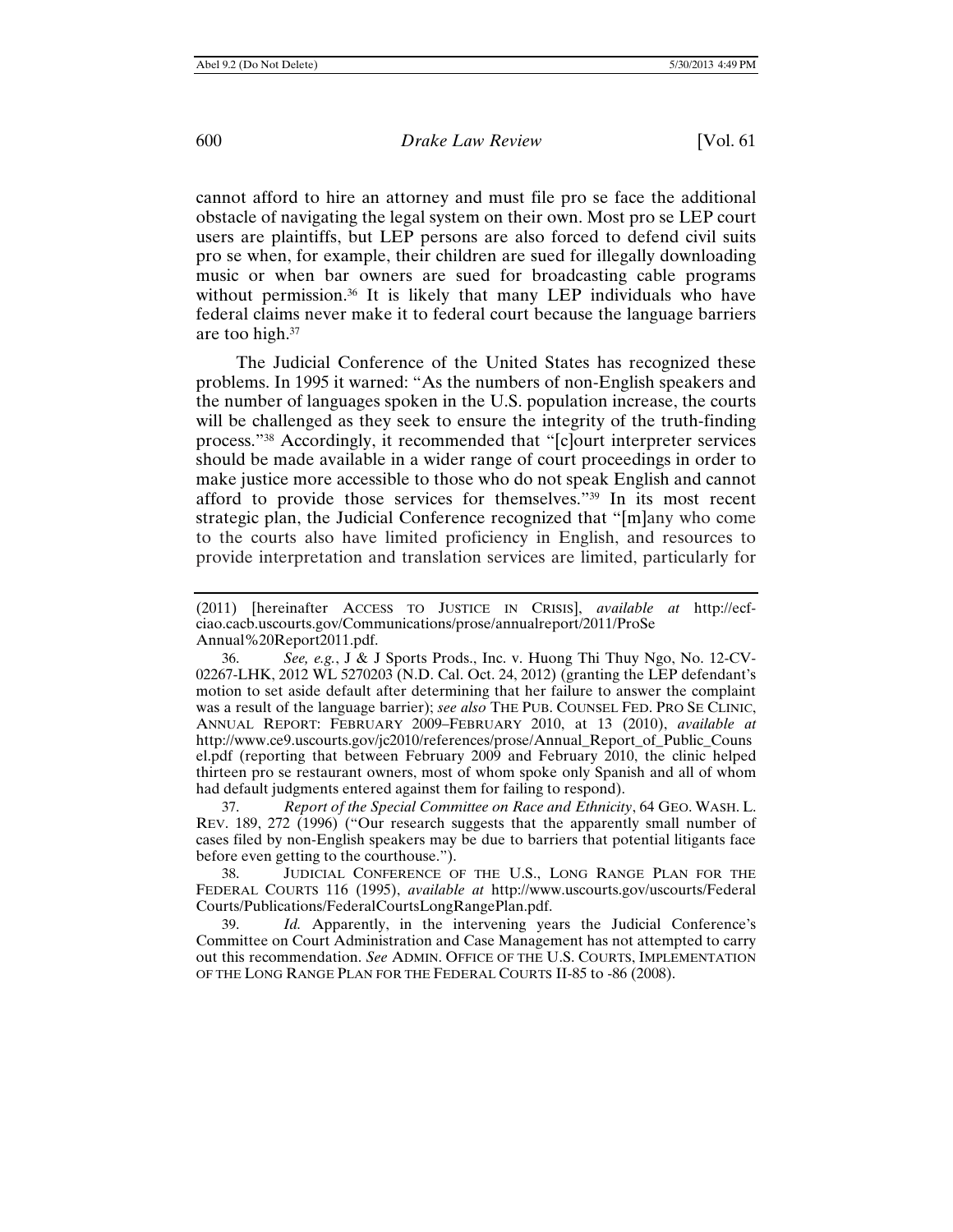civil litigants," and "continued efforts are needed."40

Committees established by several of the federal circuits have also emphasized the importance of court interpretation, with a Second Circuit task force warning that "[w]ithout interpretation, non-English speakers sit in federal court as an incomprehensible storm of events swirl around them."41 In 2011, the U.S. Bankruptcy Court for the Central District of California noted the toll the lack of interpreters takes on its docket:

Court hearings regularly get continued when non-English speaking parties appear and the judge must wait for the parties to bring in their own interpreters. Because these parties usually cannot afford paid professional interpreters, the Court is faced with the dilemma of either allowing a family member, friend or other English speaker to do the interpreting, or denying the party any opportunity to be heard on their case.42

The rest of this Article proceeds as follows: Part II describes the due process implications of the gap in language access in federal courts. Part III describes the current practices in the federal courts. Part IV recommends steps that courts can take to increase access for LEP individuals. Finally, Part V explains why the federal courts can adopt these remedies despite current budget pressures.

<sup>40.</sup> JUDICIAL CONFERENCE OF THE U.S., STRATEGIC PLAN FOR THE FEDERAL JUDICIARY, 14 (2010), *available at* http://www.uscourts.gov/uscourts /FederalCourts/Publications/StrategicPlan2010.pdf. Unfortunately, unlike the 1995 Long Range Plan, the 2010 Strategic Plan does not list any specific goals regarding expansion of the court interpreter program. *See* JUDICIAL CONFERENCE OF THE U.S., *supra* note 38, at 116.

<sup>41.</sup> *Report of the Working Committees to the Second Circuit Task Force on Gender, Racial and Ethnic Fairness in the Courts*, 1997 ANN. SURV. AM. L. 117, 289–90 [hereinafter *Report to the Second Circuit Task Force*] ("It is . . . disturbing that there seems to be very little focus on the need to improve the quality of interpretative services in the civil realm. A systemic study of interpretation services in civil cases is long overdue."); *see also Report of the Special Committee on Race and Ethnicity*, *supra* note 37, at 295–98 (discussing interpretation needs in the D.C. Circuit); *Report of the Third Circuit Task Force on Equal Treatment in the Courts*, 42 VILL. L. REV. 1355, 1722–57 (1997) [hereinafter *Report to the Third Circuit Task Force*] (discussing the use of interpreters in the Third Circuit); *Report to the Second Circuit Task Force*, *supra*, at 288–97 (discussing the needs of non-English speakers in the Second Circuit).

<sup>42.</sup> ACCESS TO JUSTICE IN CRISIS, *supra* note 35, at 6.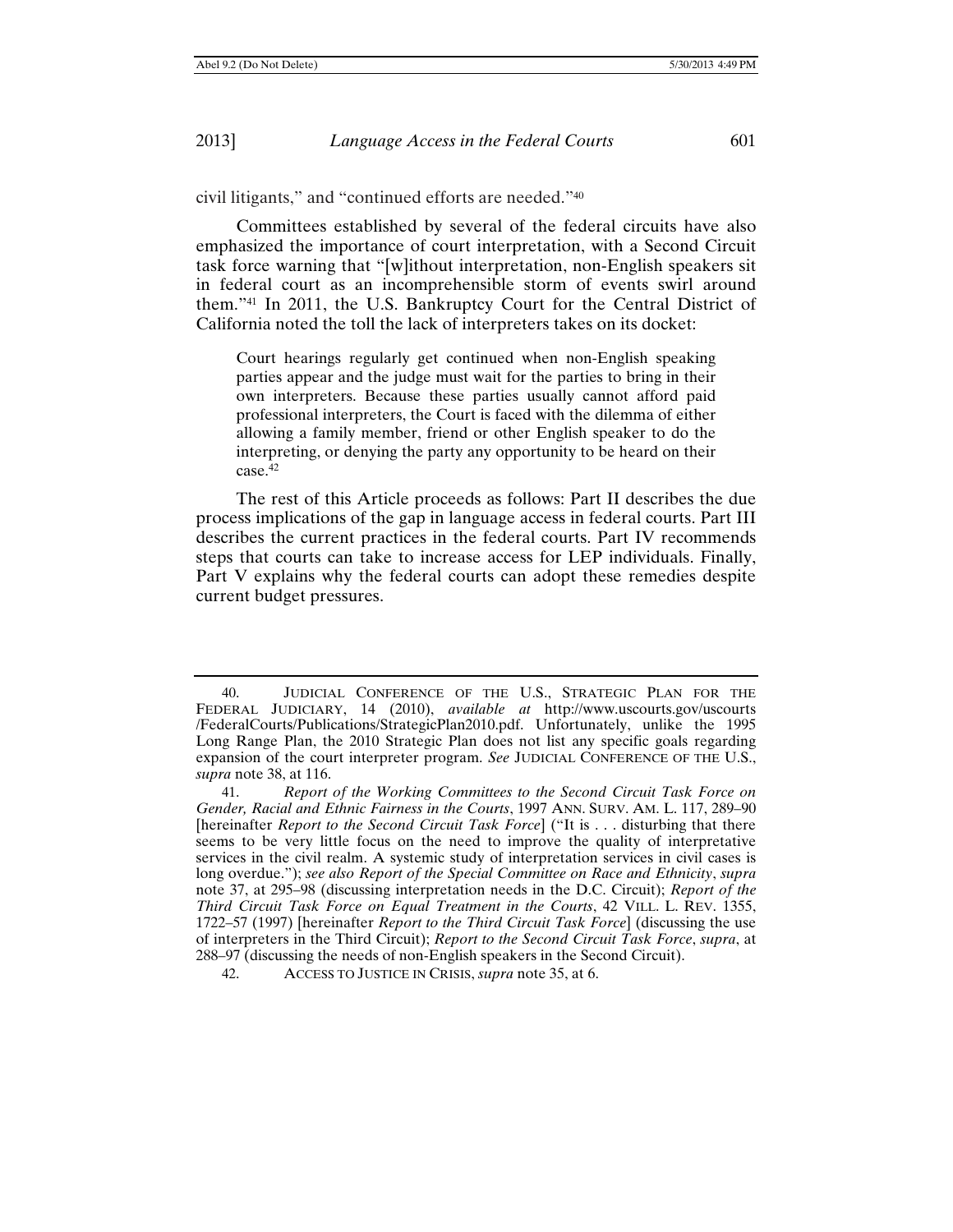#### II. INTERPRETER ACCESS IS A MATTER OF DUE PROCESS

Central to the notion of due process is the idea that court users must be able to participate meaningfully in their own case.<sup>43</sup> The ability to understand the proceedings and to communicate with the judge and counsel are necessary for meaningful participation.44 In the case that prompted passage of the Federal Court Interpreters Act, the Second Circuit characterized a criminal trial against an LEP individual who lacked the assistance of a court interpreter as "an invective against an insensible object."45 While the need for an interpreter to permit LEP parties to participate meaningfully would appear to be self-evident, federal cases have found a right to an interpreter only in criminal matters and in some immigration matters.46 This section reviews that case law.

Since the Supreme Court's ruling in *Gideon v. Wainwright*, it has been clear that when a court user cannot meaningfully participate in his case without legal assistance, courts or other government agencies must provide that assistance.47 The level and type of assistance depend on the potential consequences of a faulty ruling, the risk of error, and the cost of providing the assistance.48 Thus, under both the Due Process Clause of the Fifth and Fourteenth Amendments, and under the Sixth Amendment, criminal defendants must be provided with counsel.49 In civil cases, when the governing law or the evidence likely to be presented in a case are too complicated for laypeople to understand, courts may need to provide a form identifying the critical issues, a mental health professional to explain expert testimony, or an "institutional attorney" to help prisoners file habeas corpus petitions.<sup>50</sup> In both civil and criminal cases, courts may be

50. Turner v. Rogers, 131 S. Ct. 2507, 2520 (2011) (noting that a father facing civil contempt charges should have been provided with: (1) notice that his ability to pay child support was a critical issue; (2) a form enabling him to provide information about his ability to pay; and (3) a hearing at which he could answer questions about his ability to pay); Murray v. Giarrantano, 492 U.S. 1, 14–15 (1989) (Kennedy, J., concurring)

<sup>43.</sup> Tennessee v. Lane, 541 U.S. 509, 532 (2004).

<sup>44.</sup> *Cf. id.* at 532–34.

<sup>45.</sup> United States *ex rel.* Negron v. New York, 434 F.2d 386, 389 (2d Cir. 1970) (quoting Note, *Incompetency to Stand Trial*, 81 HARV. L. REV. 454, 458 (1969)) (internal quotation marks omitted).

<sup>46.</sup> *See, e.g.*, United States v. Edouard, 485 F.3d 1324, 1338 (11th Cir. 2007) (criminal case); Augustin v. Sava, 735 F.2d 32, 37 (2d Cir. 1984) (immigration case).

<sup>47.</sup> Gideon v. Wainwright, 372 U.S. 335, 344 (1963).

<sup>48.</sup> Mathews v. Eldridge, 424 U.S. 319, 335 (1976).

<sup>49.</sup> *Gideon*, 372 U.S. at 342.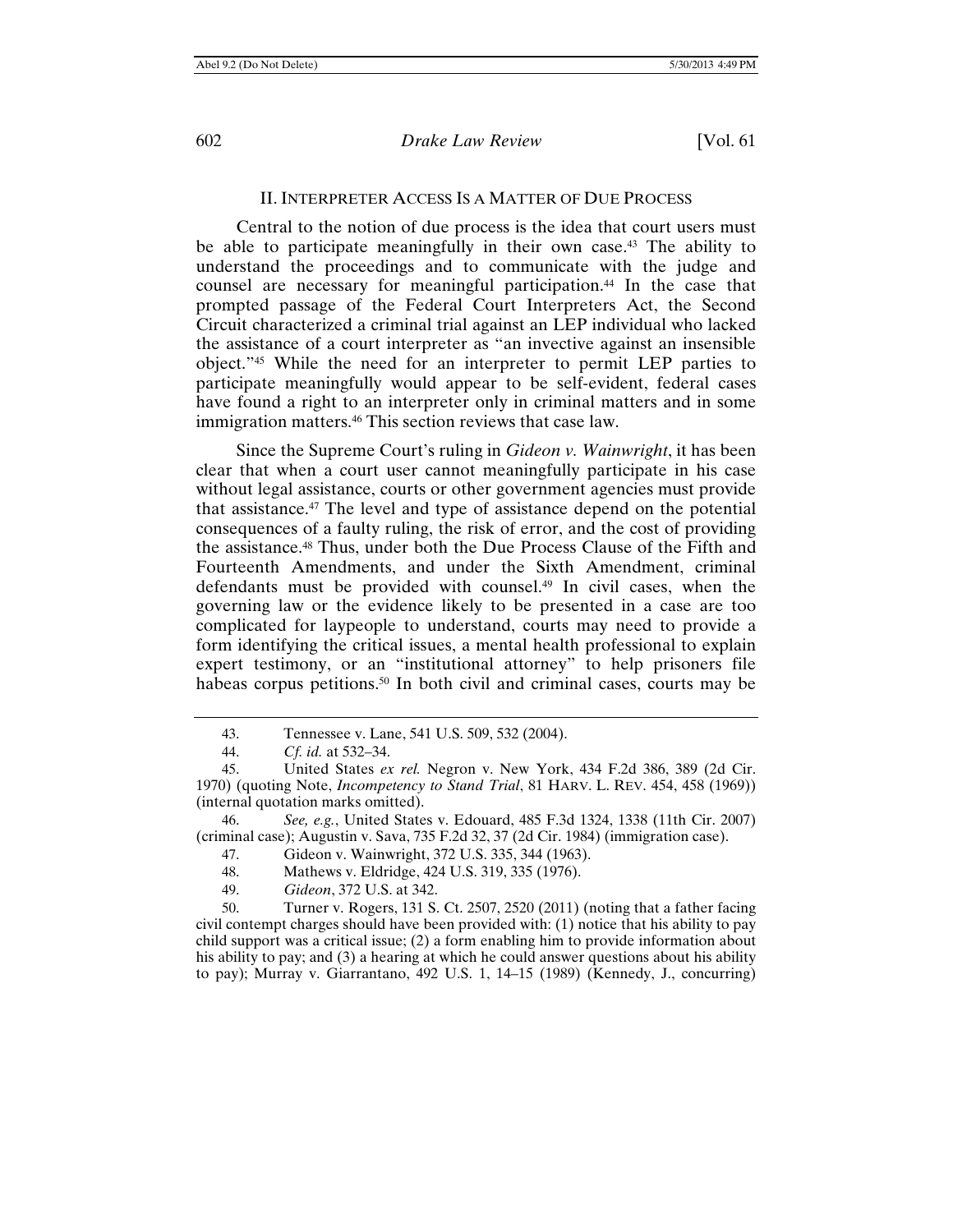required to make "reasonable accommodations" to ensure that people with disabilities are able to access the courts.51

These principles extend to the provision of a court interpreter for an LEP court user. A trial conducted in only English that concerns a person who cannot understand or communicate in English is the epitome of a case lacking due process. In criminal cases, it is well settled that the Constitution requires the government to provide an interpreter so an LEP criminal defendant can understand the proceedings in his or her own trial.52 In *U.S. ex rel. Negron*, which prompted Congress to pass the Court Interpreter Act,<sup>53</sup> the Second Circuit stated: "Considerations of fairness, the integrity of the fact-finding process, and the potency of our adversary system of justice forbid that the state should prosecute a defendant who is not present at his own trial, unless by his conduct he waives that right."54 Other cases have held the right to an interpreter in criminal cases implicates due process, equal protection, court access, and the rights to a fair trial, to be present at trial, to confront witnesses against you, and to effective assistance of counsel.55

(noting that due process rights of prisoners on death row seeking state postconviction review were satisfied because "no prisoner on death row in Virginia has been unable to obtain counsel to represent him in postconviction proceedings, and Virginia's prison system is staffed with institutional lawyers to assist in preparing petitions for postconviction relief"); Vitek v. Jones, 445 U.S. 480, 498 (1980) (Powell, J., concurring) (opining that a person facing involuntary commitment has at least a right to the assistance of a mental health professional who could help him or her "understand and analyze expert psychiatric testimony that is often expressed in language relatively incomprehensible to laymen").

51. Tennessee v. Lane, 541 U.S. 509, 533–34 (2004).

52. *See, e.g.*, United States v. Edouard, 485 F.3d 1324, 1338 (11th Cir. 2007); United States v. Johnson, 248 F.3d 655, 663–64 (7th Cir. 2001); United States *ex rel.* Negron v. New York, 434 F.2d 386, 389 (2d Cir. 1970).

53. 131 CONG. REC. S15635-02 (daily ed. Nov. 14, 1985) (statement of Sen. Orrin Hatch), 1985 WL 726904.

54. *Negron*, 434 F.2d at 389 (citations omitted).

55. *See, e.g.*, *id.* at 389; *Edouard*, 485 F.3d at 1338 (holding that the right to an interpreter implicates due process); Perez-Lastor v. INS, 208 F.3d 773, 778 (9th Cir. 2000) (describing interpreter's role in ensuring a fair trial); United States v. Mayans, 17 F.3d 1174, 1180–81 (9th Cir. 1994) (collecting cases holding that an interpreter may be necessary to allow a defendant to confront witnesses); United States v. Martinez, 616 F.2d 185, 188 (5th Cir. 1980) (discussing the right to an interpreter when due process is implicated); United States v. Carrion, 488 F.2d 12, 14 (1st Cir. 1973) (stating that the denial of an interpreter can interfere with the right to the effective assistance of counsel).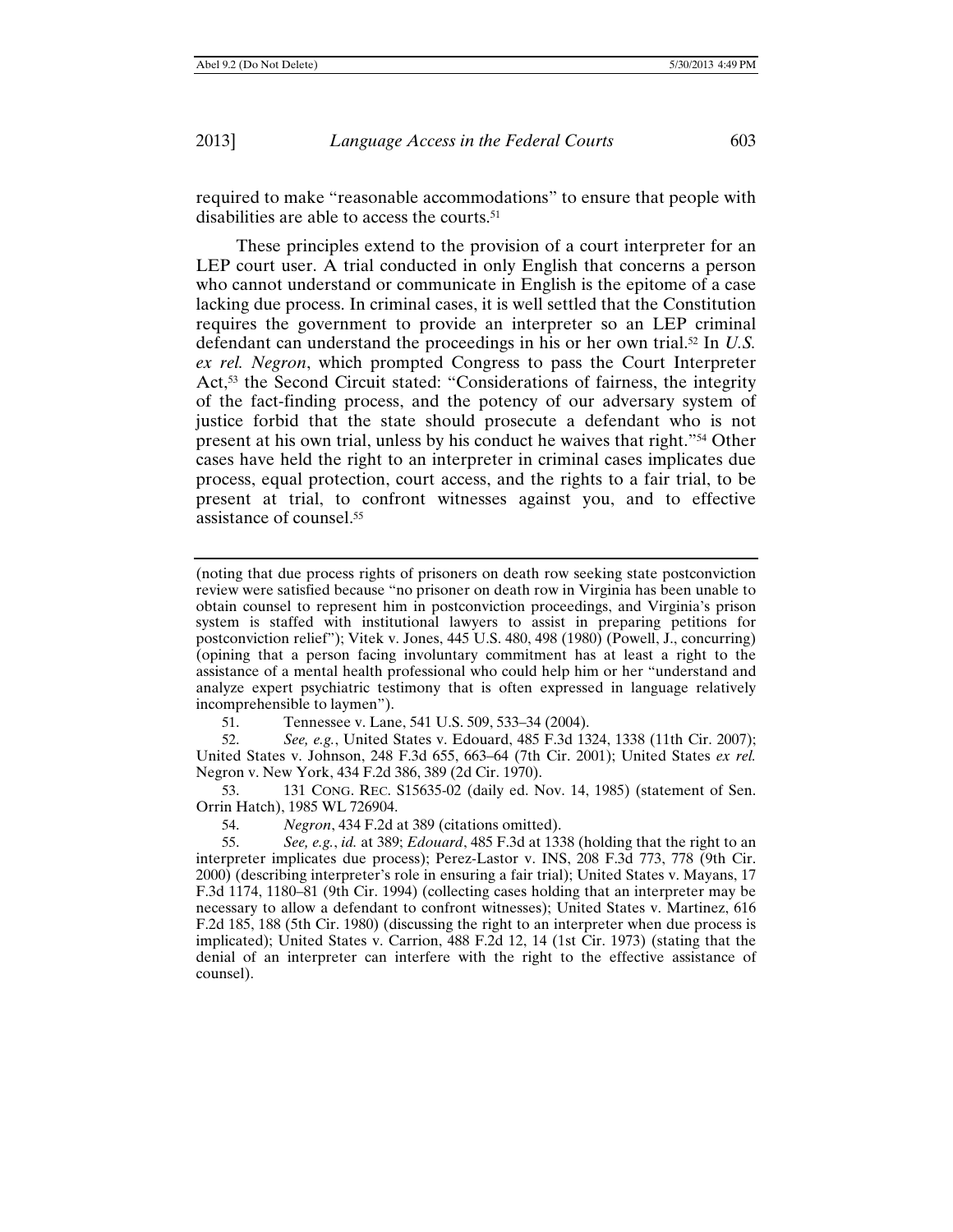Several circuits have ruled that due process also requires interpreters for LEP individuals in various categories of immigration cases, including those involving asylum and deportation.56 In 1984, for example, the Second Circuit held the statute authorizing aliens to petition for relief from deportation or return to a country in which their life or freedom would be jeopardized, creates a substantive entitlement to which due process protections apply.57 At a minimum, the court ruled, LEP petitioners must be afforded a hearing at which interpretation is provided, sufficient to enable them to understand the proceedings and present their claims.58 A few federal district courts have also held due process requires an interpreter for LEP prison inmates during disciplinary hearings.<sup>59</sup>

In other categories of civil cases, though, there is less case law directly considering whether an LEP individual has a constitutional right to an interpreter. There are no federal cases holding that a constitutional right to an interpreter exists outside of the criminal, immigration, and prisondiscipline contexts. A number of lower federal courts have held that no such right exists, although most of these decisions contain little analysis.<sup>60</sup> Some state courts have gone further, holding there is a constitutional right to an interpreter in cases concerning the welfare of a child, domestic violence restraining orders, employment issues, landlord-tenant disputes, or trespassing.61 A number of decisions have gone the other way, holding

60. *See, e.g.*, Loyola v. Potter, No. C 09-0575 PJH, 2009 WL 1033398, at \*2 (N.D. Cal. Apr. 16, 2009) (citing no authority for its conclusion); *see also* Fessehazion v. Hudson Grp., No. 08 Civ. 10665(BJS)(RLE), 2009 WL 2596619, at \*2 (S.D.N.Y. Aug. 21, 2009), *abrogated on other grounds by* Fessehazion v. Hudson Grp., No. 08 Civ. 10655(BSJ)(RLE), 2009 WL 2777043 (S.D.N.Y. Aug. 31, 2009).

61. *See, e.g.*, Gardiana v. Small Claims Court, 130 Cal. Rptr. 675 (Ct. App. 1976) (considering small claims case); *In re* Doe, 57 P.3d 447, 457, 459 (Haw. 2002)

<sup>56.</sup> *See, e.g.*, Augustin v. Sava, 735 F.2d 32, 37 (2d Cir. 1984) (holding that due process requires an interpreter in an asylum case); Tejeda-Mata v. INS, 626 F.2d 721, 726 (9th Cir. 1980) (holding that due process requires an interpreter in a deportation proceeding).

<sup>57.</sup> *Augustin*, 735 F.2d at 37.

<sup>58.</sup> *Id.* at 38.

<sup>59.</sup> *See* Sandoval v. Holinka, No. 09-cv-033-bbc, 2009 WL 499110, at \*3 (W.D. Wis. Feb. 27, 2009); Powell v. Ward, 487 F. Supp. 917, 932 (S.D.N.Y. 1980) (applying the Supreme Court's holding in *Wolff v. McDonnell* that correctional institutions must provide meaningful access to illiterate prisoners); *see also* Franklin v. District of Columbia, 163 F.3d 625, 634–35 (D.C. Cir. 1998) (reversing a district court order requiring interpreters for LEP prisoners at all disciplinary and housing classification hearings because the order was overly broad).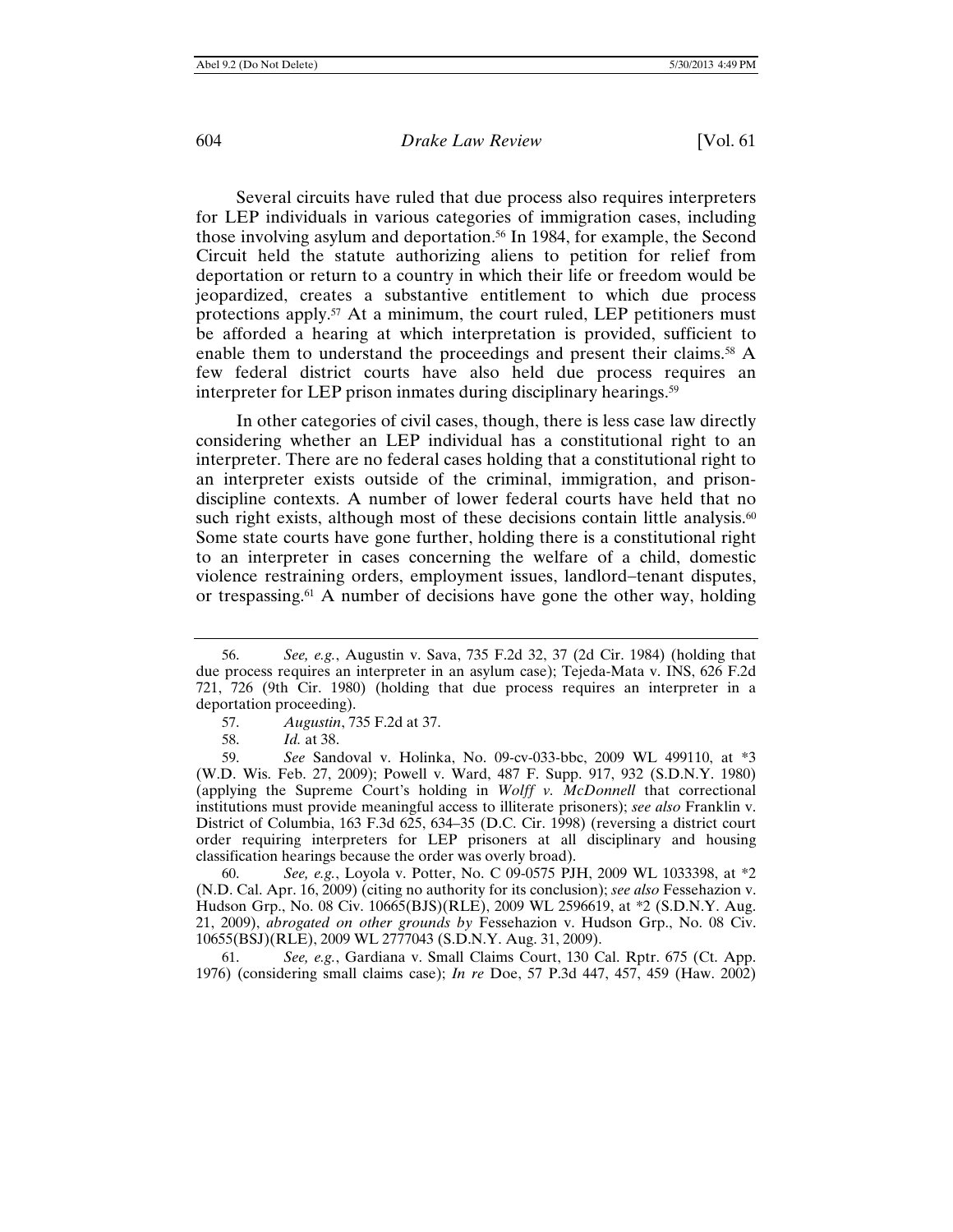there generally is no due process right to an interpreter in civil cases.<sup>62</sup>

At the same time, the American Bar Association (ABA) and some academics have opined that due process may require the appointment of an interpreter in other types of civil cases with serious consequences for the people involved.63 Moreover, some federal courts have left the door open for claims that the Due Process Clause requires an interpreter.64 For instance, in *Abdullah v. I.N.S.*, the Second Circuit held the Due Process Clause did not require the government to provide an interpreter during an interview with immigrants seeking to change their immigration status from undocumented to special agricultural worker.65 The Second Circuit's

62. *See, e.g.*, Jara v. Mun. Court, 578 P.2d 94, 95–96 (Cal. 1978) (holding there is no due process right to an interpreter in most civil cases, but there is such a right in small claims court because most people appearing there lack attorneys).

63. AM. BAR ASS'N, *supra* note 19, std. 1 cmt.; Deborah M. Weissman, *Between Principles and Practice: The Need for Certified Court Interpreters in North Carolina*, 78 N.C. L. REV. 1899, 1928–30 (2000). Many civil cases handled by the federal courts have serious consequences for the people involved. *Report to the Second Circuit Task Force*, *supra* note 41, at 291.

64. *See, e.g.*, Abdullah v. INS, 184 F.3d 158, 164 (2d Cir. 1999) (applying *Mathews v. Eldridge*, 424 U.S. 319 (1976), to hold that the Constitution did not require the Immigration and Naturalization Service to provide an interpreter during an immigration interview with those seeking a special agricultural worker status); *In re* Morrison, 22 B.R. 969, 970 (Bankr. N.D. Ohio 1982) (holding that the Constitution did not require appointment of an interpreter in a bankruptcy case because no fundamental right was at stake).

65. *Abdullah*, 184 F.3d at 164–65.

<sup>(</sup>outlining the due process right to an interpreter in child welfare proceedings); Figueroa v. Doherty, 707 N.E. 2d 654, 659 (Ill. App. Ct. 1999) (discussing the due process right to an interpreter in an unemployment benefits hearing); Sabuda v. Ah Kim, No. 260495, 2006 WL 2382461, at \*3 (Mich. Ct. App. Aug. 17, 2006) (holding that due process would be violated if denial of an interpreter in a domestic violence protective order case deprives the LEP individual "of the opportunity to meaningfully participate in the hearing due to an inability to understand and respond to [the] evidence presented"); Caballero v. Seventh Judicial Dist. Court ex rel. Cnty. of White Pine, 167 P.3d 415, 421 (Nev. 2007) (holding that the court possesses the inherent power to appoint an interpreter for an LEP individual in a small claims case); Daoud v. Mohammad, 952 A.2d 1091, 1093 (N.J. Super. Ct. App. Div. 2008) (concluding that the failure to provide an official interpreter for a commercial tenant in a landlord-tenant dispute deprived him "of a full and fair opportunity to be heard"); Yellen v. Baez, 676 N.Y.S.2d 724, 727 (N.Y. Civ. Ct. 1997) (stating that "due process of law includes the right to have an adequate interpretation of the proceedings" in a landlord tenant matter); Strook v. Kedinger, 766 N.W.2d 219, 227 (Wis. Ct. App. 2009) (holding that in an action for trespassing, a person unable to understand English is unable to participate and is thus denied due process).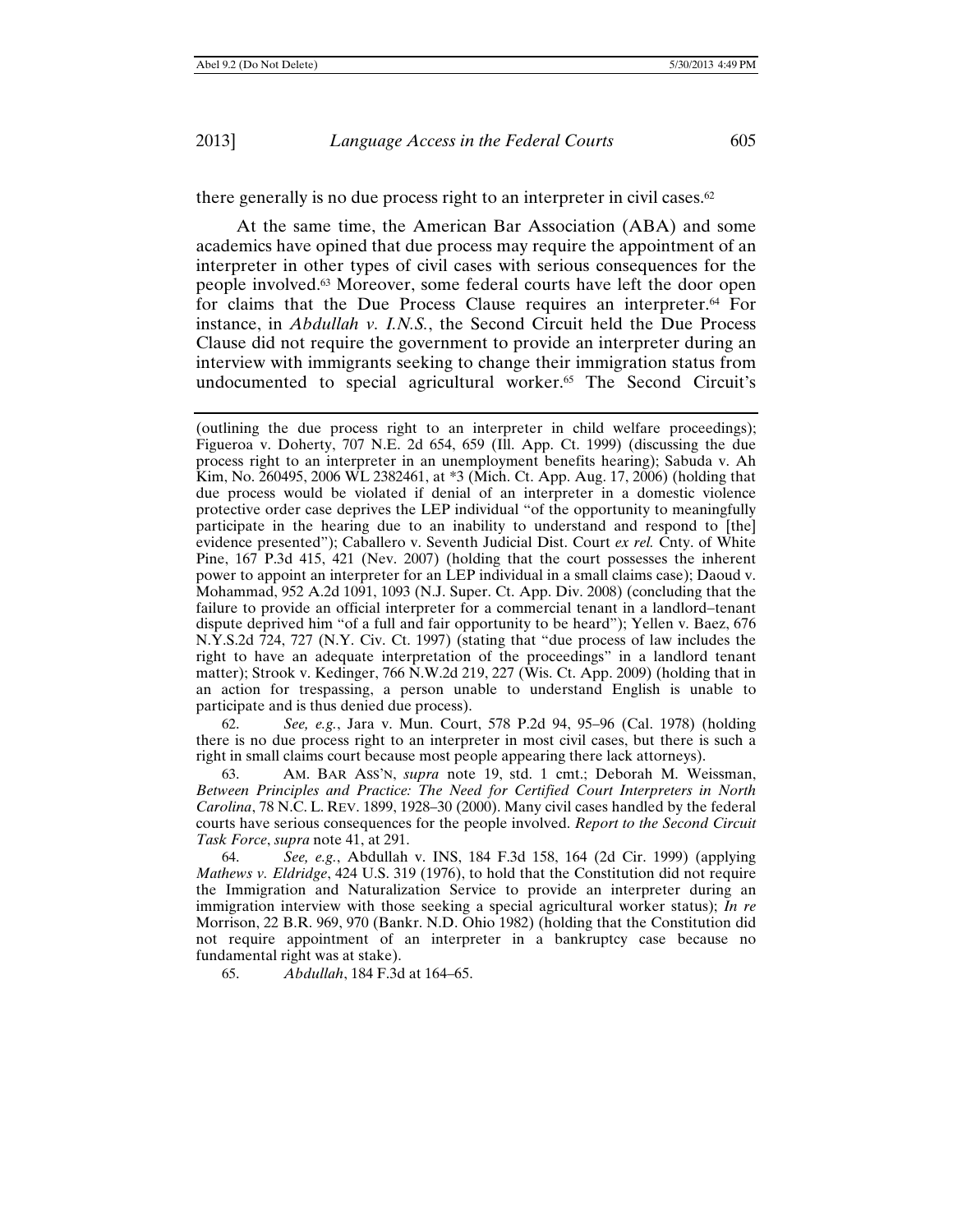decision hinged on its characterization of the immigration status that the workers sought as "one of extraordinary . . . grace and generosity,"<sup>66</sup> stating:

When government seeks to inflict punishment on an individual, or to deprive him of liberty or property or to inflict some significant mandatory change on the conditions of the individual's life, that individual's interest in being furnished with an interpreter at government expense is far greater than when the individual affirmatively initiates a proceeding seeking the benefits of a "generous" statutory exception.<sup>67</sup>

Under this analysis, the Due Process Clause might require the appointment of an interpreter in the types of cases distinguished by the court—those in which "government seeks to inflict punishment on an individual, or to deprive him of liberty or property or to inflict some significant mandatory change on the conditions of the individual's life."68

While this Article focuses on due process in keeping with the access to justice theme of this symposium issue, it is important to note that language access in the courts also implicates a number of other constitutional provisions.69 Article III of the Constitution and the separation of powers are implicated because language access benefits the courts as much as it benefits individual court users; when the courts cannot understand or speak to the people before them, they cannot administer justice.<sup>70</sup> The Equal Protection Clause is also implicated when LEP people cannot exercise the fundamental rights of access to the courts and due process.71

<sup>66.</sup> *Id*. at 165 (alteration in original) (quoting Senator Simpson's remarks, 129 Cong. Rec. 12814 (1983)) (internal quotation marks omitted).

<sup>67.</sup> *Id.*

<sup>68.</sup> *Id.*

<sup>69.</sup> AM. BAR ASS'N, *supra* note 19, std. 1 cmt.

<sup>70.</sup> *See id.* (discussing cases holding that an interpreter was necessary to guarantee various constitutional rights).

<sup>71.</sup> *See id.*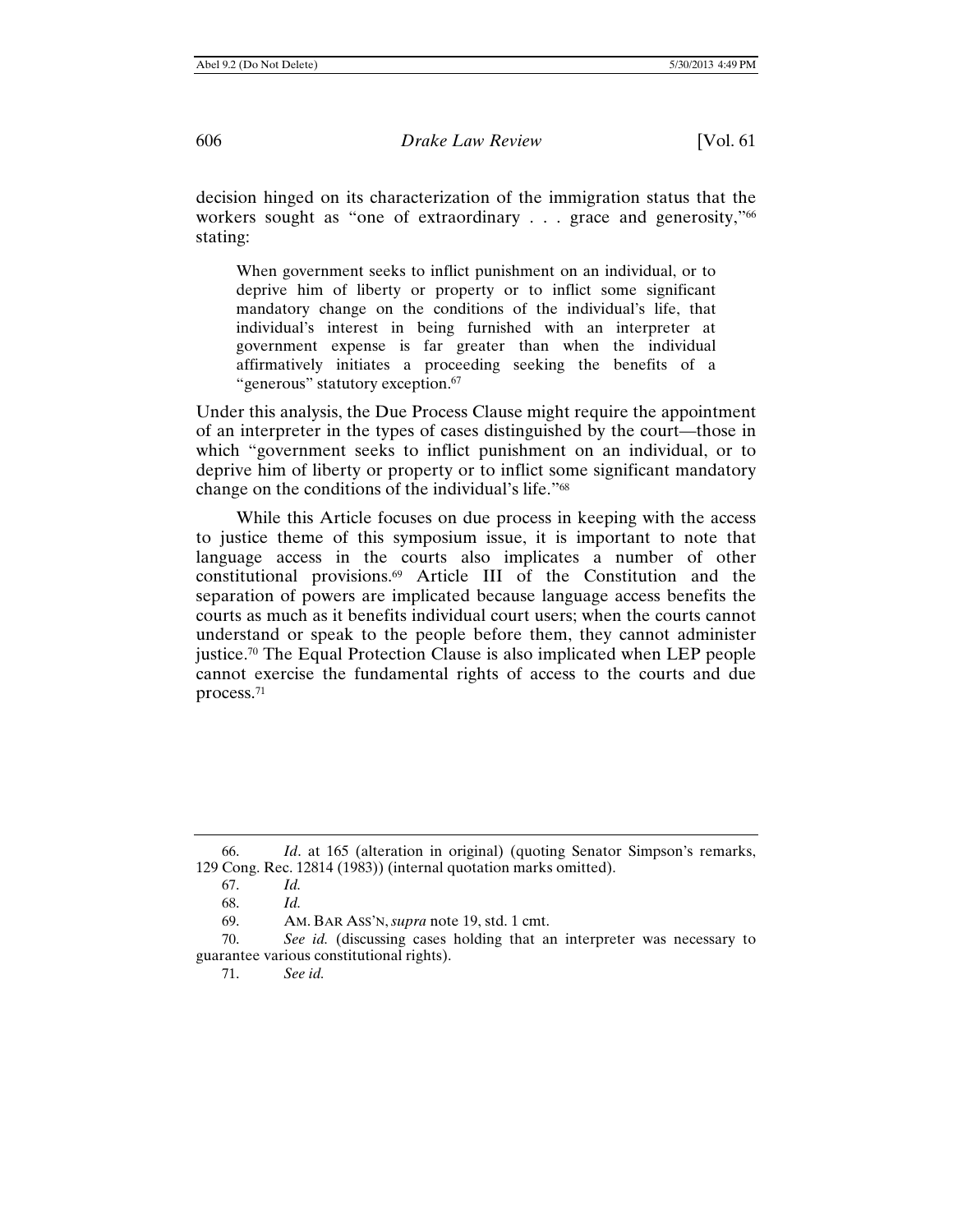#### III. LANGUAGE ACCESS IN THE FEDERAL COURTS

## A*. Federal Courts Do Not Provide Interpreters in Civil Cases, Unless the United States Participates as a Plaintiff*

## 1. *Current Practice*

The Court Interpreters Act identifies two categories of cases in which the federal courts are required to provide interpreters for LEP parties and witnesses. First, in criminal or civil actions brought by the federal government, the court "shall" provide an interpreter, $\frac{72}{12}$  although it may tax interpreter fees as costs at the end of the proceeding.73 Second, in all other cases, the court "upon the request of the presiding judicial officer, shall, where possible, make [interpreter] services available . . . on a costreimbursable basis, but the judicial officer may also require the prepayment of the estimated expenses of providing such services."74 The second category encompasses all civil cases brought by someone other than the federal government, meaning it includes the vast majority of civil cases. The courts' authority to provide interpreters in these cases, at least at trial, is bolstered by Rule 43(d) of the Federal Rules of Civil Procedure, which states that when an LEP witness testifies at trial, "[t]he court may appoint an interpreter of its choosing; fix reasonable compensation to be paid from funds provided by law or by one or more parties; and tax the compensation as costs."75

Despite the apparently mandatory nature of the Court Interpreter Act's statement that, when requested by the presiding judicial officer, courts "shall, where possible," appoint interpreters in civil cases brought by someone other than the federal government, as a general matter, federal district courts and bankruptcy courts usually do not provide interpreters in such cases.<sup>76</sup> This policy is embedded in court rules,<sup>77</sup> proclaimed on court

77. *See, e.g.*, U.S. BANKR. COURT, D.R.I., LOCAL BANKRUPTCY RULES AND

<sup>72. 28</sup> U.S.C. § 1827(d)(1) (2006).

<sup>73.</sup> *Id.* §§ 1828, 1920(6).

<sup>74.</sup> *Id.* § 1827(g)(4).

<sup>75.</sup> FED. R. CIV. P. 43(d).

<sup>76. 28</sup> U.S.C. § 1827(g)(4); 5 GUIDE TO JUDICIARY POLICY, *supra* note 23, § 240.10 (stating that in bankruptcy cases parties must provide interpreters for LEP individuals unless the proceeding was instituted by the United States); *see also id.* § 260 ("Interpreter services needed to assist parties to civil proceedings, both in court and out of court, are the responsibility of the parties to the action.").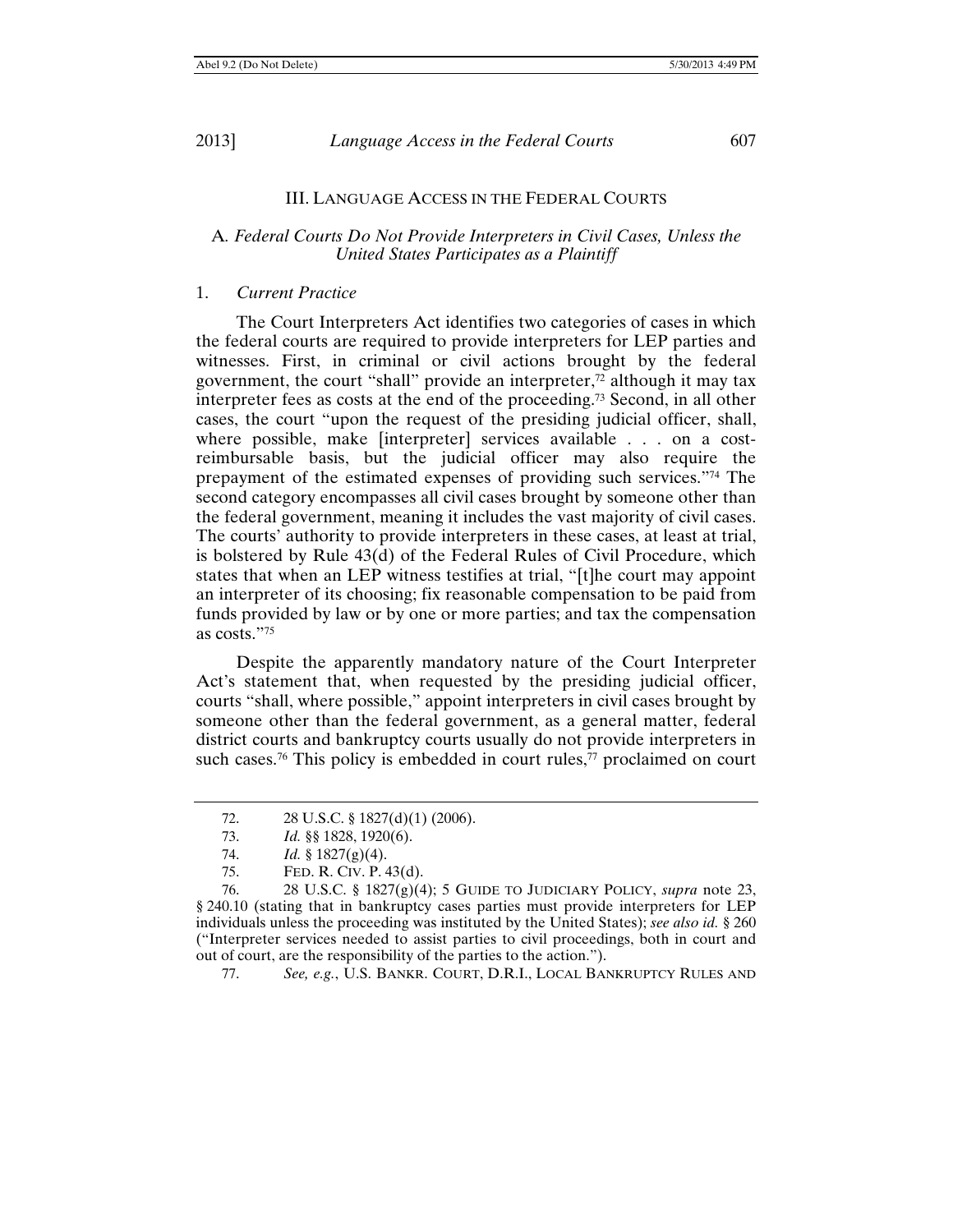websites,78 and acknowledged in Judicial Conference documents.79 As a result, LEP civil litigants are often denied interpreters.80 Some are told to bring "a trusted friend or family member"—whose language proficiency is unknown, and who may have separate interests in the litigation—to interpret court proceedings.<sup>81</sup>

While this is the general policy, recent versions of the Guide to Judiciary Policy describe two methods the courts can use to provide interpreters in civil cases not brought by the federal government. First, the Guide to Judiciary Policy states that courts *may* provide interpreters "on a cost-reimbursable basis."82 However, rather than acknowledging the apparently mandatory nature of the Court Interpreters Act provision requiring courts to do this when possible, $83$  the Guide to Judiciary Policy warns that this should be done "only in limited circumstances when no other options are available."84 The Author is not aware of any district

79. ADMIN. OFFICE OF THE U.S. COURTS, *supra* note 39, at II-86 ("Presently, 28 U.S.C. § 1827, provides that interpreter services may be provided only for court proceedings initiated by the United States . . . .").

Loyola v. Potter, No. C 09-0575 PJH, 2009 WL 1033398, at \*2 (N.D. Cal.) Apr. 16, 2009) (denying an interpreter on the grounds that the court lacks the authority and the funds to appoint one); *see also* Fessehazion v. Hudson Grp., No. 08 Civ. 10665(BSJ)(RLE), 2009 WL 2596619, at \*2 (S.D.N.Y. Aug. 21, 2009) (denying an interpreter).

- 81. *See Representing Yourself in Federal Court*, *supra* note 78.
- 82. 5 GUIDE TO JUDICIARY POLICY, *supra* note 23, § 265.
- 83. 28 U.S.C. § 1827(g)(4) (2006).
- 84. 5 GUIDE TO JUDICIARY POLICY, *supra* note 23, § 265.

FORMS, R. 5007-1(a), *available at* http://www.rib.uscourts.gov/newhome/rulesinfo /flashhelp/Local\_Rules.htm ("The Court will provide interpreter services only in proceedings initiated by the United States or for persons with communications disabilities.").

<sup>78.</sup> *Representing Yourself in Federal Court* (Pro Se)*: Frequently Asked Questions: I Do Not Speak English, What Do I Do?*, U.S. D. CT. S.D.N.Y., http://www.nysd.uscourts.gov/courtrules\_prose.php?prose=faq (last visited Apr. 8, 2013) [hereinafter *Representing Yourself in Federal Court*] ("The federal courts do not have the resources to provide free interpreters for litigants in civil cases. To conduct business at the Court, you should have a trusted family member or friend assist you by interpreting for you."); *see also Frequently Asked Questions: When Does a Case Qualify for a Court-Appointed Interpreter?*, U.S. D. CT. CENT. D. CAL., http://www.cacd .uscourts.gov/interpreters/frequently-asked-questions (last visited Apr. 8, 2013) ("Interpreters may be appointed only for defendants (or defense witnesses) in proceedings instituted by the United States. Interpreter services for all other proceedings must be provided and paid for by the parties to the case.").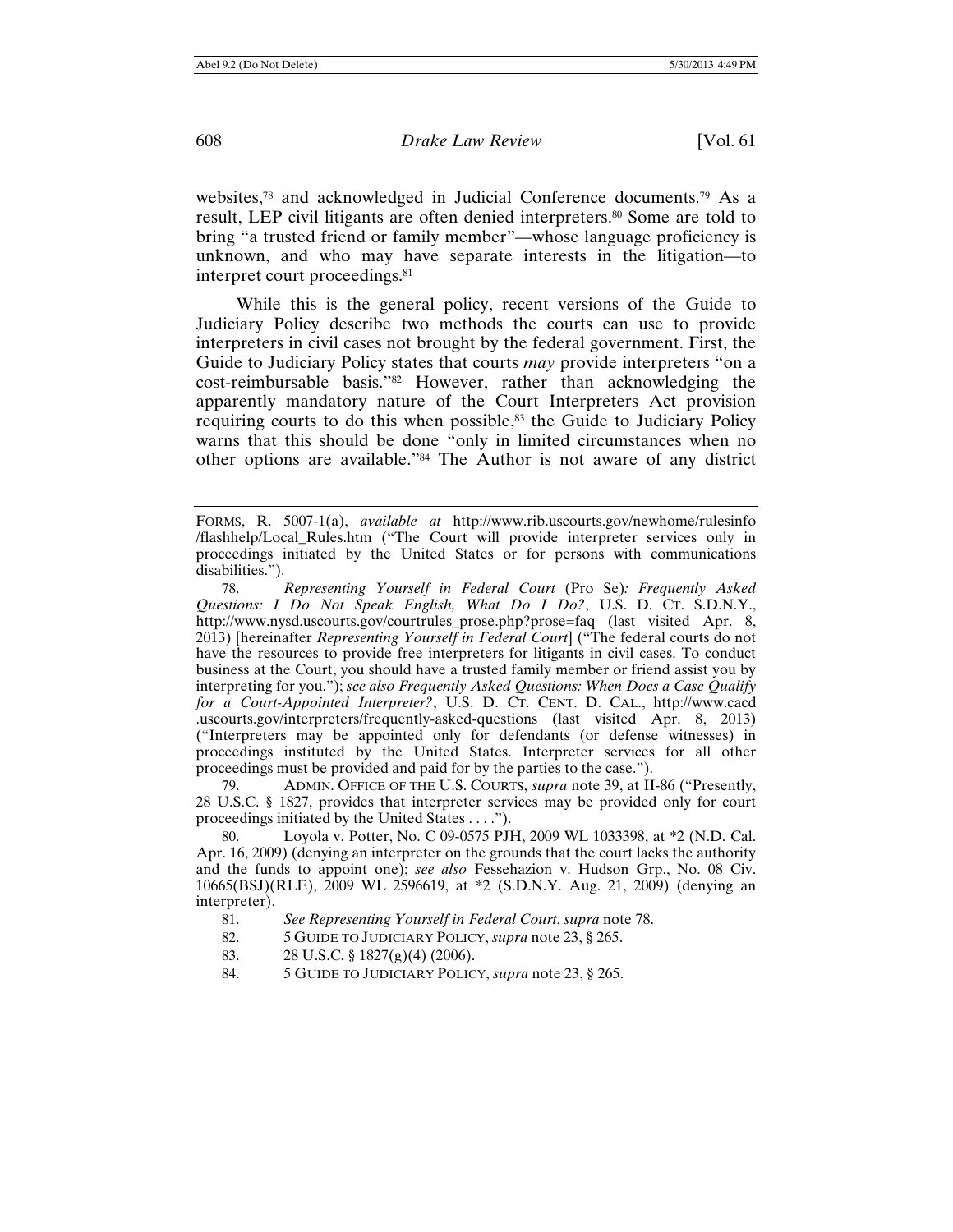courts that do this.

Second, the version of the Guide to Judiciary Policy in use during winter 2009-2010 states that a court can use "its non-appropriated funds," such as attorney admission fees, to provide interpreters in civil cases.<sup>85</sup> This language has been omitted from the most recent version of the Guide to Judiciary Policy.86 Nonetheless, a few federal district courts do provide reimbursement for interpreter expenses in this manner, although most do so only for attorneys who have been appointed by the court to represent pro se individuals pursuant to 28 U.S.C. § 1915(e):87

• District of New Jersey: permits court-appointed pro bono attorneys to seek reimbursement of interpreter expenses from the "Attorneys' Admission Fee Account" administered by the clerk of court. If the total expenses for which the attorney will seek reimbursement are over \$5,000, the attorney must seek "pre-approval for the services needed during litigation."88

• Eastern District of New York: covers fees incurred by courtappointed pro bono attorneys for court-appointed interpreters through the Eastern District Civil Litigation Fund when the attorney "is unable to

88. D.N.J., LOCAL RULES, APPENDIX H: APPOINTMENT OF ATTORNEYS IN *PRO SE* CIVIL ACTIONS § 8, *available at* http://www.njd.uscourts.gov/sites/njd/files /Apph.pdf; Letter from William T. Walsh, Clerk of Court, D.N.J., to Pro Bono Panel Members, *available at* http://www.njd.uscourts.gov/sites/njd/files/DNJ-ProBono-004.pdf (including interpreter fees on the list of expert fees for which pro bono panel attorneys may seek reimbursement).

<sup>85. 5</sup> GUIDE TO JUDICIARY POLICY § 260 (as posted on J-Net Jan. 22, 2010) (on file with author).

<sup>86. 5</sup> GUIDE TO JUDICIARY POLICY, *supra* note 23, § 260.

<sup>87. 28</sup> U.S.C. § 1915(e); *see* E.D. MICH., INSTRUCTIONS FOR COMPLETING NON-APPROPRIATED FUND VOUCHER: REQUEST FOR REIMBURSEMENT OF PRO BONO ATTORNEY EXPENSES IN CIVIL CASES § 1(f)(v) (2008), *available at* http://www.mied .uscourts.gov/Rules/Plans/probono3.pdf; E.D. MO., REGULATIONS GOVERNING THE DISBURSEMENT OF FUNDS FROM THE NON-APPROPRIATED FUND FOR ATTORNEY'S FEES AND OUT-OF-POCKET EXPENSES INCURRED BY ATTORNEYS APPOINTED TO REPRESENT INDIGENT PARTIES IN CIVIL PROCEEDINGS PURSUANT TO 28 U.S.C. § 1915(e) § E(4) (2010), *available at* http://www.moed.uscourts.gov/sites/default/files /Attorney\_RegulationsForExpenditures.pdf; N.D. TEX., PLAN FOR REIMBURSEMENT OF ATTORNEY FEES AND EXPENSES IN CIVIL CASES pt. IV.4, *available at*  http://www.txnd.uscourts.gov/pdf/atty\_handbook/ProBonoReimbursementPlan.pdf; W.D. TEX., AMENDED PLAN FOR THE PAYMENT OF ATTORNEY'S FEES AND REIMBURSEMENT OF EXPENSES IN CIVIL CASES pt. IV.F (2011), *available at* http://www.txwd.uscourts.gov/rules/stdord/district/reimburse.pdf.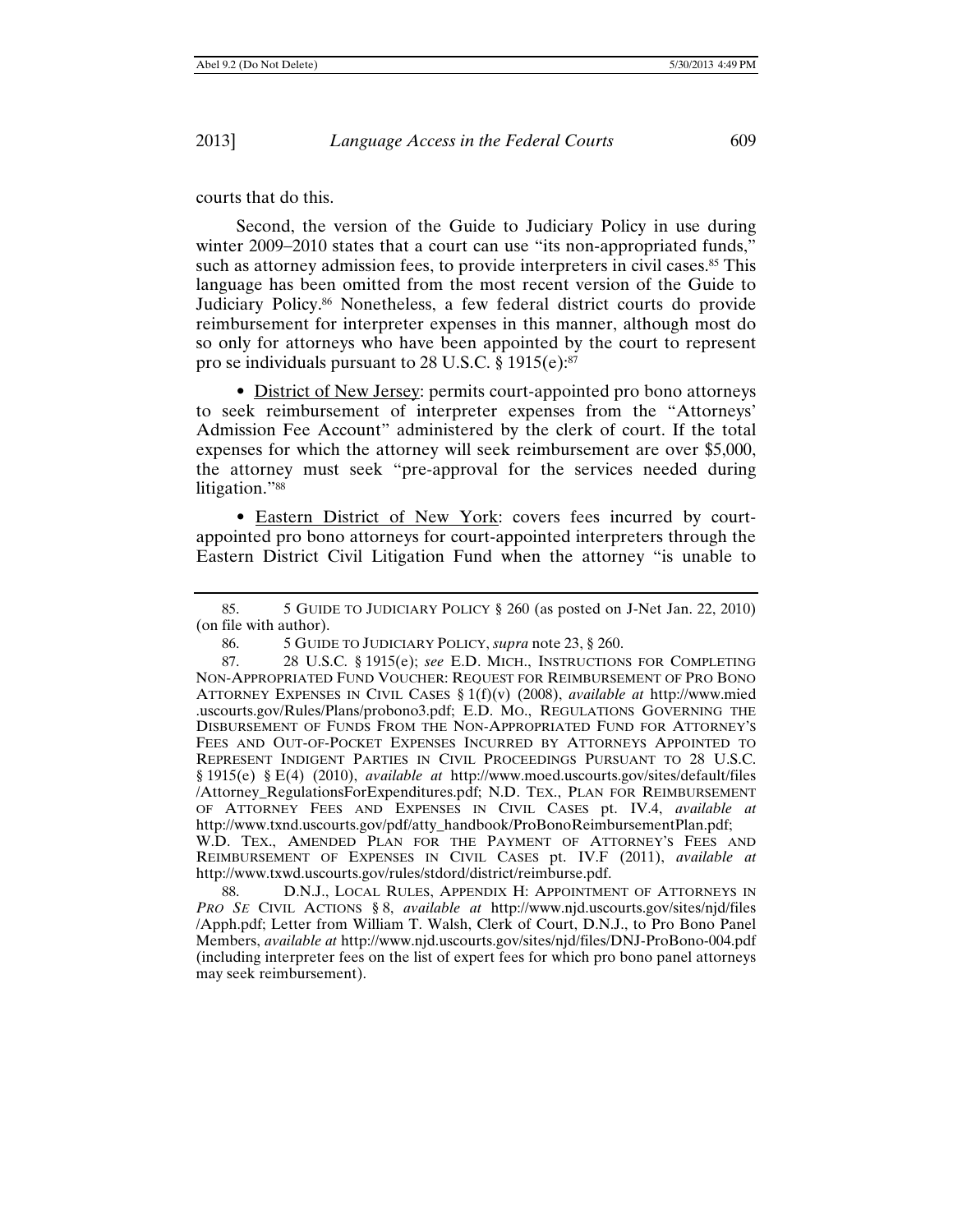conveniently bear the cost of expenses of the litigation or believes" that doing so would raise ethical issues.<sup>89</sup> Attorneys must seek pre-approval if the total expenses will exceed \$200.90

• Eastern District of Wisconsin: interpreter fees incurred by courtappointed pro bono attorneys may be reimbursed by the District Court Pro Bono Fund.<sup>91</sup> The fund, which is administered by the clerk of court, consists of a \$25 fee collected from every attorney admitted to practice in the district.92 Before an attorney is appointed, the client must agree in writing to reimburse the fund out of any proceeds obtained as a result of settlement or prevailing in the matter.<sup>93</sup> There is a \$3,000 limit on total reimbursements in a single case, and expenditures over \$500 require judicial approval.94

• Western District of Tennessee: interpreter fees incurred by courtappointed counsel in civil cases may be reimbursed by a pro bono fund.95 The fund, which is administered by the clerk of court, contains a portion of attorney admission and pro hac vice fees and all annual attorney enrollment fees.<sup>96</sup> The clerk of court may authorize expenditures up to \$3,000 per case, and reimbursements of more than \$5,000 must be approved by the en banc court.<sup>97</sup>

90. E. DIST. CIVIL LITIG. FUND, *supra* note 89.

91. E.D. WIS., REGULATIONS GOVERNING THE PREPAYMENT AND REIMBURSEMENT OF EXPENSES IN PRO BONO CASES FROM THE DISTRICT COURT PRO BONO FUND § D.5, *available at* http://www.wied.uscourts.gov/dmdocuments/probono fundplanregulations.pdf.

92. E.D. WIS., PLAN FOR THE ADMINISTRATION OF THE DISTRICT COURT PRO BONO FUND § A, *available at* http://www.wied.uscourts.gov/dmdocuments /probonofundplan.pdf.

93. E.D. WIS., *supra* note 91, § A.1.

94. *Id.* § B.3.

- 96. *Id.* § II.A.2.
- 97. *Id.* § II.C.

<sup>89.</sup> E.D.N.Y., RULES GOVERNING PROCEDURES FOR APPOINTMENT OF ATTORNEYS IN PRO SE CIVIL ACTIONS, R. 6(B), *available at* https://www.nyed.uscourts .gov/sites/default/files/local\_rules/probonoplan.pdf; *see also* E. DIST. CIVIL LITIG. FUND, GUIDELINES FOR REIMBURSEMENT OF EXPENSES INCURRED BY ATTORNEYS IN PRO SE CIVIL ACTIONS, *available at* http://www.nyeb.uscourts.gov/filing\_wo\_atty/pro \_bono/EDCLF\_Guidelines.pdf.

<sup>95.</sup> W.D. TENN., THE PLAN FOR APPOINTMENT OF COUNSEL FOR PRO SE INDIGENT PARTIES IN CIVIL CASES OF THE UNITED STATES DISTRICT COURT FOR THE WESTERN DISTRICT OF TENNESSEE § III.C.5 (2010), *available at* http://www.tnwd .uscourts.gov/pdf/content/CivilProBonoPlan.pdf.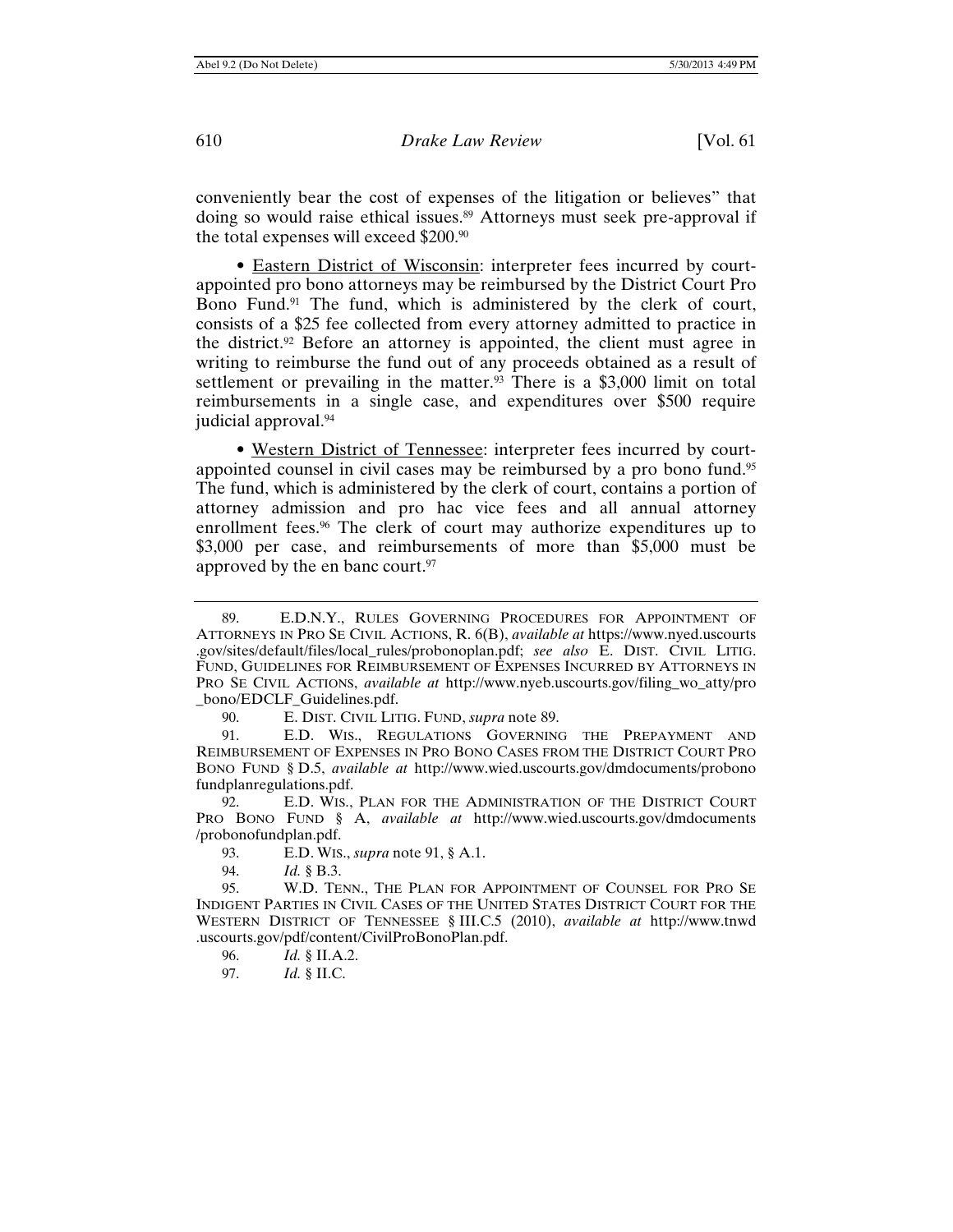By limiting eligibility for reimbursement of interpreter expenses to those cases in which the court appoints counsel, the courts exclude the many pro se cases in which counsel is not appointed,<sup>98</sup> as well as all cases in which civil legal aid attorneys or private counsel appear. Recently, New Jersey interpreted its local rule governing the use of the attorney admissions fee fund as permitting reimbursement of interpreter expenses for a civil party who was represented by a civil legal aid lawyer.<sup>99</sup> However, the Eastern District Civil Litigation Fund established by the U.S. District Court for the Eastern District of New York uses attorney admission fees to pay for live interpreters in some civil hearings and trials involving pro se litigants and for interpretation over the telephone by Language Line Services in other pro se matters.<sup>100</sup>

## 2*. The Federal Courts Provide Less Access to Interpreters for Civil Proceedings than State Courts and Federal Administrative Agencies.*

Title VI of the Civil Rights Act of 1964 requires state courts that receive federal funds to provide interpreters in all civil cases.101 Title VI requires federal funding recipients to ensure that "[n]o person . . . shall, on the ground of race, color, or national origin, be excluded from participation in, be denied the benefits of, or be subjected to discrimination."102 In 1974, the Supreme Court held that San Francisco's public schools violated that provision by failing to provide English classes or instruction in Chinese to Chinese-speaking students who spoke no English.103 The Court stated: "It seems obvious that the Chinese-speaking minority receive fewer benefits than the English-speaking majority from respondents' school system which

<sup>98.</sup> *See, e.g.*, D.N.J., PRO BONO REPRESENTATION: A PRIMER 1 (2005), *available at* http://www.njd.uscourts.gov/sites/njd/files/probono-primer.pdf ("Although approximately 1,000 *pro se* cases are filed each year in New Jersey, the court appoints counsel in only about 10% of those cases.").

<sup>99.</sup> Telephone interview by Tania Cohen with Lazlo Beh, Legal Servs. of N.J. (Mar. 22, 2011); Telephone interview by Tania Cohen with Jack O'Brien, Legal Counsel, D.N.J. (Mar. 8, 2011).

<sup>100.</sup> *Telephonic Translation Services*, U.S. BANKR. CT. E.D.N.Y., http://www.nyeb.uscourts.gov/search/translation\_services.php (last visited Apr. 8, 2013).

<sup>101. 42</sup> U.S.C. § 2000d (2006); Guidance to Federal Financial Assistance Recipients Regarding Title VI Prohibition Against National Origin Discrimination Affecting Limited English Proficient Persons, 67 Fed. Reg. 41,455, 41,470–71 (June 18, 2002).

<sup>102. 42</sup> U.S.C. § 2000d.

<sup>103.</sup> Lau v. Nichols, 414 U.S. 563, 566–69 (1974).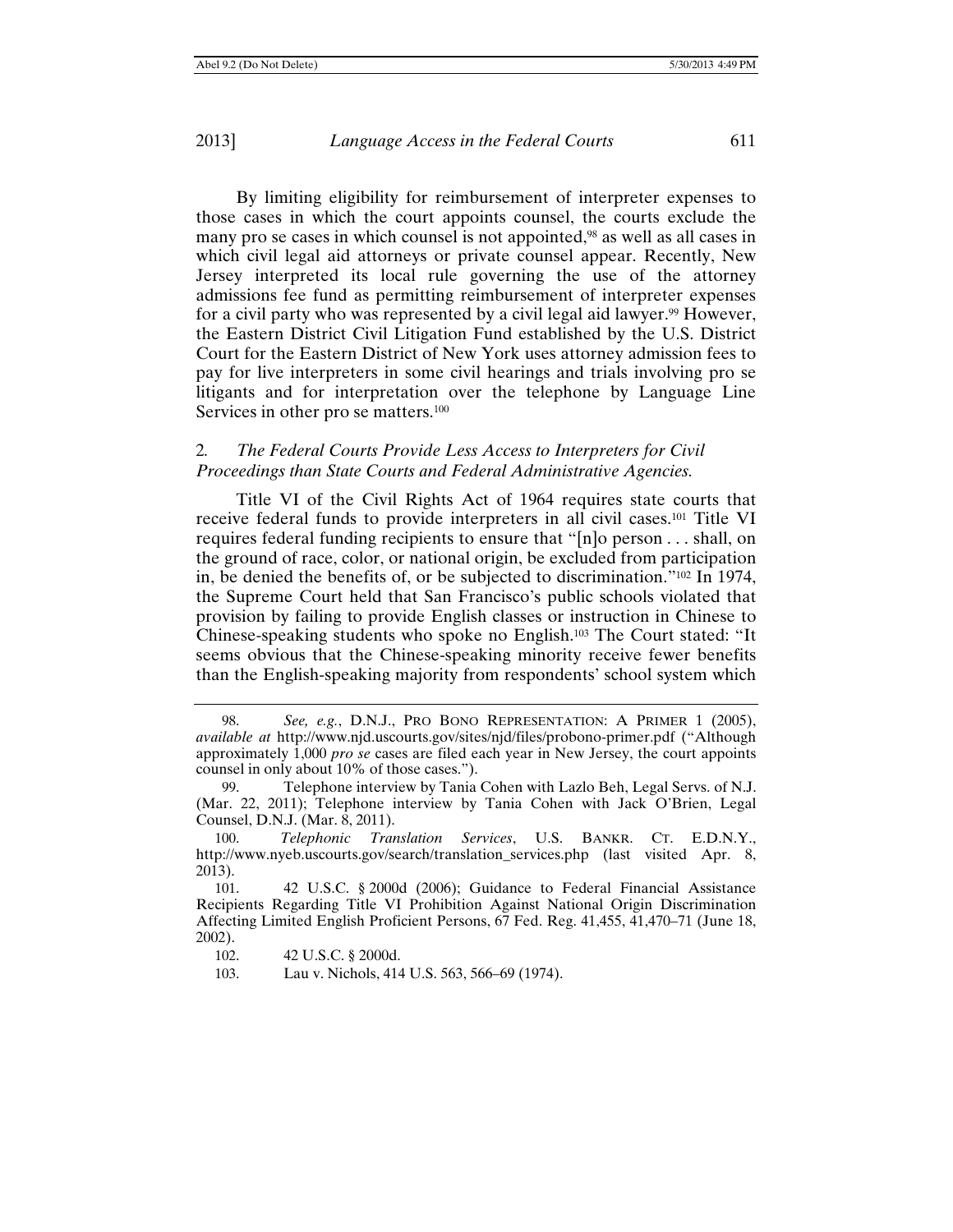denies them a meaningful opportunity to participate in the educational program—all earmarks of the discrimination banned by the regulations."104 The Court continued, in language arguably applicable to the federal courts' failure to provide interpreters in civil cases not brought by the federal government: "Simple justice requires that public funds, to which all taxpayers of all races contribute, not be spent in any fashion which encourages, entrenches, subsidizes, or results in racial discrimination."105

The DOJ interprets Title VI as requiring state courts to provide interpreters in all civil matters, $106$  and at least half the states do so. $107$  A number of the remaining states either are under investigation by the DOJ for Title VI violations or have agreed to extend interpreting services to civil cases as the result of a DOJ investigation.108

The DOJ's enforcement actions against state courts for a practice that is widespread in federal courts has the potential to place the federal courts in an extremely awkward position. Indeed, in March 2012, the DOJ found the North Carolina judiciary in violation of Title VI; a failure to provide interpreters in most types of civil cases was one basis for the finding.109 The DOJ has threatened to file suit to enforce the statute unless the judiciary comes into compliance.110 If the DOJ does file this lawsuit, it will be in a federal court that also does not provide interpreters in most civil cases.

In the states that do provide interpreters for civil cases, the failure of the federal courts to provide interpreters in many civil cases is thrown into sharp relief. For example, the Federal District Courts for the Southern District of New York and the District of Massachusetts instruct pro se LEP civil litigants to bring "a trusted family member or friend" to interpret for them.111 In contrast, the New York and Massachusetts state courts provide

110. *Id.*

111. *Pro Se Frequently Asked Questions*, U.S. D. CT. D. MASS., http://www.mad.uscourts.gov/general/pdf/prosefaqs.pdf (last visited Apr. 8, 2013);

<sup>104.</sup> *Id.* at 568 (footnote omitted).

<sup>105.</sup> *Id.* at 569 (quoting Senator Humphrey, 110 CONG. REC. 6543) (internal quotation marks omitted). Senator Humphrey was quoting President Kennedy. *Id*. at 569 n.4.

<sup>106.</sup> Guidance to Federal Financial Assistance Recipients Regarding Title VI Prohibition Against National Origin Discrimination Affecting Limited English Proficient Persons, 67 Fed. Reg. at 41,470–71.

<sup>107.</sup> *See* ABEL, *supra* note 17, at app. D.

<sup>108.</sup> *See* Abel & Longobardi, *supra* note 14, at 335–40; *supra* notes 14–15.

<sup>109.</sup> Letter from Thomas E. Perez, *supra* note 15, at 2.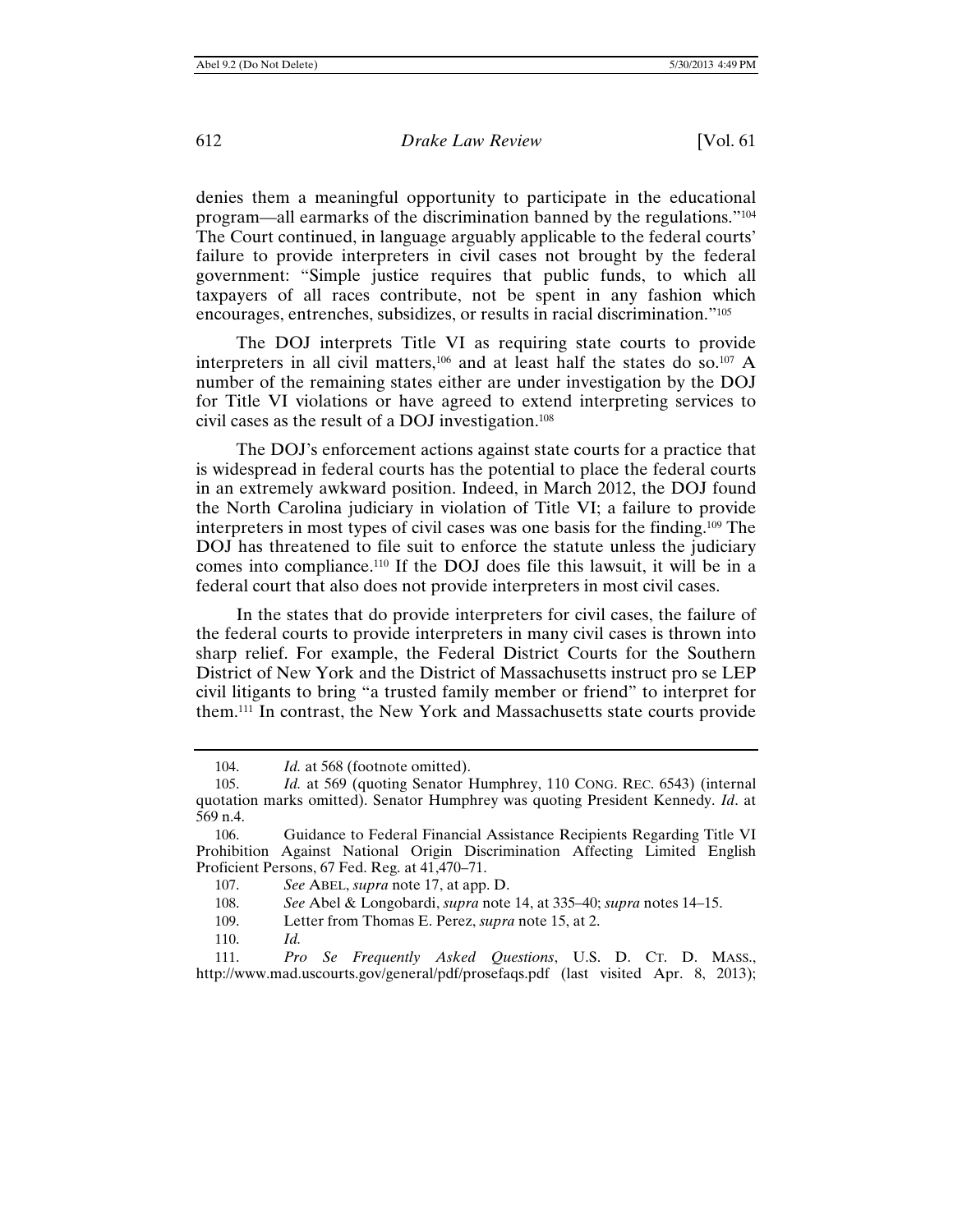interpreters for all court proceedings at which an LEP individual is present.112 And, in order to avoid conflicts of interest, both state court systems avoid the use of even professional interpreters who are friends, relatives, or associates of the LEP individual.113 The availability of interpreters in civil cases in these states, and the lack thereof in the federal courts, could provide court users with an incentive to remove cases to the federal courts in order to deprive an LEP opponent of access to an interpreter. This would be ironic (and even tragic) given the removal statute's goal of providing access to a forum that can "more accurately interpret federal law."114

The federal courts' policy on the provision of interpreters in civil cases also contrasts unfavorably with federal agency practice. Under Executive Order 13166, federal agencies are required to provide the same level of language access that Title VI obligates federal funding recipients to provide.115 In 2011, Attorney General Eric Holder reaffirmed the administration's commitment to providing language access under this Executive Order.116 In a letter to the head of each federal agency, Holder wrote, "Whether in an emergency or in the course of routine business matters, the success of government efforts to effectively communicate with members of the public depends on the widespread and nondiscriminatory availability of accurate, timely, and vital information."117 Federal agencies now provide interpreters for people in a wide variety of administrative proceedings.118

113. COMM. FOR THE ADMIN. OF INTERPRETERS FOR THE TRIAL COURT, ADMIN. OFFICE OF THE TRIAL COURT, STANDARDS AND PROCEDURES OF THE OFFICE OF COURT INTERPRETER SERVICES § 4.04(L) (2009), *available at* http://www.mass.gov /courts/ocis-standards-procedures.pdf; N.Y. STATE UNIFIED COURT SYS., UCS COURT INTERPRETER MANUAL AND CODE OF ETHICS 13 (2008), *available at*  http://www.nycourts.gov/courtinterpreter/pdfs/CourtInterpreterManual.pdf.

114. Boys Mkts., Inc. v. Retail Clerks Union, Local 770, 398 U.S. 235, 244–47 & n.13 (1970).

*Representing Yourself in Federal Court* (Pro Se)*: Frequently Asked Questions*, U.S. D. CT., S.D.N.Y., http://www.nysd.uscourts.gov/courtrules\_prose.php?prose=faq (last visited Apr. 8, 2013).

<sup>112.</sup> MASS. GEN. LAWS ANN. ch. 221C, § 2 (West 2005 & Supp. 2012); CHIEF ADMIN. JUDGE OF THE N.Y. COURTS, ADMINISTRATIVE ORDER pt. 217 (2007), *available at* http://www.courts.state.ny.us/rules/trialcourts/217\_amend.pdf.

<sup>115.</sup> Exec. Order No. 13,166, 65 Fed. Reg. 159 (Aug. 16, 2000).

<sup>116.</sup> Memorandum from Eric Holder, *supra* note 7.

<sup>117.</sup> *Id.* 

<sup>118.</sup> *See, e.g.*, ADMIN. CONFERENCE OF THE U.S. & DEP'T OF JUSTICE,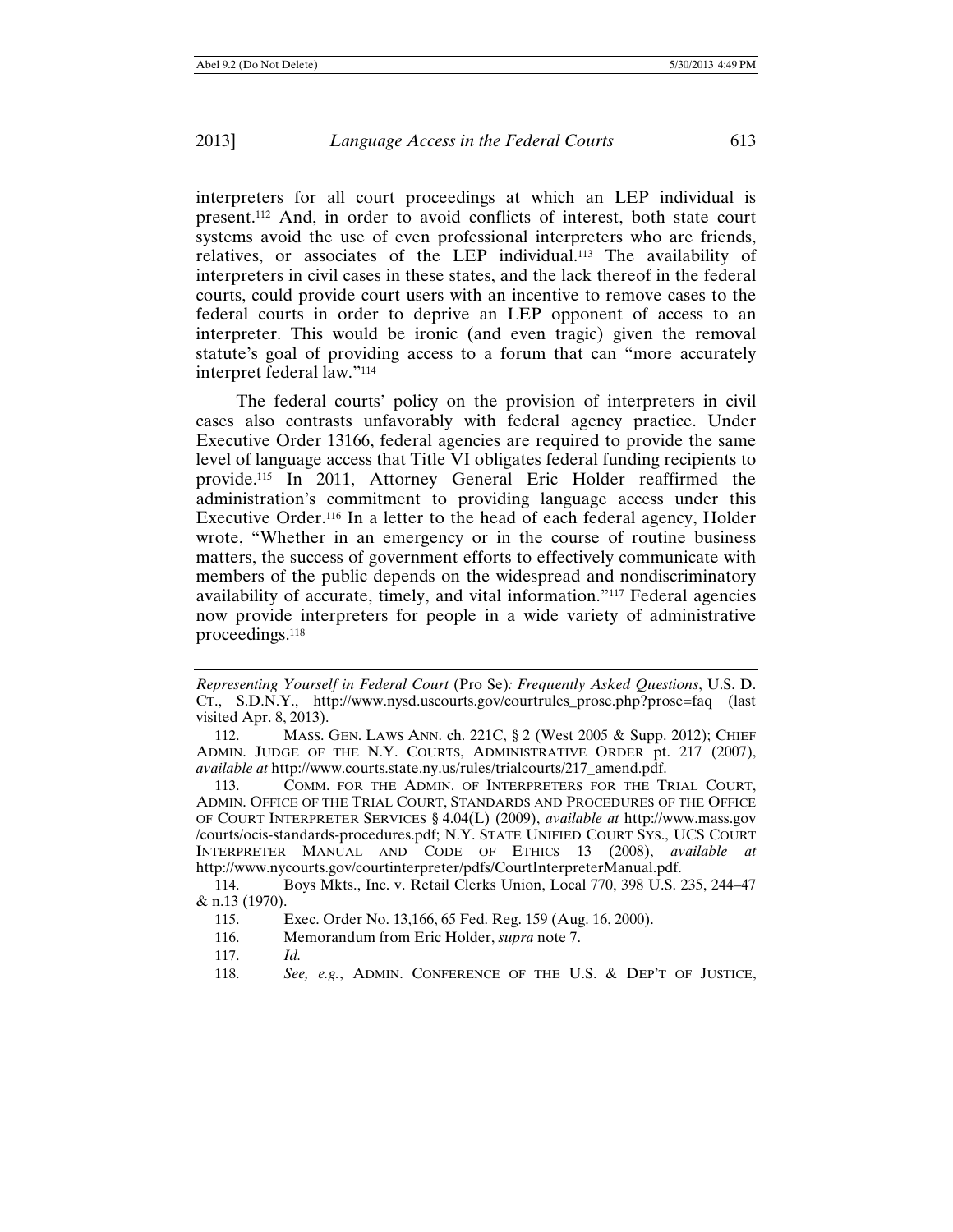As a result, individuals may obtain language access in a federal administrative proceeding, only to be denied such access in a subsequent appeal to a federal court.119 For example, the EEOC has a comprehensive, detailed language access plan for LEP persons, which includes making bilingual staff members and interpreters available to help parties "throughout the outreach and enforcement processes."120 In a recent employment discrimination case in the Southern District of New York, when an LEP Ethiopian plaintiff, who received a notice of right to sue from the EEOC, filed a lawsuit and moved for appointment of an interpreter, her motion was denied by the federal district court judge hearing her case.121

A similar disparity in language access resources affects LEP bankruptcy filers. Shortly after filing for bankruptcy, each debtor must attend a "meeting of creditors under section 341," at which the trustee examines the debtor regarding his or her assets and debts.122 The U.S. Trustee Program (a DOJ entity bound by Executive Order 13166) provides interpretation for these meetings.123 In the more formal bankruptcy court proceedings, however, interpreters are provided only for the few cases brought on behalf of the government.124

## B. *Certified Interpreters Are Available Only in Spanish, Haitian Creole, and Navajo*

While federal interpreters for Spanish generally are held to a high

121*. See* Fessehazion v. Hudson Grp., No. 08 Civ. 10665(BSJ)(RLE), 2009 WL 2596619, at \*2 (S.D.N.Y. Aug. 21, 2009), *abrogated on other grounds by* Fessehazion v. Hudson Grp., No. 08 Civ. 10665(BSJ)(RLE), 2009 WL 2777043 (S.D.N.Y. Aug. 31, 2009).

122. 11 U.S.C. § 341(a), (d) (2006).

123. EXEC. OFFICE FOR U.S. TRUSTEES, LANGUAGE ACCESS PLAN FOR IMPLEMENTATION OF EXECUTIVE ORDER 13166 § 4-7 (2011), *available at* http://www.justice.gov/ust/eo/public\_affairs/lep/docs/lang\_assistance\_plan.pdf.

124. *See, e.g.*, U.S. BANKR. COURT D.R.I.,*supra* note 77, at R. 5007-1.

PROMISING PRACTICES FOR LANGUAGE ACCESS IN FEDERAL ADMINISTRATIVE HEARINGS AND PROCEEDINGS 10 (2012), *available at* http://www.justice.gov/atj/acusdoj-language-access-rpt.pdf (reporting that the SSA and the DOJ provide interpreters for LEP individuals during administrative hearings).

<sup>119.</sup> *See supra* notes 111–18 and accompanying text.

<sup>120.</sup> *Plan of the Equal Employment Opportunity Commission for Improving Access to Services for Persons with Limited English Proficiency*, U.S. EQUAL EMP. OPPORTUNITY COMMISSION § V(C)(2), http://www.eeoc.gov/eeoc/plan/lep.cfm (last visited Apr. 8, 2013).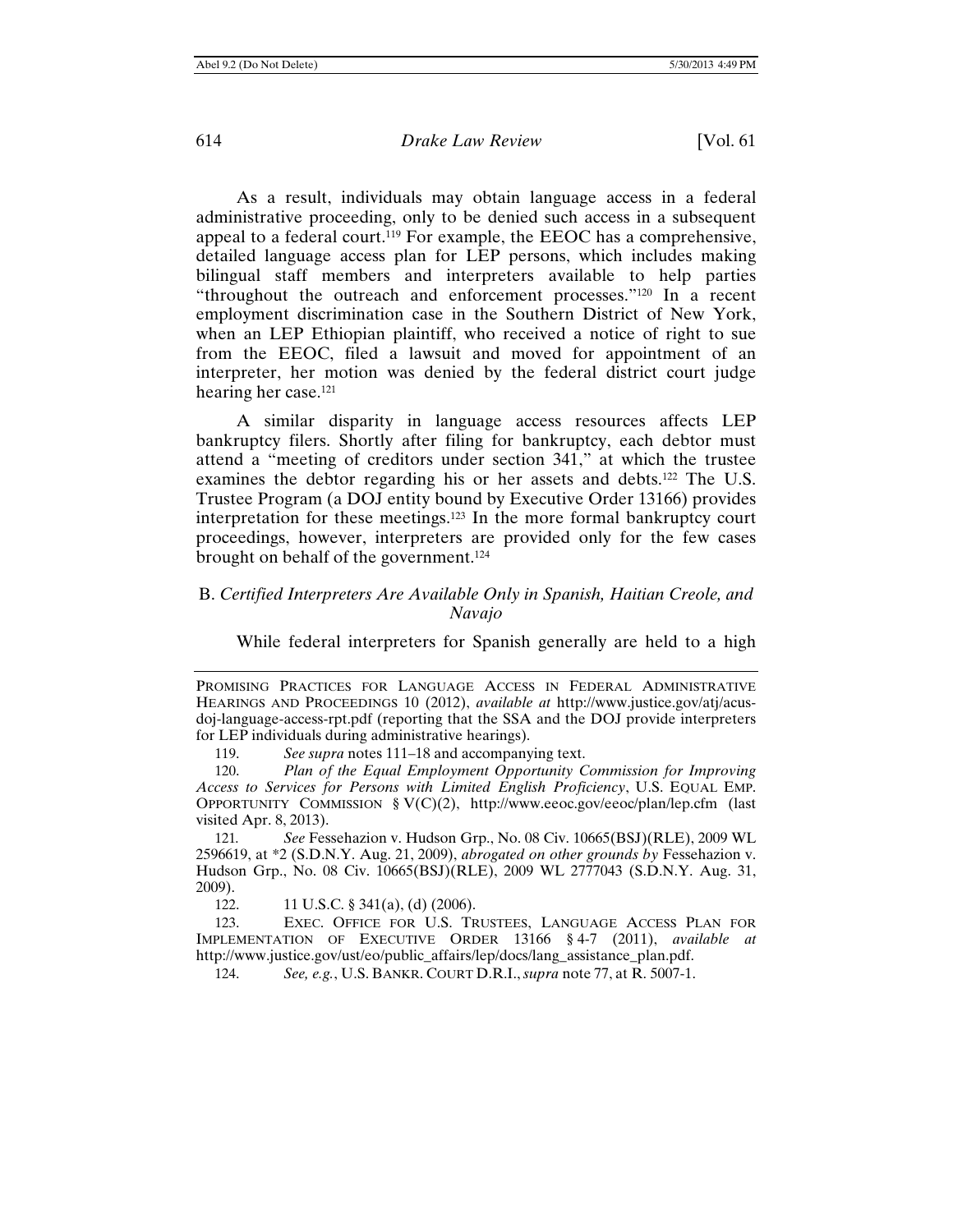standard of excellence,<sup>125</sup> the courts have little control over the quality of interpreters in other languages. This is, for the most part, due to the fact that federally certified interpreters are available only in Spanish.126 Certification programs for Haitian Creole, and Navajo did exist for a short time. However, in March 1996, the U.S. Judicial Conference directed that all resources be devoted to the certification of Spanish-language interpreters and suspended certification programs for Haitian Creole, and Navajo.<sup>127</sup> While the Administrative Office of the U.S. Courts has begun exploring the possibility of developing certification for additional languages,128 it has not yet implemented certification for any language other than Spanish.129 Today, while there are still some interpreters certified in Haitian Creole and Navajo, their numbers are dwindling. There are no federally certified interpreters in any other languages.130 In 2008, the Court Administration and Case Management Committee (CACM) of the Judicial Conference of the U.S. Courts stated there is a "critical need" for interpreters in languages other than Spanish and for certification or other methods of ensuring the quality of such interpreters.<sup>131</sup>

The lack of certified interpreters in languages other than Spanish has harmful effects on litigants, law enforcement personnel, and the courts themselves. While Spanish is by far the most frequently spoken language other than English, more than 100 other languages are used in the federal courts, too.132 Among the languages used most frequently are Mandarin

<sup>125</sup>*. See Three Categories of Interpreters*, U.S. COURTS, http://www.uscourts .gov/FederalCourts/DistrictCourts/CourtInterpreters/InterpreterCategories.aspx (last visited Apr. 8, 2013).

<sup>126.</sup> *See id.* 

<sup>127.</sup> See JUDICIAL CONFERENCE OF THE U.S., REPORT OF THE PROCEEDINGS OF THE JUDICIAL CONFERENCE OF THE UNITED STATES 15 (1996), *available at* http://www.uscourts.gov/judconf/96-Mar.pdf; *see also Three Categories of Interpreters*, *supra* note 125.

<sup>128.</sup> *See Court Interpreter Language Testing Program*, FED. BUS. OPPORTUNITIES (Dec. 29, 2010), https://www.fbo.gov/index?s=opportunity&mode =form&id=3f48590cd9ea5b6ae95c52d50ec75a4c&tab=core&\_cview=0.

<sup>129</sup>*. See* ADMIN. OFFICE OF THE U.S COURTS, *supra* note 39, at II-86.

<sup>130.</sup> *See* United States v. Huang, No. 06-CR-103-LRR, 2007 WL 1283998, at \*2 (N.D. Iowa, Apr. 30, 2007) ("[T]here are no 'certified' interpreters for Wenzhouhua, or for that matter, Mandarin or Cantonese.").

<sup>131</sup>*. See* ADMIN. OFFICE OF THE U.S COURTS, *supra* note 39, at I-17.

<sup>132.</sup> *Annual Report 2011: Key Studies, Projects, and Programs*, U.S. COURTS, http://www.uscourts.gov/annualreport\_2011/Key\_Studies\_Projects\_And\_Programs.asp x#kspp\_19 (last visited Apr. 8, 2013).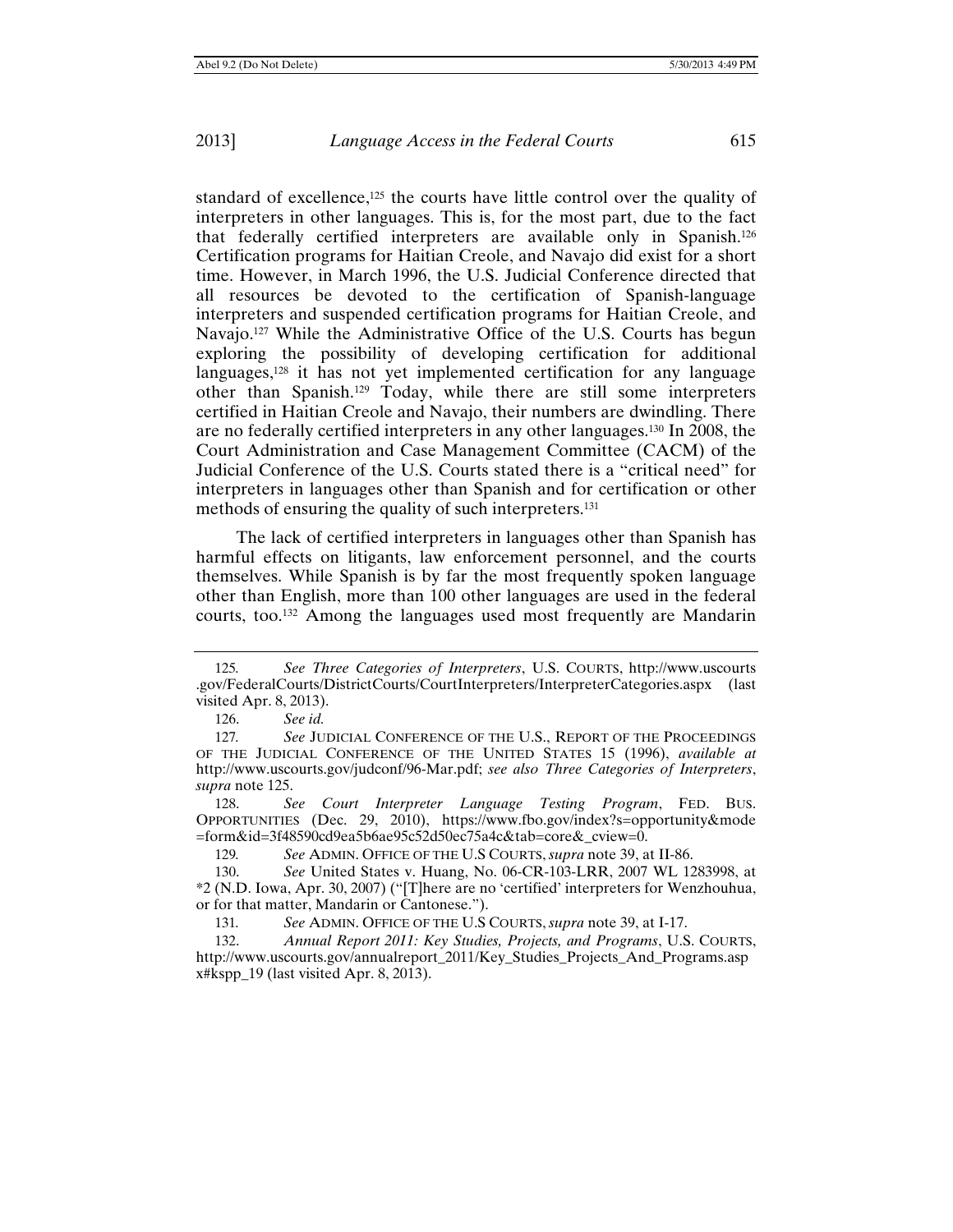(for which interpreters were used 1,682 times in 2011), Russian (for which interpreters were used 1,376 times in 2011), and Cantonese (for which interpreters were used 813 times in 2011).<sup>133</sup>

Court interpreting is a highly specialized skill. According to the ABA, it requires "language fluency, interpreting skills, familiarity with technical terms and courtroom culture and knowledge of codes of professional conduct for court interpreters."134 As the Ninth Circuit has warned, "[m]any people claim 'fluency' in a foreign language, but '[t]here are few persons in the United States who can interpret with the degree of precision and accuracy required at the Federal court level.'"135 When interpreters make mistakes, the result can be that people plead guilty to crimes they did not commit.136 This is a tragedy for the defendant. Courts, prosecutors, and public defenders all incur unnecessary costs as interpreter errors are assessed by several layers of appellate courts.137

In some instances, a lack of qualified interpreters can also make it impossible for law enforcement to pursue prosecutions. In fact, prosecutors have routinely dismissed immigration-related criminal charges against non-Spanish-speakers in the Operation Streamline program.138 In that program, as many as eighty individuals have been prosecuted for illegal reentry in a single proceeding on the U.S.–Mexico border.<sup>139</sup> As Joanna Jacobbi Lydgate reported in a 2010 article, only Spanish interpreters were available in Tucson, so the U.S. Attorney's office routinely dismissed charges against LEP Operation Streamline defendants who did not speak Spanish.<sup>140</sup> The result was an unusual form of discrimination against Spanish speakers who were criminally prosecuted while speakers of other languages—usually

<sup>133.</sup> *Id.* 

<sup>134.</sup> AM. BAR ASS'N, *supra* note 19, std. 8.1.

<sup>135.</sup> United States v. Bailon-Santana, 429 F.3d 1258, 1260 (9th Cir. 2005) (alteration in original) (quoting H.R. REP. NO. 100-889, at 58 (1988), *reprinted in* 1988 U.S.C.C.A.N. 5982, 6019).

<sup>136.</sup> For example, in Florida, an interpreter's error lead a man to plead guilty to stealing a dump truck, which was a felony offense, even though he thought he was pleading guilty to taking a toolbox, which was a misdemeanor. de Jongh, *supra* note 1, at 30.

<sup>137.</sup> AM. BAR ASS'N, *supra* note 19, std. 3.2 cmt.

<sup>138.</sup> Joanna Jacobbi Lydgate, Comment, *Assembly-Line Justice: A Review of Operation Streamline*, 98 CALIF. L. REV. 481, 512–13 (2010).

<sup>139.</sup> *Id.* at 481–85.

<sup>140.</sup> *Id.* at 512–13.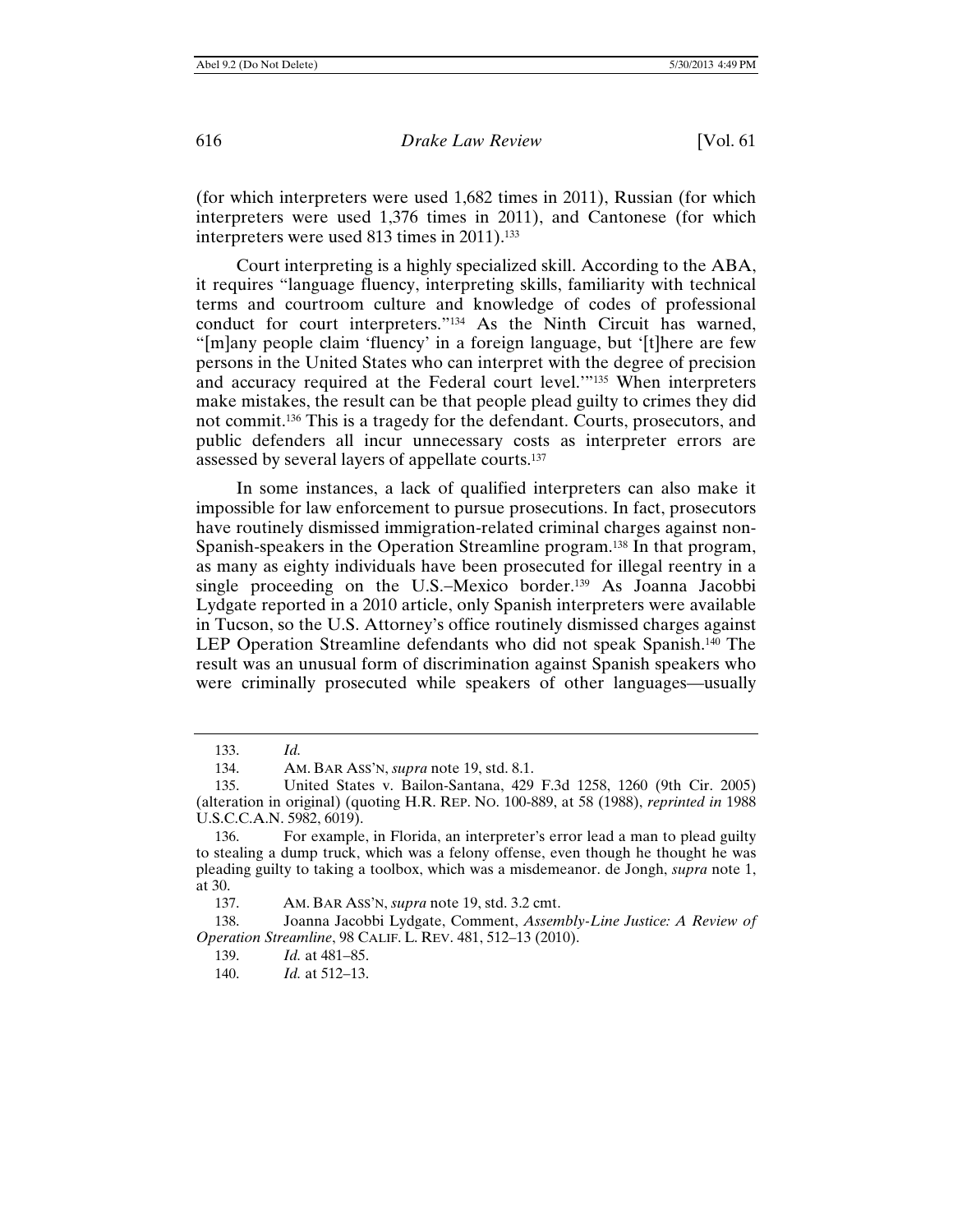indigenous Latin American languages—went free.141

The lack of certified interpreters in languages other than Spanish violates congressional intent. In 1988, Congress explicitly amended the Court Interpreters Act to provide the Administrative Office of the Courts with discretion over the languages in which it would certify interpreters.<sup>142</sup> The amendment was apparently motivated by budget concerns and by evidence that less than one-third of 1% of all federal cases presented a need for interpreting in other languages.143 However, the Senate Judiciary Committee stated at the time that "in the view of the Committee, the judiciary must act to meet the needs of non-English speakers in other language groups, as well."144 Accordingly, it stated: "The Committee envisions the certification of a growing list of languages in the near future."145

For Spanish, Haitian Creole, and Navajo, the Court Interpreters Act and the Guide to Judiciary Policy require the use of certified interpreters whenever they are "reasonably available."<sup>146</sup> Some districts appear to adhere to this requirement. In the U.S. District Court for the District of Arizona, for example, certified staff and contract Spanish interpreters handled more than 76,500 proceedings in 2011, while noncertified Spanish interpreters handled only fourteen proceedings.147 However, in other districts, the use of noncertified Spanish interpreters is the norm.148 In the District of Idaho, noncertified Spanish interpreters handled 457 proceedings in 2011, while certified Spanish interpreters handled only 140.149 In the District of Montana, noncertified Spanish interpreters handled 101 proceedings in 2011, while certified Spanish interpreters

<sup>141.</sup> *See generally id.* 

<sup>142.</sup> Judicial Improvements and Access to Justice Act, Pub. L. No. 100-702, § 703, 102 Stat. 4642, 4654 (1988).

<sup>143.</sup> *See* H.R. REP. NO. 100-889, at 58–59 (1988), *reprinted in* 1988 U.S.C.C.A.N. 5982, 6018–19.

<sup>144.</sup> *Id.* at 60.

<sup>145.</sup> *Id.* 

<sup>146. 28</sup> U.S.C. § 1827(d)(1) (2006); 5 GUIDE TO JUDICIARY POLICY, *supra* note 23, § 320.20.20.

<sup>147.</sup> JUDICIAL COUNCIL OF THE NINTH CIRCUIT, 2011 ANNUAL REPORT 80, *available at* http://www.ce9.uscourts.gov/publications/AnnualReport2011.pdf.

<sup>148.</sup> *See, e.g.*, United States v. Gonzales, 339 F.3d 725, 728 (8th Cir. 2003) (criticizing the Southern District of Iowa for using uncertified interpreters in most cases).

<sup>149.</sup> JUDICIAL COUNCIL OF THE NINTH CIRCUIT, *supra* note 147, at 80.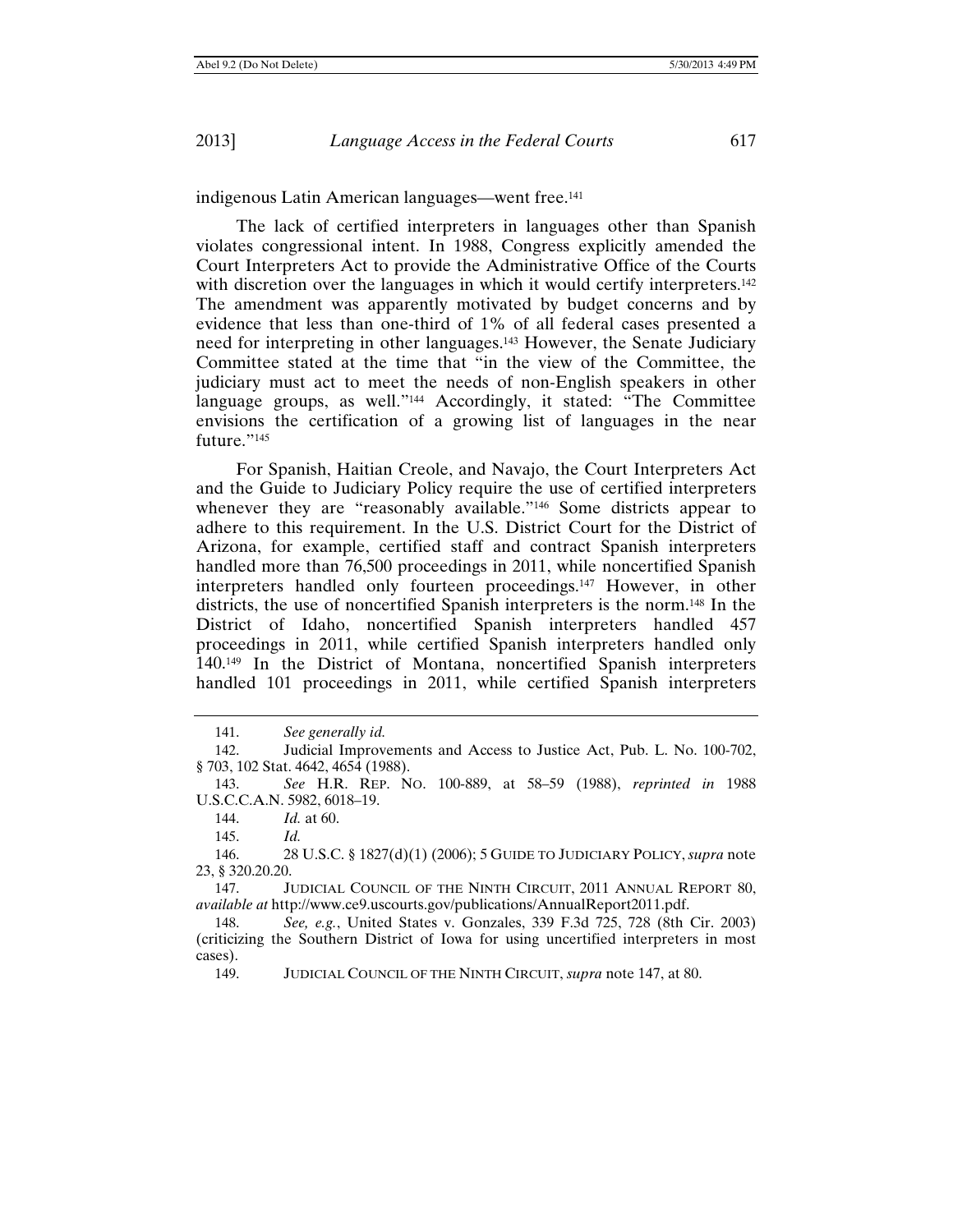handled only one.<sup>150</sup>

Because interpreters are certified only in Spanish, for the more than 100 other languages for which interpretation is required courts generally use "professionally qualified" interpreters or, if they are not available, "language skilled/ad hoc interpreters."151 An interpreter will be deemed "professionally qualified" if he or she has passed particular tests administered by the U.S. Department of State, the United Nations, or one of several interpreter associations.152 The local court will deem interpreters "language skilled/ad hoc" if they can demonstrate their ability to interpret court proceedings to and from another language.153

This policy does not require either "professionally qualified" or "language skilled/ad hoc" interpreters to demonstrate familiarity with the unique culture of the courtroom, any legal matters the interpreter will need to interpret, or the ethical duties of an interpreter—all of which are widely recognized as essential for courtroom interpreting.154 In this respect, the

(a) Passed the U.S. Department of State conference or seminar interpreter test in a language pair that includes English and the target language. The U.S. Department of State's escort interpreter test is not accepted as qualifying.

(b) Passed the interpreter test of the United Nations in a language pair that includes English and the target language.

(c) Is a current member in good standing of:

(1) the Association Internationale des Interprètes de Conférence (AIIC); or

(2) The American Association of Language Specialists (TAALS). The language pair of the membership qualification must be English and the target language.

*Id.* § 320.20.20.

153. *Id.* § 320.20.30(a).

154. *See* AM. BAR ASS'N, *supra* note 19, std. 8.1; CONFERENCE OF STATE COURT ADM'RS, WHITE PAPER ON COURT INTERPRETATION: FUNDAMENTAL TO ACCESS TO JUSTICE 6 (2007); NAT'L ASS'N OF JUDICIARY INTERPRETERS & TRANSLATORS, POSITION PAPER: INFORMATION FOR COURT ADMINISTRATORS 2–3 (2003); NAT'L ASS'N OF JUDICIARY INTERPRETERS & TRANSLATORS, POSITION PAPER: PREPARING INTERPRETERS IN RARE LANGUAGES 2–3 (2005); NAT'L CTR. FOR STATE COURTS, COURT INTERPRETATION: MODEL GUIDES FOR POLICY AND PRACTICE IN THE STATE COURTS 16 (1995), *available at* http://ncsc.contentdm.oclc.org/cdm/singleitem

<sup>150.</sup> *Id.*

<sup>151. 5</sup> GUIDE TO JUDICIARY POLICY, *supra* note 23, § 330.20–.30.

<sup>152.</sup> The interpreter must have satisfied one of the following criteria: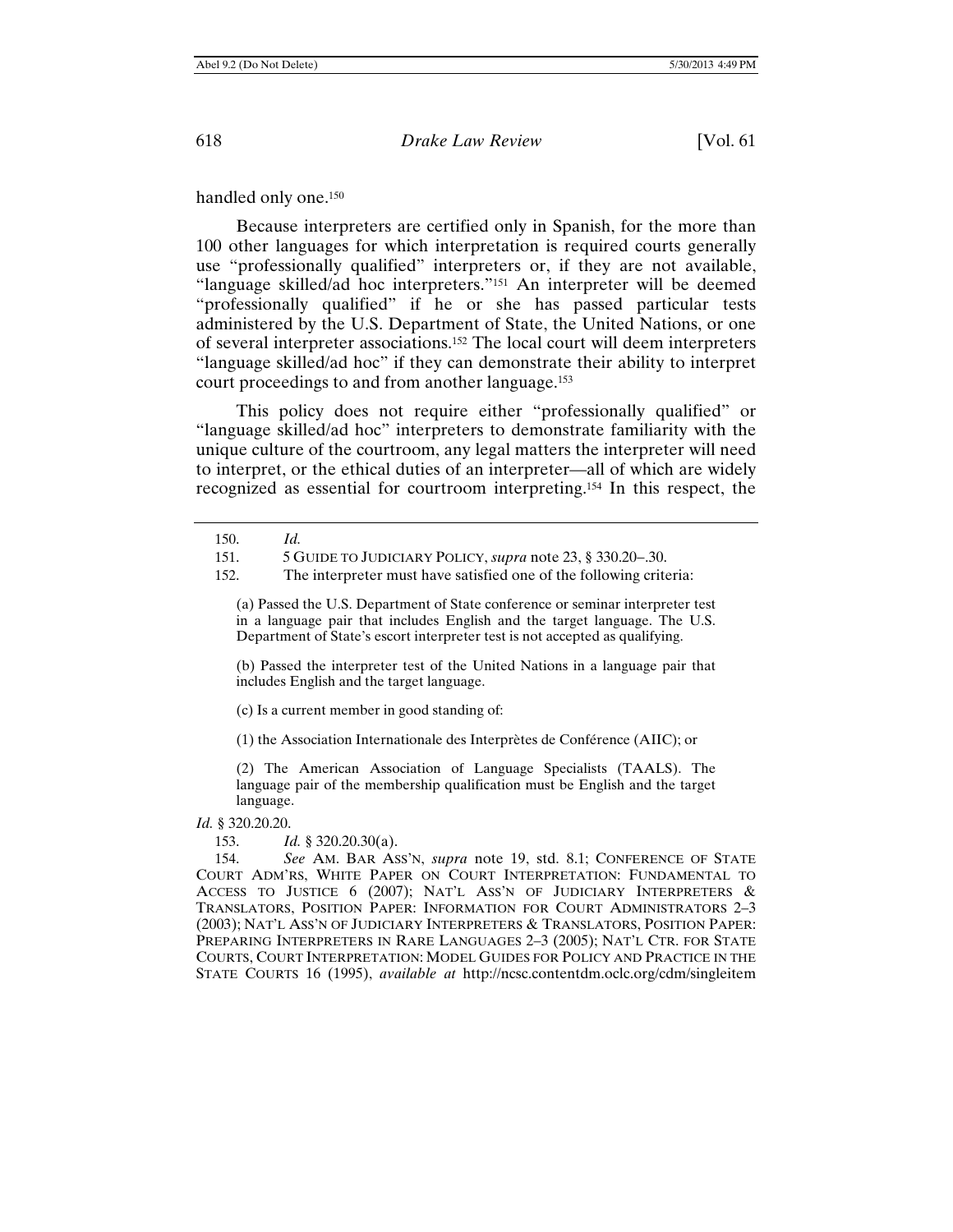practice of the federal courts compares unfavorably to the practices of many state courts. For example, in Minnesota, when a certified interpreter is not available, a state court can appoint a noncertified, but otherwise qualified, interpreter.155 Among the requirements for obtaining that designation are completion of an interpreter orientation program and a passing score on a written ethics exam.156

While standardized certification tests are the best practice for assessing language and interpreting ability,157 when those tests are not available the most effective assessments use staff who possess court interpreting expertise, have been trained to perform interpreter assessments, and perform such assessments regularly as part of their job.158 As the National Center for State Courts warns: "It is inefficient for trial judges to be responsible for the *ad hoc* determination of interpreter qualifications in the courtroom, and the results of in-court voir dires . . . remain problematic in the best of circumstances."159 In a 2001 survey, Indiana trial judges reported that "they were often unable to determine whether" a given interpreter was "genuinely qualified."<sup>160</sup> In the same vein, the Ninth Circuit has warned that "the judge and other participants in the courtroom usually have no way of confirming whether the translation is accurate."161

Some districts do assess the interpreting ability of noncertified interpreters. For instance, the Southern District of New York administers an in-house exam to determine whether an interpreter is capable of interpreting at 150 words per minute and at 75% accuracy level.162

<sup>/</sup>collection/accessfair/id/162/rec/19.

<sup>155.</sup> MINN. CT. R. 8.02(b), *available at* https://www.revisor.mn.gov/court\_rules /rule.php?type=gp&id=8.

<sup>156.</sup> *Id.* at R. 8.01(b).

<sup>157.</sup> *See* AM. BAR ASS'N, *supra* note 19, std. 8 best practices.

<sup>158.</sup> *See id.*, std. 8.1 best practices (describing Washington state's use of qualified evaluators to assess "how well the interpreter speaks and comprehends the language for which he/she is attempting to become registered").

<sup>159.</sup> NAT'L CTR. FOR STATE COURTS, *supra* note 154, at 127.

<sup>160.</sup> Arrieta v. State, 878 N.E.2d 1238, 1241 (Ind. 2008) (citing IND. SUP. CT. COMM'N ON RACE AND GENDER FAIRNESS, HONORED TO SERVE: EXECUTIVE REPORT AND RECOMMENDATIONS App. A, at 7 (Dec. 20, 2012)).

<sup>161.</sup> United States v. Bailon-Santana, 429 F.3d 1258, 1260 (9th Cir. 2005).

<sup>162</sup>*. See Fact Sheet: Interpreting for the Federal Courts*, S.D.N.Y. INTERPRETER'S OFF., (Feb. 6, 2009), http://sdnyinterpreters.org/?page=fact\_sheet.html. The other desirable qualifications are: excellent command of English (written and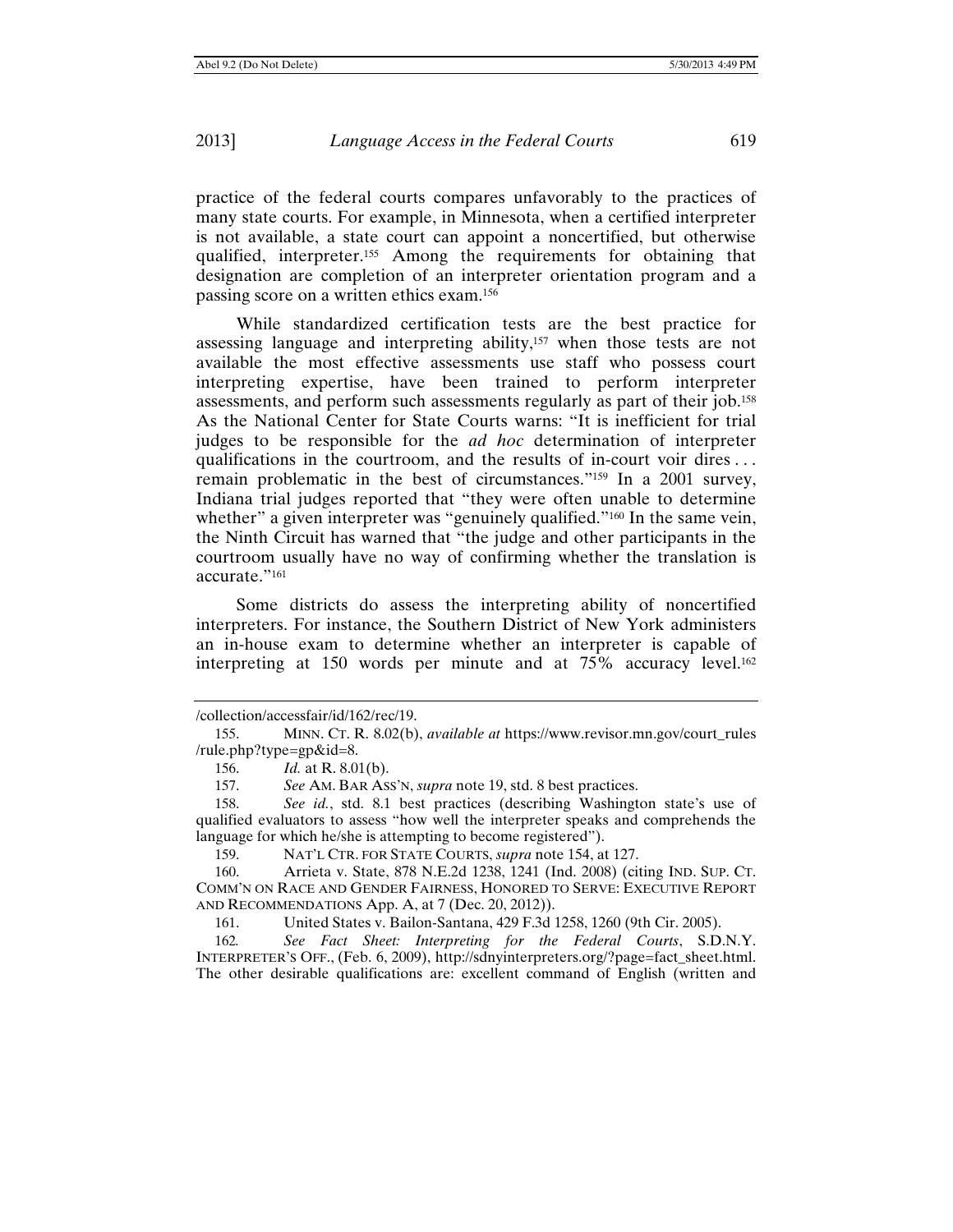However, the Guide to Judiciary Policy implies that all districts are not as rigorous, instructing the district courts to inform parties and attorneys that the list of local, noncertified interpreters includes some who "have not been tested or certified to interpret the language in question in the courts and that neither the [Administrative Office of the Courts] nor the clerk's office can attest to the level of interpreting skills of the listed interpreters."163

## C. *Some Judges Deny Interpreters When the LEP Individual Can Speak or Understand Some English*

For several reasons, there is a serious risk that people who lack sufficient proficiency in English to participate meaningfully in a court proceeding may be denied interpreters, even in the types of proceedings in which the Court Interpreters Act mandates the provision of interpreters (i.e., those brought by the United States). As this Article describes in more detail below, some courts construe the Court Interpreters Act as permitting the denial of an interpreter when an individual can speak some English. Accordingly, federal district court judges often fail to conduct a voir dire adequate to identify individuals whose level of English proficiency is insufficient to allow meaningful participation.

The Court Interpreters Act requires that in "criminal actions and in civil actions initiated by the United States," an interpreter "shall" be provided if a party or witness:

speaks only or primarily a language other than the English language . . . so as to inhibit such party's comprehension of the proceedings or communication with counsel or the presiding judicial officer, or so as to inhibit such witness' comprehension of questions and the presentation of such testimony.164

Several circuits have interpreted "inhibit" narrowly, permitting the denial of an interpreter to someone who can speak or understand some English but still may not be able to meaningfully participate in the proceedings.165

oral), familiarity with federal legal terms and proceedings, and two letters of recommendation. *Id.*

<sup>163. 5</sup> GUIDE TO JUDICIARY POLICY, *supra* note 23, § 330.20.20(b).

<sup>164. 28</sup> U.S.C. §§ 1827(d)(1)(A), 1828(a) (2006).

<sup>165.</sup> *See* Virginia E. Hench, *What Kind of Hearing? Some Thoughts on Due Process for the Non-English-Speaking Criminal Defendant*, 24 T. MARSHALL L. REV. 251, 255–56 (1999).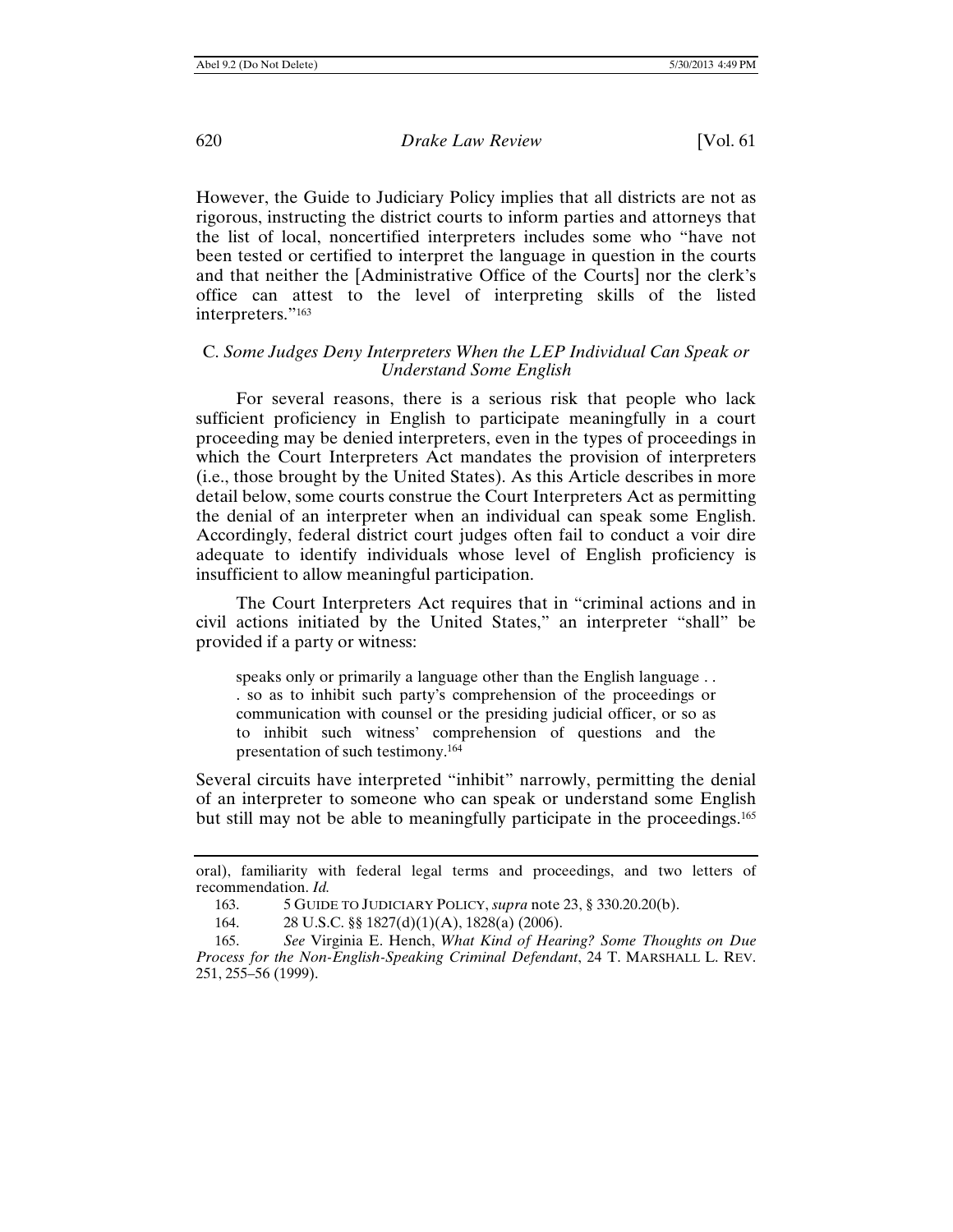For example, in *Gonzalez v. United States*, the Ninth Circuit found no clear error in the district court's decision not to appoint an interpreter for a Spanish-speaking criminal defendant who could not speak English well, could not read English at all, and responded to questions in a manner the dissent characterized as "inarticulate."166 The Ninth Circuit agreed with the district court that the Court Interpreters Act required appointment of an interpreter only if a defendant's difficulty with the English language was a "major" problem.<sup>167</sup> Dissenting, Judge Reinhardt noted that "[n]othing in the legislative history or statutory language supports the narrow application of the Act by the district court."168 He explained, "Congress mandated the appointment of interpreters *whenever* a 'languagehandicapped' defendant's comprehension of the proceedings is impaired because Congress concluded that the appointment of an interpreter represents a fundamental premise of fairness and due process for all."169

In contrast to the Ninth Circuit's major-problem standard, the DOJ has warned state courts that Title VI requires them to provide an interpreter if an individual lacks sufficient proficiency in English to participate meaningfully in a judicial proceeding.170 Similarly, the National Center for State Courts recommends that interpreters be appointed when "the services of an interpreter are required to secure the rights of non-English speaking persons or for the administration of justice."171 A number of state court systems follow the meaningful-participation standard.172

172. *See, e.g.*, STATE OF ME. SUPREME JUDICIAL COURT, ADMIN. ORDER JB-06-3: GUIDELINES FOR DETERMINATION OF ELIGIBILITY FOR COURT-APPOINTED INTERPRETATION AND TRANSLATION SERVICES (2006), *available at* http://www.courts .state.me.us/rules\_adminorders/adminorders/JB-06-3.pdf (defining an LEP individual for whom a court should appoint an interpreter as one "whose primary language is a language other than English and whose ability to speak English is not at the level of comprehension and expression needed to participate effectively in court transactions and proceedings"); UNIFIED JUDICIAL SYS. OF PA., ADMINISTRATIVE REGULATIONS

<sup>166.</sup> Gonzalez v. United States, 33 F.3d 1047, 1050–51 (9th Cir. 1994); *see also id.* at 1053 (Reinhardt, J., dissenting).

<sup>167.</sup> *Id.* at 1050 (internal quotation marks omitted); *see also* United States v. Hasan, 609 F.3d 1121, 1131 (10th Cir. 2010) (defining the Court Interpreter Act standard as asking whether a party is "inhibited in his [or her] ability to comprehend and communicate . . . to such an extent as to have been fundamentally unfair").

<sup>168.</sup> *Gonzalez*, 33 F.3d at 1052 (Reinhardt, J., dissenting).

<sup>169.</sup> *Id.* at 1053 (quoting H.R. REP. NO. 95-1687, at 4 (1978), *reprinted in* 1978 U.S.C.C.A.N. 4652, 4654) (internal quotation marks omitted).

<sup>170.</sup> Letter from Thomas E. Perez, *supra* note 13.

<sup>171.</sup> NAT'L CTR. FOR STATE COURTS, *supra* note 154, at 226.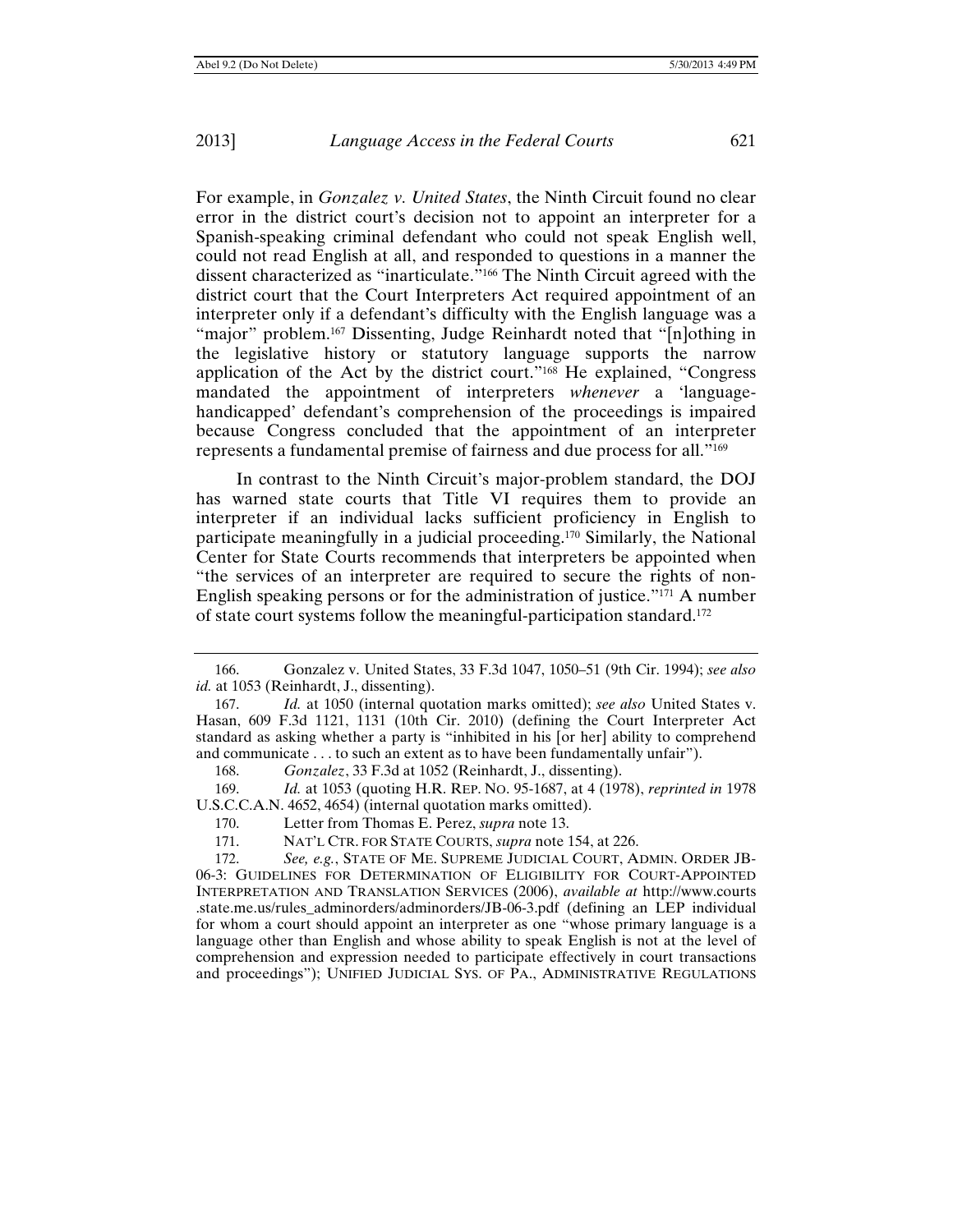Under the meaningful participation standard, an ability to speak or understand *some* English does not preclude the appointment of an interpreter.173 As the National Center for State Courts notes, "[m]any individuals have enough proficiency in a second language to communicate at a very basic level. But participation in court proceedings requires far more than a very basic level of communicative capability."174 Rather, an interpreter should be provided when the individual's English language facility is insufficient to permit meaningful communication and comprehension in the context of a fast-paced, potentially jargon-laden, and emotionally taxing legal proceeding.175

The methods some federal district court judges use to determine an individual's level of English proficiency are insufficient to satisfy this standard.176 The Federal Judicial Center's Benchbook for U.S. District Court Judges only recommends that federal judges ask if an individual can speak and understand English, or, if he or she has an attorney, whether the attorney has been able to communicate with the individual.177 Asking a

173. *See* GA. SUPREME COURT, AMENDMENTS TO RULES FOR USE OF INTERPRETERS FOR NON-ENGLISH SPEAKING PERSONS app. A(I)(B) (2008), *available at* http://w2.georgiacourts.org/coi/files/Rules%20on%20Interpreters%20-%20Final %20Version%20-%2011-5-2008%20-%20Advance%20Sheets%2012-25-2008.pdf

(cautioning that "[t]he fact that a person for whom English is a second language knows some English should not prohibit that individual from being allowed to have an interpreter").

174. NAT'L CTR. FOR STATE COURTS, *supra* note 154, at 125.

175. *See* AM. BAR ASS'N,*supra* note 19, std. 3.3 cmt.

176. *See, e.g.*, United States v. Perez, 918 F.2d 488, 489–90 (5th Cir. 1990) ("The magistrate pointedly inquired whether [the defendant] understood the proceedings. [The defendant] responded: 'I understand everything so far.' The magistrate then advised [the defendant] that if you have any difficulty in understanding what's going on, stop and let us know so that we can do something because we can get a translator to assist you." (internal quotation marks omitted)).

177. FED. JUDICIAL CTR., BENCHBOOK FOR U.S. DISTRICT COURT JUDGES 9 (5th ed. 2007), *available at* http://www.fjc.gov/public/pdf.nsf/lookup/Benchbk5 .pdf/\$file/Benchbk5.pdf ("If you are not sure the defendant understands English, ask the defendant: Are you able to speak and understand English? If the defendant has an attorney, ask counsel if he or she has been able to communicate with the defendant in

GOVERNING COURT INTERPRETERS FOR PERSONS WITH LIMITED ENGLISH PROFICIENCY AND FOR PERSONS WHO ARE DEAF OR HARD OF HEARING § 102(m) ("*Person with limited English proficiency* means a principal party in interest or a witness who speaks exclusively or primarily a language other than English and is unable to sufficiently speak and understand English so as to fully participate and be understood in a judicial proceeding.").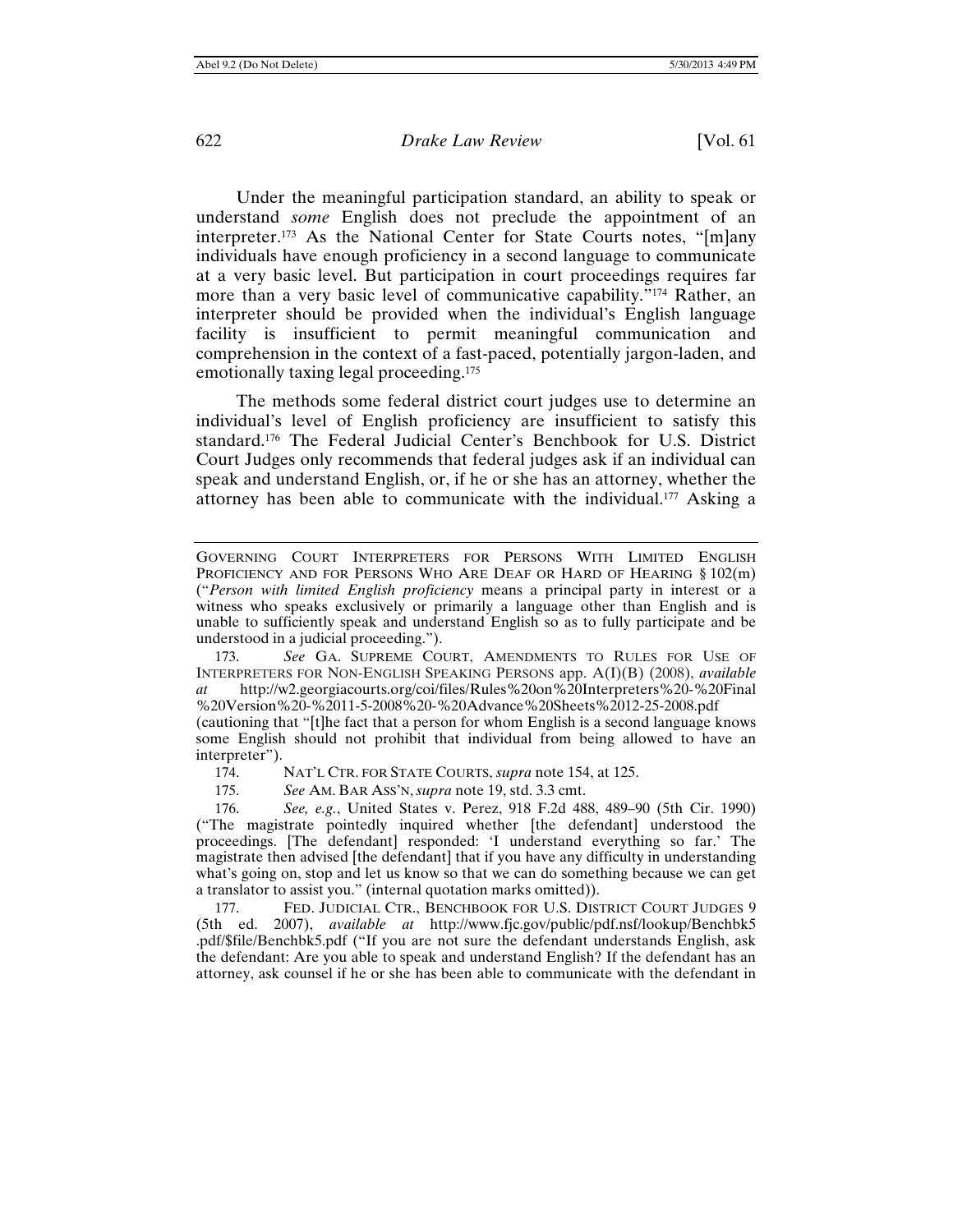litigant or witness whether he or she can speak and understand English is likely to elicit a "yes" from people too embarrassed, nervous, or scared to admit difficulty with the national language. Moreover, a litigant who is not familiar with courtroom culture may not know what level of English is necessary for meaningful communication in that setting.178

Other judges, without asking specifically about English language ability, accept a "yes" or "no" answer to a question as evidence that a defendant can speak and understand English.179 This practice flies in the face of the widespread recognition that open-ended questions calling for more than a "yes" or "no" answer are the best method for assessing an individual's ability to understand and speak English.180 The National Center for State Courts' model guide for court interpretation recommends that "[t]he voir dire should include 'wh-questions' (what, where, who, when) and questions that call for describing people, places or events or a narration."181 According to Georgia's Uniform Rule for Interpreter Programs, a court should ask questions on identification, "[a]ctive vocabulary in vernacular English," and the court proceedings.182 A bench card for Ohio judges suggests that judges ask: "Please tell me about your country." "How did you learn English?" "Describe some of the things you see in this courtroom."183

English. If you doubt the defendant's capacity to understand English, use a certified interpreter." (citing 28 U.S.C. § 1827 (2006))).

178. AM. BAR ASS'N, *supra* note 19, std. 3.3 cmt.

179. *See, e.g.*, United States v. Edouard, 485 F.3d 1324, 1339 (11th Cir. 2007) (finding there was no indication in the record that the defendant had difficulty with English, in part because he responded "yes" or "no" to short, simple questions).

180. *See* AM. BAR ASS'N,*supra* note 19, std. 3.3 cmt.

181. NAT'L CTR. FOR STATE COURTS, *supra* note 154, at 126. The National Center for State Court's "Model Voir Dire for Determining the Need for an Interpreter" lists the following questions, among others: "How did you come to court today?"; "What kind of work do you do?"; "What was the highest grade you completed in school?"; "Please describe for me some of the things (or people) you see in the courtroom."; "Please tell me a little bit about how comfortable you feel speaking and understanding English." *Id.* at 147 (internal quotation marks omitted).

182. GA. SUPREME COURT, *supra* note 173 at app. A(I)(C)(2).

183. SUPREME COURT OF OHIO, WORKING WITH FOREIGN LANGUAGE INTERPRETERS IN THE COURTROOM: A BENCH CARD FOR JUDGES 1 (2007), *available at* https://www.supremecourt.ohio.gov/JCS/interpreterSvcs/benchcard.pdf; *see also* BENCH CARD FOR IOWA JUDGES: TIPS FOR EFFECTIVELY WORKING WITH LANGUAGE INTERPRETERS IN THE COURTROOM 1 (2010), *available at* http://ujs.sd.gov /Uploads/Committees/11\_2010\_Handout\_C.pdf (providing questions for the judge to ask: "For how many years have you spoken English?"; "How did you learn English?";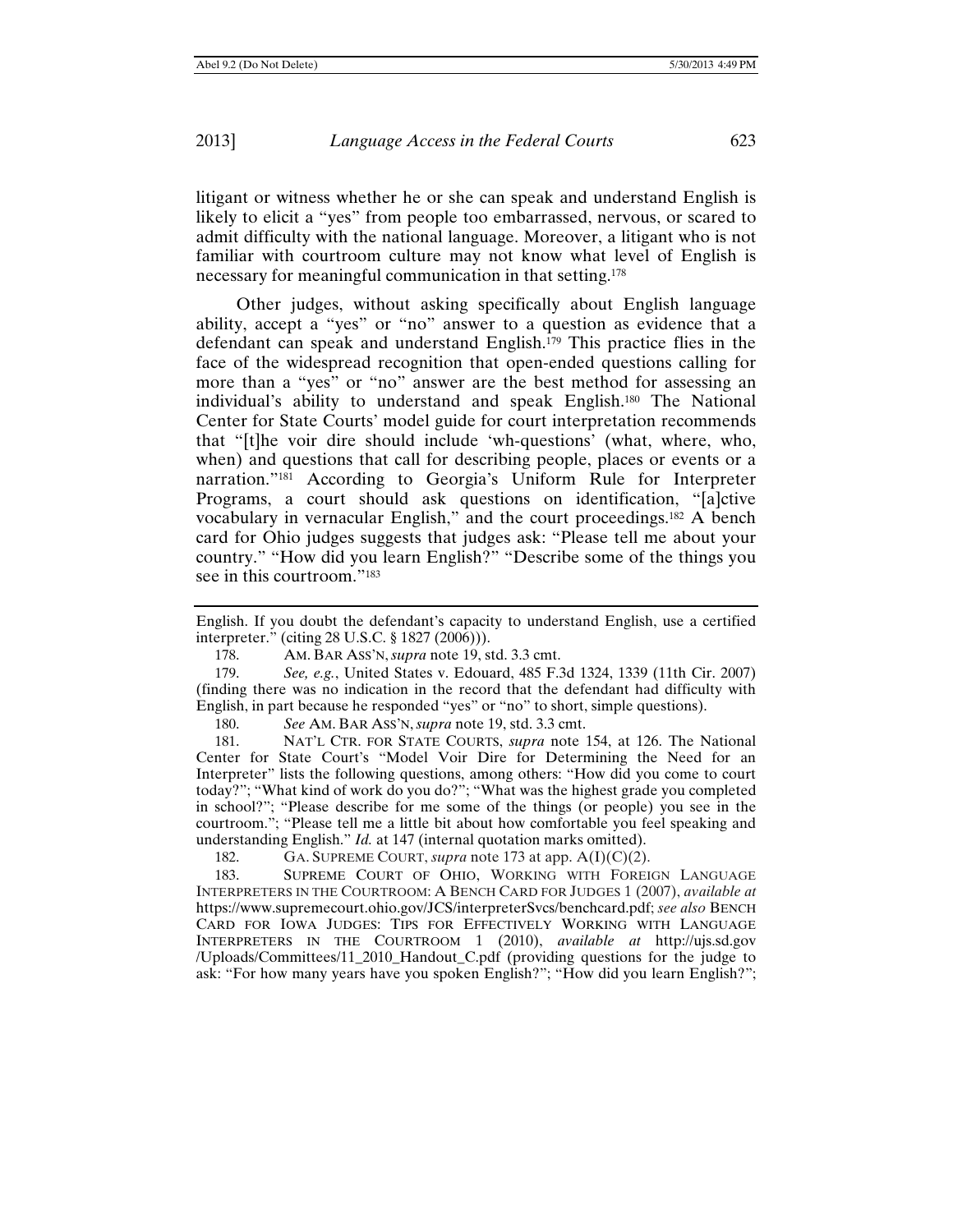Courts should also carefully assess the specific language spoken by LEP court users. The following incident illustrates how a lack of rigorous assessment of language ability can lead a court to appoint an interpreter who speaks the wrong language. In a 2008 raid on a meatpacking plant in Iowa, more than three hundred undocumented workers—many from Guatemala and Mexico—were arrested.184 The workers were appointed counsel and provided certified Spanish interpreters.185 Within two weeks, almost all of the workers pled guilty and were sentenced to prison, followed by deportation.186 The court failed to realize, however, that many of the workers spoke and understood only indigenous South American languages, not Spanish.187

To assess the specific language spoken by the LEP court users, judges should specifically ask which language a litigant speaks and use a language identification card to help the litigant identify the language. The National Center for State Courts' model bench card for court interpretation in protection order hearings directs the court to determine the language of the LEP litigant using a language identification card.188 The bench card further recommends that "[i]f the party cannot read, or if language ID cards are not available," the court should "contact a court interpreter or a commercial telephonic service . . . to determine the language of the party

<sup>&</sup>quot;Describe some of the things you see in this courtroom."; "Tell me about your favorite television program."); MINN. JUDICIAL BRANCH, BENCH CARD: COURTROOM INTERPRETING 1 (2007), *available at* http://www.mncourts.gov/Documents/0/Public /Interpreter\_Program/Bench%20Card%20-%20Interpreter.pdf (warning judges to "[a]void questions easily answered with yes or no replies," and suggesting open-ended questions); N.Y. STATE UNIFIED COURT SYS., WORKING WITH INTERPRETERS IN THE COURTROOM: BENCHCARD FOR JUDGES 1, *available at* http://www.courts.state.ny.us /courtinterpreter/PDFs/JudBenchcard08.pdf (suggesting that judges ask: "What is your name?"; "How comfortable are you in proceeding with this matter in English?"; "In what language do you feel most comfortable speaking and communicating?"; "Would you like the court to provide an interpreter in that language to help you communicate and to understand what is being said?").

<sup>184.</sup> Donna Ackermann, Note, *A Matter of Interpretation: How the Language*  Barrier and the Trend of Criminalizing Illegal Immigration Caused a Deprivation of *Due Process Following the Agriprocessors, Inc. Raids*, 43 COLUM. J.L. & SOC. PROBS. 363, 363–64 (2010).

<sup>185.</sup> *Id.*

<sup>186.</sup> *Id.* at 364.

<sup>187.</sup> *Id.*

<sup>188.</sup> NAT'L CTR. FOR STATE COURTS, COURT INTERPRETATION IN PROTECTION ORDER HEARINGS: JUDICIAL BENCHCARD (2006), *available at* http://ncsc.contentdm.oclc.org/cdm/singleitem/collection/accessfair/id/103.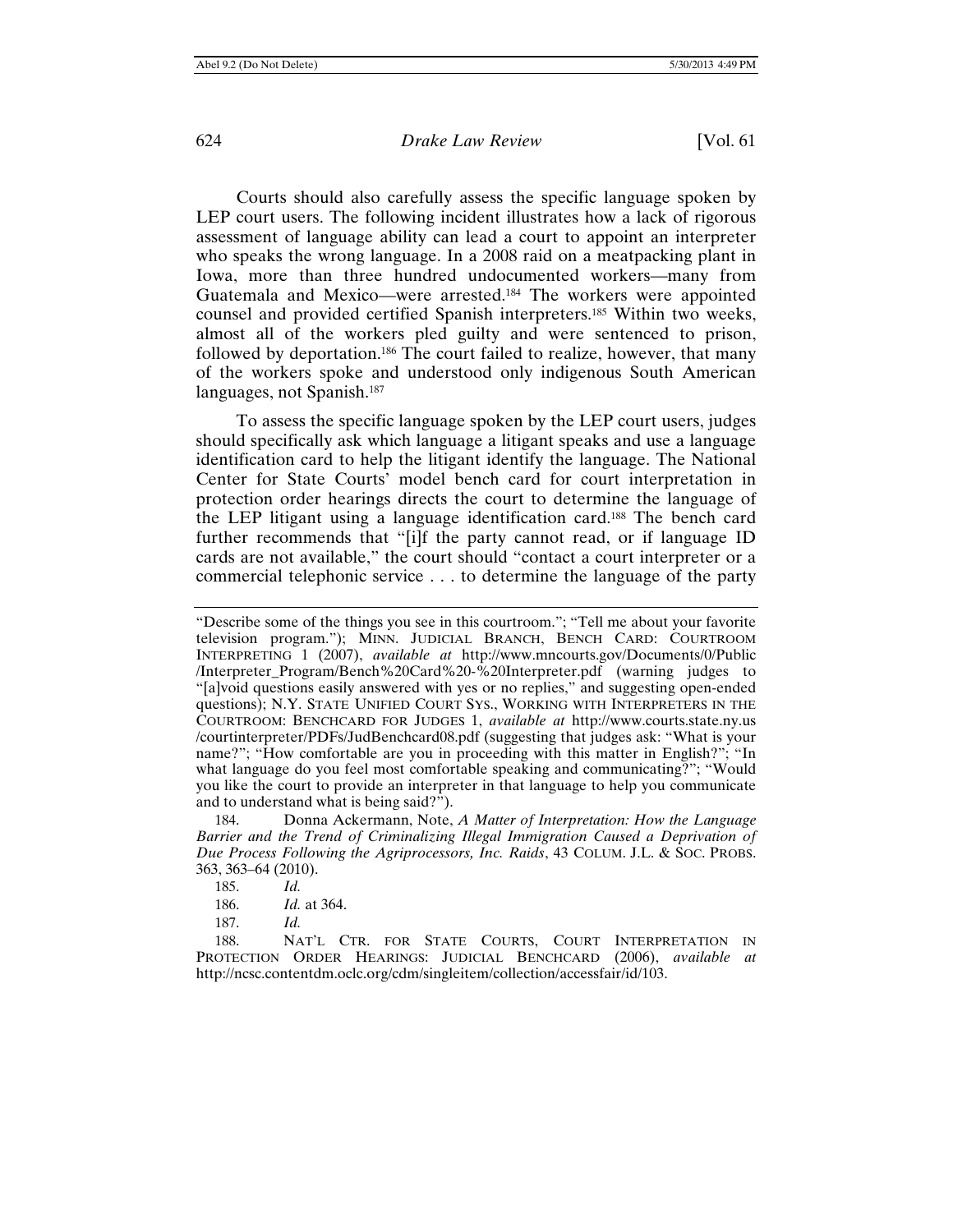requiring services."189

Additionally, judges should not rely on a party or the party's attorney to request an interpreter. A pro se litigant may not even be aware of the right to an interpreter and thus may not know to request one. Rather, as several circuits have held, judges should use their discretion under the Court Interpreters Act to inquire into any litigant or testifying witness's level of English proficiency.190

#### D. *Most Vital Documents Are Only Available in English*

Another area in which the federal courts lag behind national norms is in the translation of court forms, instructions, websites, and other written materials into languages commonly spoken by the people using the courts. The DOJ has made clear that Title VI requires state courts to provide vital documents to court users in the languages commonly spoken by such users.191 The ABA agrees, stating that courts should consider translating information about court services and programs (including information on websites), court forms, and court orders.<sup>192</sup>

Nonetheless, a significant minority of federal district courts report that they provide resources, services, or notices in a language other than English.193 As a result, many instructions and forms aimed at pro se litigants are available only in English. Here are some examples:

 a one-page sheet containing information for pro se civil complaints in the U.S. District Court for the District of Columbia

<sup>189.</sup> *Id.*

<sup>190.</sup> *See, e.g.*, Ramos-Martínez v. United States, 638 F.3d 315, 325 (1st Cir. 2011) ("Once the court is on notice that a defendant's understanding of the proceedings may be inhibited by his limited proficiency in English, it has a duty to inquire whether he needs an interpreter."); United States v. Edouard, 485 F.3d 1324, 1337–38 (11th Cir. 2007); United States v. Si, 333 F.3d 1041, 1044 (9th Cir. 2003); *see also* AM. BAR ASS'N,*supra* note 19, std. 3.3.

<sup>191.</sup> Guidance to Federal Financial Assistance Recipients Regarding Title VI Prohibition Against National Origin Discrimination Affecting Limited English Proficient Persons, 67 Fed. Reg. 41,455, 41,463 (June 18, 2002).

<sup>192.</sup> AM. BAR ASS'N, *supra* note 19, std. 7.1 best practices.

<sup>193.</sup> DONNA STIENSTRA ET AL., ASSISTANCE TO PRO SE LITIGANTS IN U.S. DISTRICT COURTS: A REPORT ON SURVEYS OF CLERKS OF COURT AND CHIEF JUSTICES 9, 11 (2011), *available at* http://www.fjc.gov/public/pdf.nsf/lookup/proseusdc.pdf /\$file/proseusdc.pdf (stating that only eight of the ninety district courts surveyed report providing resources, services, or notices in different languages).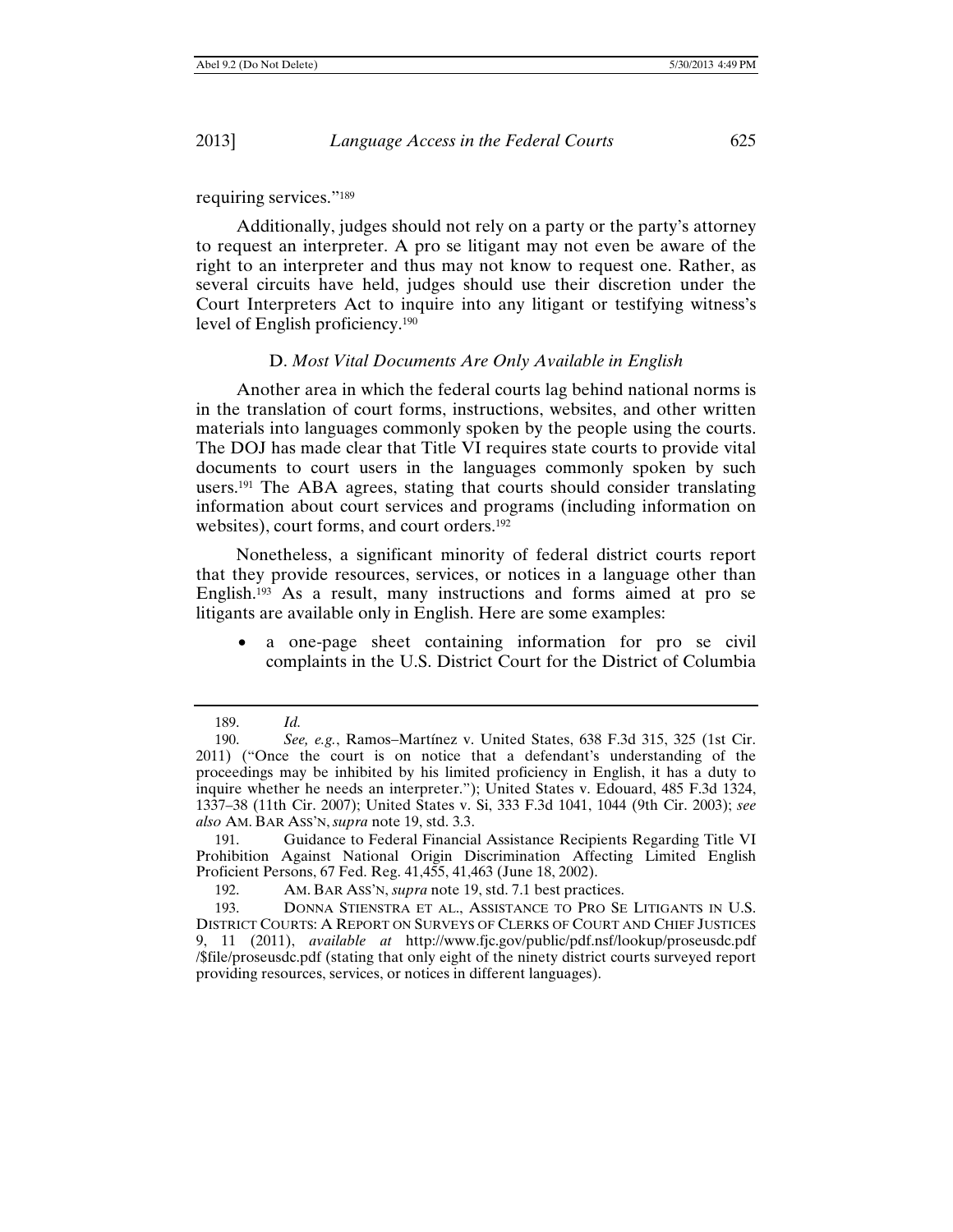and its bankruptcy courts,194

- the U.S. District Court for the Western District of Washington's instructions for pro se litigants on filing complaints and seeking the appointment of an attorney in a civil rights case,<sup>195</sup>
- the mandatory civil cover sheet, form summonses, subpoenas, and applications for leave to proceed without prepaying fees or costs and to obtain a transcript, all available on the website of the U.S. Courts,196
- the U.S. District Court for the Southern District of New York's form for filing civil complaints.197

Even some information specifically targeted to LEP individuals is available only in English. For instance, on the website of the Southern District of New York the response to the question "I do not speak English. What do I do?" is provided only in English.198

Access to translated materials does appear to be slowly expanding. The Federal Judicial Center makes available a Spanish version of a notice of class action form, and some district court judges require that a plaintiff's attorney provide notice of pending class actions and forms for opting into or out of those matters, in the languages commonly spoken by class members.199 The U.S. District Court for the District of Massachusetts

<sup>194.</sup> D.D.C. & BANKR. D.C., INFORMATION FOR PARTIES WHO WISH TO FILE A CIVIL COMPLAINT (2010), *available at* http://www.dcd.uscourts.gov/dcd/sites/dcd/files /PaidCaseInstr2013.pdf.

<sup>195.</sup> Letter from William M. McCool, Clerk, W.D. Wash., to Plaintiff in a Civil Rights Action Which *Does Not* Involve Employment Discrimination (Title VII Action) (July 2011), *available at* http://www.wawd.uscourts.gov/sites/wawd/files /ApplicationForCourtAppCounselNonEmplDiscrimCover.pdf; *Representing Yourself ("Pro Se")*, U.S. D. CT. W.D. WASH., http://www.wawd.uscourts.gov/pro-se (last visited Apr. 8, 2013).

<sup>196.</sup> The English versions of these forms are available online at http://www.uscourts.gov/FormsAndFees/Forms/CourtFormsByCategory.aspx and http: //www.wiwd.uscourts.gov/assets/pdf/AO\_435\_Revised.pdf.

<sup>197.</sup> S.D.N.Y., COMPLAINT, *available at* http://www.nysd.uscourts.gov/cases /show.php?db=forms&id=64.

<sup>198.</sup> *Representing Yourself in Federal Court*, *supra* note 78.

<sup>199.</sup> *"Illustrative" Forms of Class Action Notices*, FED. JUD. CENTER, http://www.fjc.gov/ (last visited Apr. 8, 2013) (follow "Class Action Notices Page" hyperlink); *see also* Yanez v. Cannoli Plus, Inc., No. CV-10-4284(BMC), Important Notice of Lawsuit with Opportunity to Join (Feb. 4, 2011) (on file with author).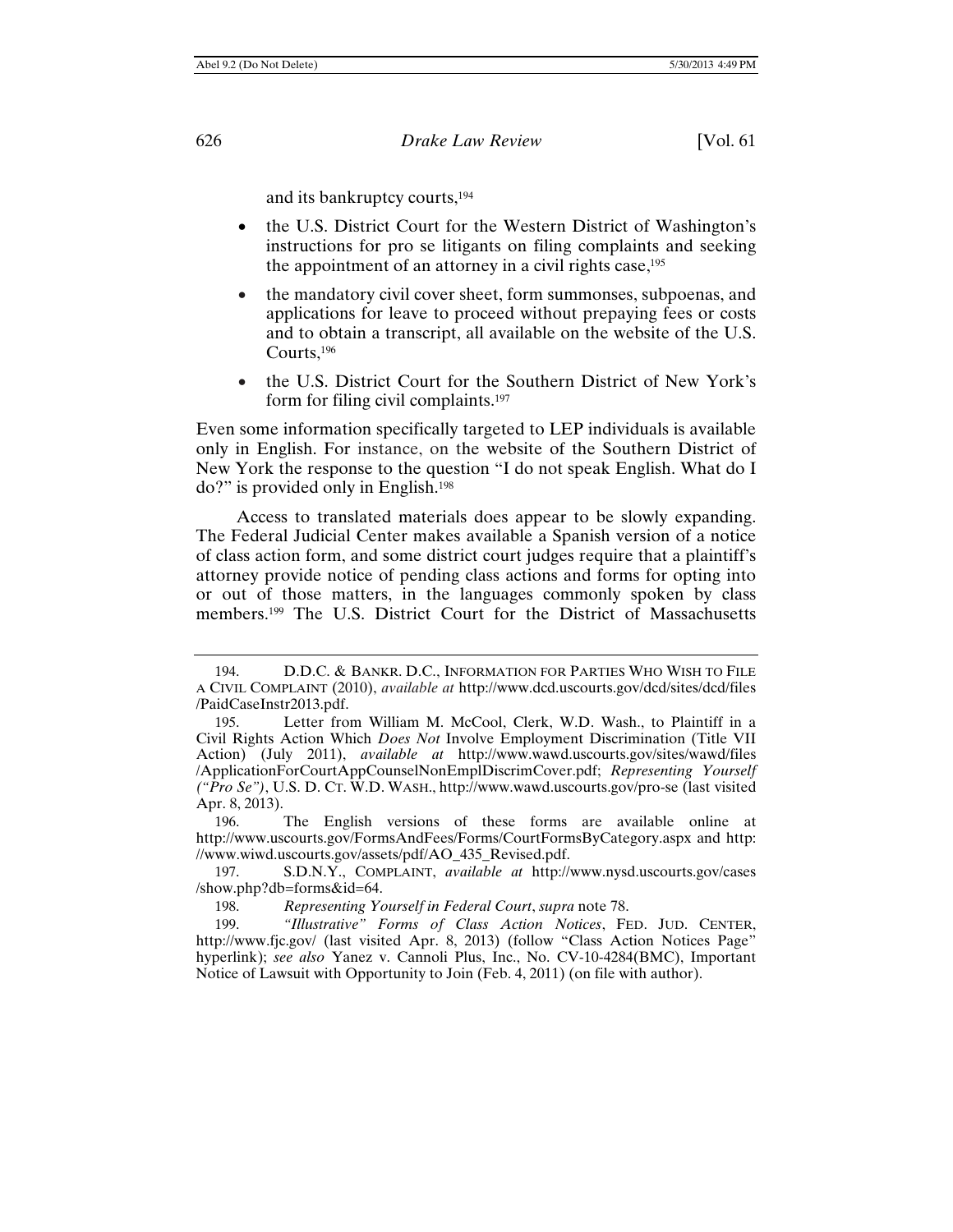makes its manual for civil pro se litigants available in Spanish.200 The website of the U.S. Bankruptcy Court for the District of Nevada provides a link to a Spanish bankruptcy manual created by the Legal Aid Center of Southern Nevada.201 And, the Administrative Office of the U.S. Courts' 2011 annual report promises that "Spanish translations of criminal court forms are available on the Judiciary intranet and translations for civil court forms will be added in the coming months."202

Nonetheless, in many states, there is far more access to information and forms in Spanish and other languages in the state courts than there is in the federal district courts. For example, the New York Office of Court Administration provides a variety of information and forms on its website in Spanish, Chinese, French, Korean, Punjabi, Russian, Wolof, and Haitian Creole.203 The California courts do so in Spanish, Chinese, Vietnamese, Korean, Russian, Tagalog, Hmong, and a number of other languages.204 The federal courts should provide no less.

## IV. RECOMMENDATIONS FOR REFORM

This Article has described serious obstacles that LEP individuals encounter when they try to access the federal courts. Many LEP individuals cannot obtain interpreters, either because they are involved in a civil case brought by someone other than the U.S. government or because a judge has deemed their communication difficulty to be insufficiently serious to warrant appointment of an interpreter. Some are provided with interpreters whose competence has not been adequately assessed, resulting in serious communication errors. Most websites, court information documents, and forms (except for a few criminal forms) are only available in English.

<sup>200.</sup> D. MASS., PASO A PASO: MANUAL PARA LOS LITIGANTES POR DERECHO PROPIO (LITIGANTES *PRO SE*), *available at* http://www.mad.uscourts.gov/general/pdf /StepByStepSpanish.pdf.

<sup>201.</sup> LEGAL AID CTR. OF S. NEV. WILLIAM S. BOYD SCH. OF LAW, BANCARROTA: CLASE DE EDUCACION PARA LA COMUNIDAD (2012), *available at*  http://www.lacsn.org/images/stories/BK-LACSN-Manual-Spanish.pdf.

<sup>202.</sup> *Annual Report 2011*, *supra* note 132.

<sup>203.</sup> Information Available in Ten Different Foreign Languages, N.Y. ST. UNIFIED CT. SYS., http://www.courts.state.ny.us/languages/index.shtml# (last updated Apr. 8, 2013).

<sup>204.</sup> *Informational and Instructional Materials Translated by California Superior Courts*, CAL. JUD. BRANCH (2013), http://www.courts.ca.gov/partners/305.htm.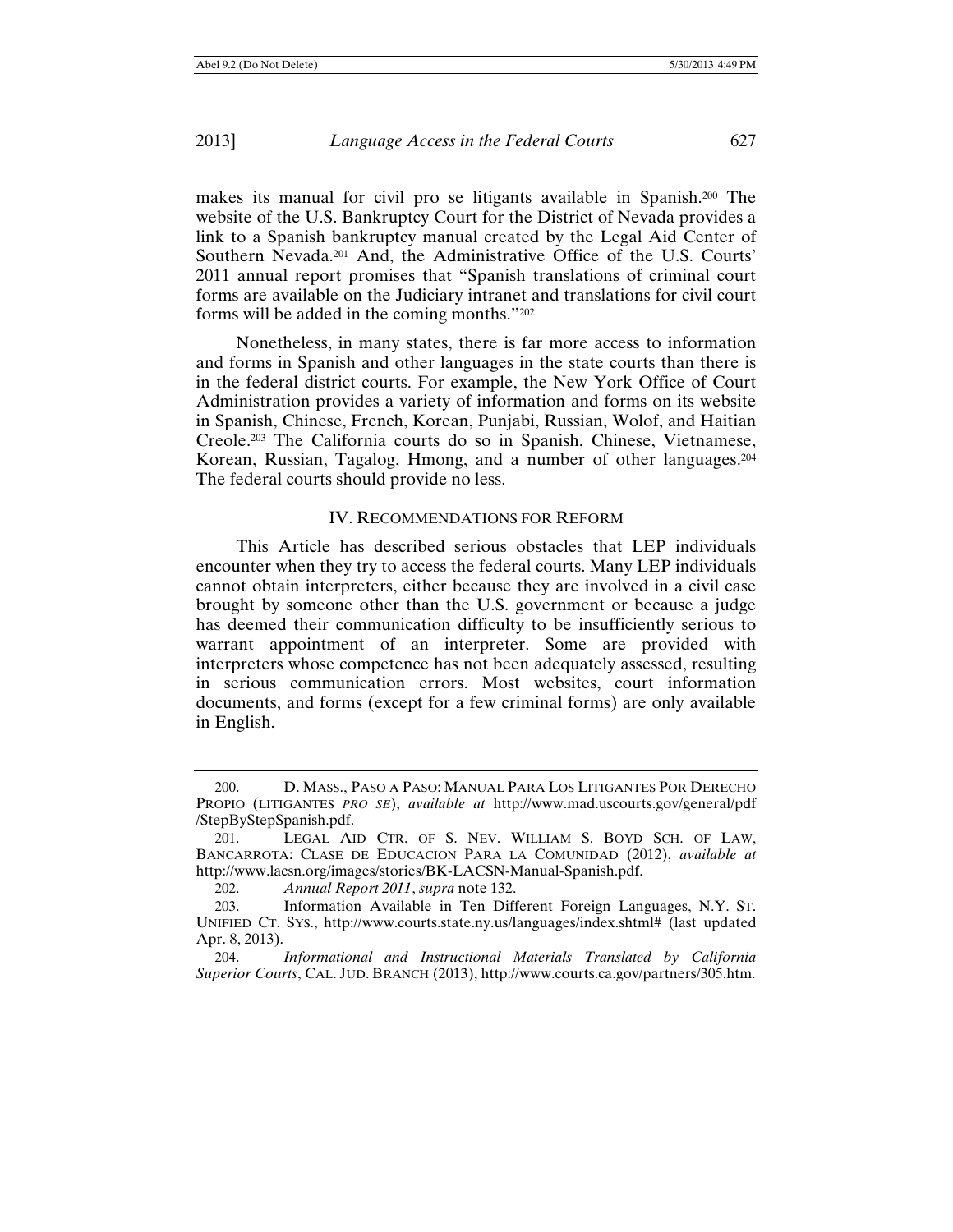Congress, the bodies administering and providing support to the federal courts—including the Judicial Conference, Administrative Office of the Courts, and Federal Judicial Center—and the courts themselves can all take steps to remove these obstacles.

## A. *Congress*

Congress should amend the Court Interpreters Act to clarify that federal courts should provide interpreters in all matters before the federal courts involving an LEP participant, regardless of whether the matter is criminal or civil in nature. Specifically, the phrase "in judicial proceedings instituted by the United States" should be struck from 28 U.S.C.  $§ 1827(d)(1)$ , as follows:

The presiding judicial officer, with the assistance of the Director of the Administrative Office of the United States Courts, shall utilize the services of the most available certified interpreter, or when no certified interpreter is reasonably available, as determined by the presiding judicial officer, the services of an otherwise qualified interpreter, in judicial proceedings instituted by the United States, if the presiding judicial officer determines on such officer's own motion or on the motion of a party that such party (including a defendant in a criminal case), or a witness who may present testimony in such judicial proceedings—

(A) speaks only or primarily a language other than the English language; or

(B) suffers from a hearing impairment (whether or not suffering also from a speech impairment)

so as to inhibit such party's comprehension of the proceedings or communication with counsel or the presiding judicial officer, or so as to inhibit such witness' comprehension of questions and the presentation of such testimony.205

Congress should also allocate sufficient funding to the federal courts to cover the expansion of the court interpreter program to cover all civil cases and to enable the federal judiciary to certify interpreters in additional languages. As described above, both moves are necessary to ensure that the nation's Article III and bankruptcy courts are able to provide the same level of access to LEP individuals as federal agencies and many state courts

<sup>205. 28</sup> U.S.C. § 1827(d)(1) (2006).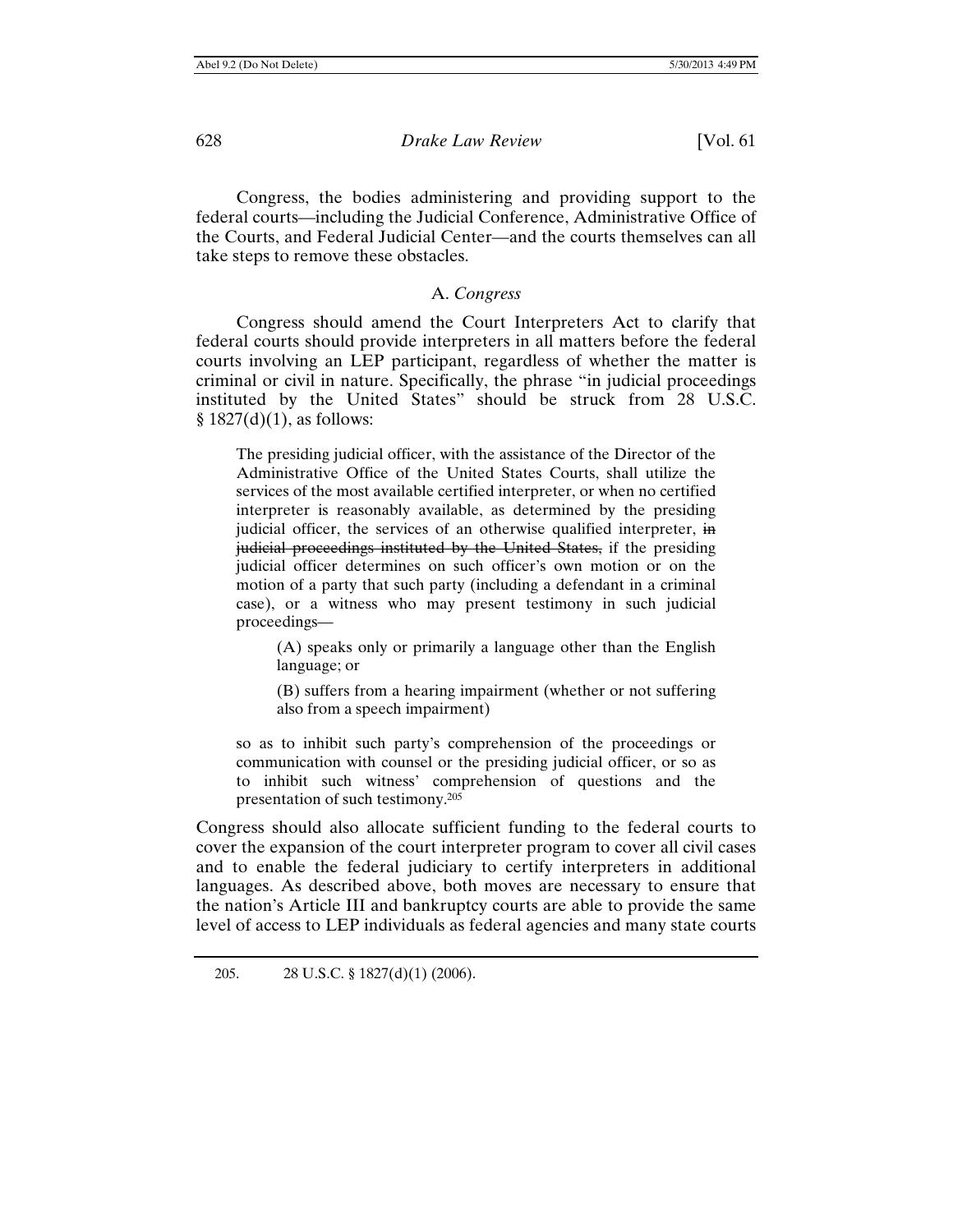provide.206 Doing so would also comport with the ABA's Standards.207

#### B. *Judicial Conference*

The Judicial Conference sets policy for the federal judiciary.208 It consists of the Chief Justice of the Supreme Court, the chief judges of each circuit and of the Court of International Trade, and a district judge from each regional circuit.209 By statute, the Judicial Conference has authority to "submit suggestions and recommendations to the various courts to promote uniformity of management procedures and the expeditious conduct of court business."210 The Judicial Conference should exercise that authority to adopt a policy of providing interpreters to LEP parties and witnesses in all types of court proceedings and amend the Guide to Judicial Policy to reflect this policy change. In addition, to ensure courts do not deny interpreters to LEP individuals who are inhibited in their comprehension of the proceedings, the Judicial Conference should adopt a policy that interpreters should be provided to parties and witnesses who lack sufficient English language proficiency to participate meaningfully in the proceedings. The Judicial Conference should amend the Guide to Judicial Policy to reflect this policy change.

As discussed above, both moves would bring the federal courts in line with the practice of federal agencies and many state courts, which provide interpreters in all sorts of proceedings.211 Doing so would also be consistent with the federal judiciary's tradition of abiding by the spirit of the nation's civil rights statutes, even though separation of powers concerns have led Congress to exempt the federal courts from coverage under those statutes.212 The Judicial Conference's decision to provide reasonable accommodations to people with disabilities, discussed below, is one

210. 28 U.S.C. § 331.

211. *See* discussion *supra* Part III.A.2.

212. JUDICIAL CONFERENCE OF THE U.S., STUDY OF JUDICIAL BRANCH COVERAGE PURSUANT TO THE CONGRESSIONAL ACCOUNTABILITY ACT OF 1995, at 5– 14 (1996).

<sup>206.</sup> *See supra* Part III.A.2.

<sup>207.</sup> *See supra* Part III.A.2.

<sup>208. 28</sup> U.S.C. § 331 (2006); *Judicial Conference of the United States*, U.S. CTS., http://www.uscourts.gov/FederalCourts/JudicialConference.aspx (last visited Apr. 8, 2013).

<sup>209.</sup> *Judicial Conference of the United States: Membership*, U.S. CTS., http://www.uscourts.gov/FederalCourts/JudicialConference/Membership.aspx (last visited Apr. 8, 2013).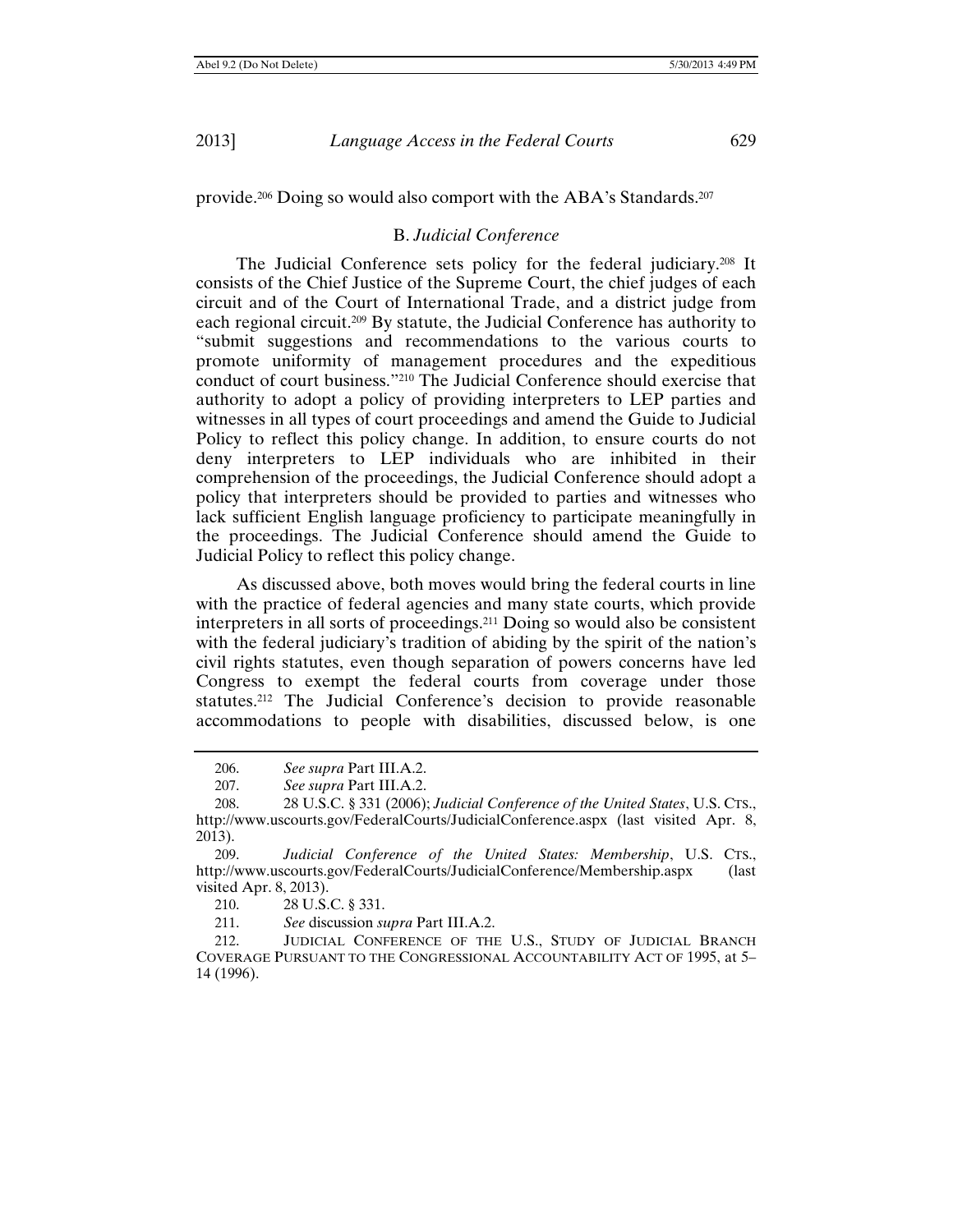example.213 Likewise, when Congress passed legislation specifically obligating itself to provide congressional employees with the protections of four antidiscrimination statutes, the Judicial Conference declared that the federal judiciary would follow the spirit and intent of each statute.214

The Judicial Conference has not yet adopted a policy to expand interpreter access to all civil cases and ensure that interpreters are provided to parties and witnesses who lack sufficient English language proficiency to participate meaningfully. However, the Judicial Conference's *authority* to do so is clear from the actions it has taken to adopt policies allowing judges to appoint interpreters for the deaf and hearing impaired, even in cases not required by the Court Interpreters Act.215 As enacted in 1978, the Court Interpreters Act provided for the appointment of interpreters at government expense for the deaf and hearing impaired, but only in cases brought by the federal government.216 Apparently, the Judicial Conference initially believed it was necessary to amend the Court Interpreters Act in order to provide sign language interpreters in all other cases.217 Accordingly, in 1995, it attempted to persuade Congress to amend the Court Interpreters Act.218 However, that same year, without waiting for congressional action, it adopted a policy that sign language interpreters should be appointed in all cases in which they are needed.<sup>219</sup>

Congress subsequently amended the Court Interpreters Act to allow the appointment of sign language interpreters in any case in which they

<sup>213.</sup> *See infra* notes 215–21 and accompanying text.

<sup>214.</sup> Dotson v. Griesa, 398 F.3d 156, 174 n.12 (2d Cir. 2005) (discussing JUDICIAL CONFERENCE OF THE U.S., *supra* note 212); *see also* Judith Resnik & Lane Dilg, *Responding to a Democratic Deficit: Limiting the Powers and the Term of the Chief Justice of the United States*, 154 U. PA. L. REV. 1575, 1633–34 n.253 (2006) ("[T]he Judicial Conference stated that it was well-established judiciary policy and practice to follow the equal employment opportunity principles applicable to private sector and government employers." (quoting JUDICIAL CONFERENCE OF THE U.S., *supra* note 212, at 6) (internal quotation marks omitted)).

<sup>215.</sup> *See* JUDICIAL CONFERENCE OF THE U.S., *supra* note 38, at 116.

<sup>216.</sup>28 U.S.C. §§ 1827–1828 (2006).

<sup>217.</sup> *See* JUDICIAL CONFERENCE OF THE U.S., *supra* note 38, at 116.

<sup>218.</sup> *Id.*

<sup>219.</sup> ADMIN. OFFICE OF THE U.S. COURTS, *supra* note 39, at II-85 ("[I]n September 1995 the Judicial Conference adopted the policy (upon a CACM recommendation) that all Federal courts provide reasonable accommodations to persons with communications disabilities.").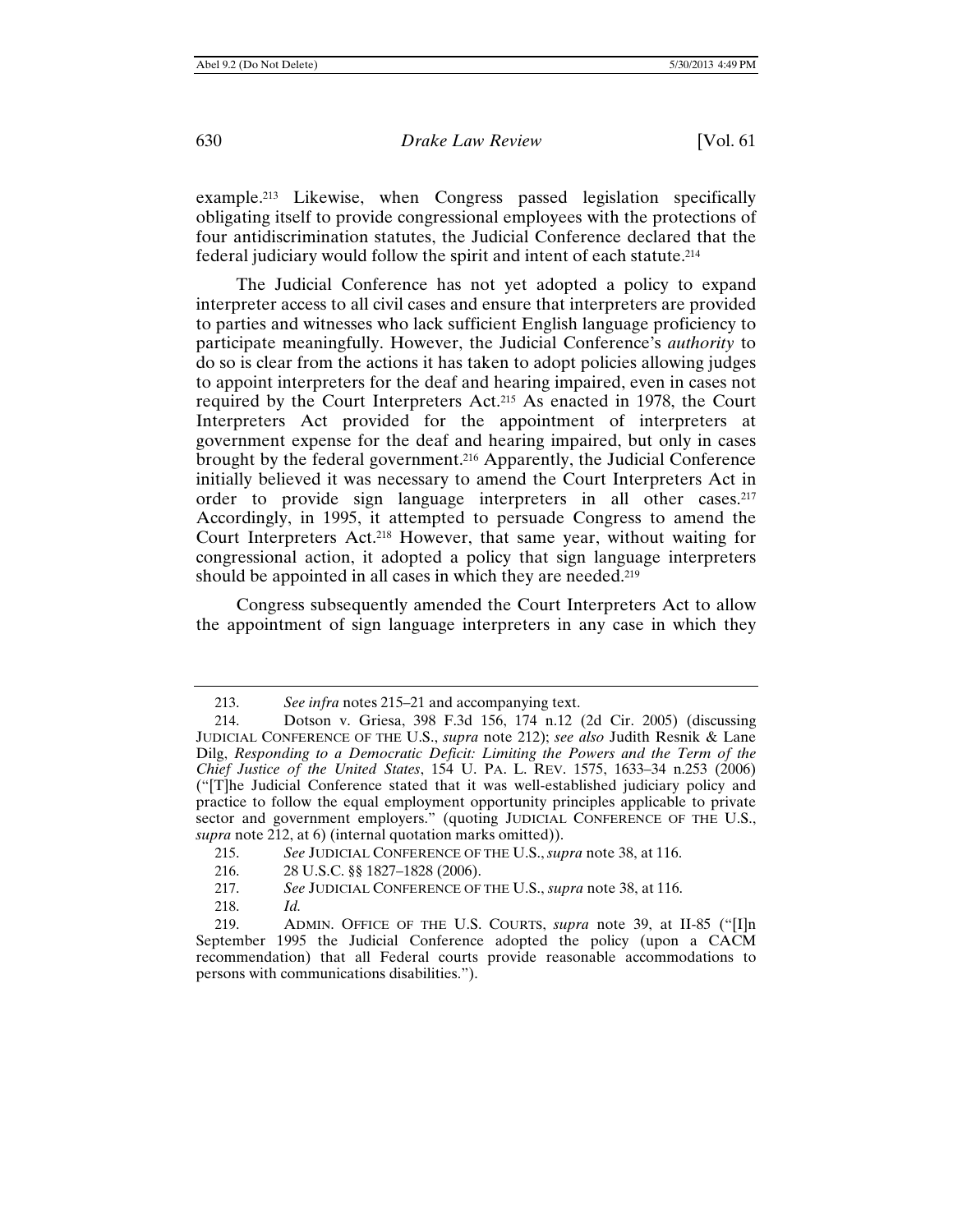were needed.220 However, as the Judicial Conference has noted, the federal courts continue to provide broader access to sign language interpreters than even the amendments to the Court Interpreters Act require:

> Under 28 U.S.C. § 1827(l), a judge may provide a sign language interpreter for a party, witness or other participant in a judicial proceeding, whether or not the proceeding is instituted by the United States.

> Under Judicial Conference policy, a court must provide sign language interpreters or other auxiliary aides and services to participants in federal court proceedings who are deaf, hearingimpaired or have communication disabilities and may provide these services to spectators when deemed appropriate. $221$

The Judicial Conference could, and should, adopt a similar policy regarding the appointment of spoken language interpreters in all cases in which they are needed.

## C. *Administrative Office of the U.S. Courts*

The Administrative Office of the U.S. Courts (AOC) describes itself as the "central support entity" for the federal judiciary.222 It is funded by Congress and operates under the supervision of the Judicial Conference.<sup>223</sup> Among its many duties is oversight of court interpreter certification.224 The AOC also provides website templates that individual courts can use when they upgrade their own websites.<sup>225</sup> As described above, while Congress has expressed a desire for interpreters to be certified in languages other than

<sup>220.</sup> Federal Courts Improvement Act of 1996, Pub. L. No. 104-317, § 306, 110 Stat. 3847, 3852 (codified as amended at 28 U.S.C. § 1827(l) (2006)); *see also* S. REP. NO. 104-366, at 12 (1996).

<sup>221. 5</sup> GUIDE TO JUDICIARY POLICY, *supra* note 23, § 255.10(b)–(c).

<sup>222.</sup> *Administrative Office of the United States Courts*, U.S. COURTS, http://www.uscourts.gov/FederalCourts/UnderstandingtheFederalCourts/Administrativ eOffice.aspx (last visited Apr. 8, 2013).

<sup>223. 28</sup> U.S.C. § 605.

<sup>224.</sup> *Id.* § 1827(a) ("The Director of the Administrative Office of the United States Courts shall establish a program to facilitate the use of certified and otherwise qualified interpreters in judicial proceedings instituted by the United States.").

<sup>225.</sup> Memorandum from Hon. D. Brock Hornby, Chair, Comm. on the Judicial Branch, Admin. Office of the U.S. Courts, to Chief Judges, U.S. Courts, Dist. Court Execs., & Clerks, U.S. Dist. Courts (Jan. 31, 2011), *available at* http://legaltimes .typepad.com/files/fedct-memo.pdf.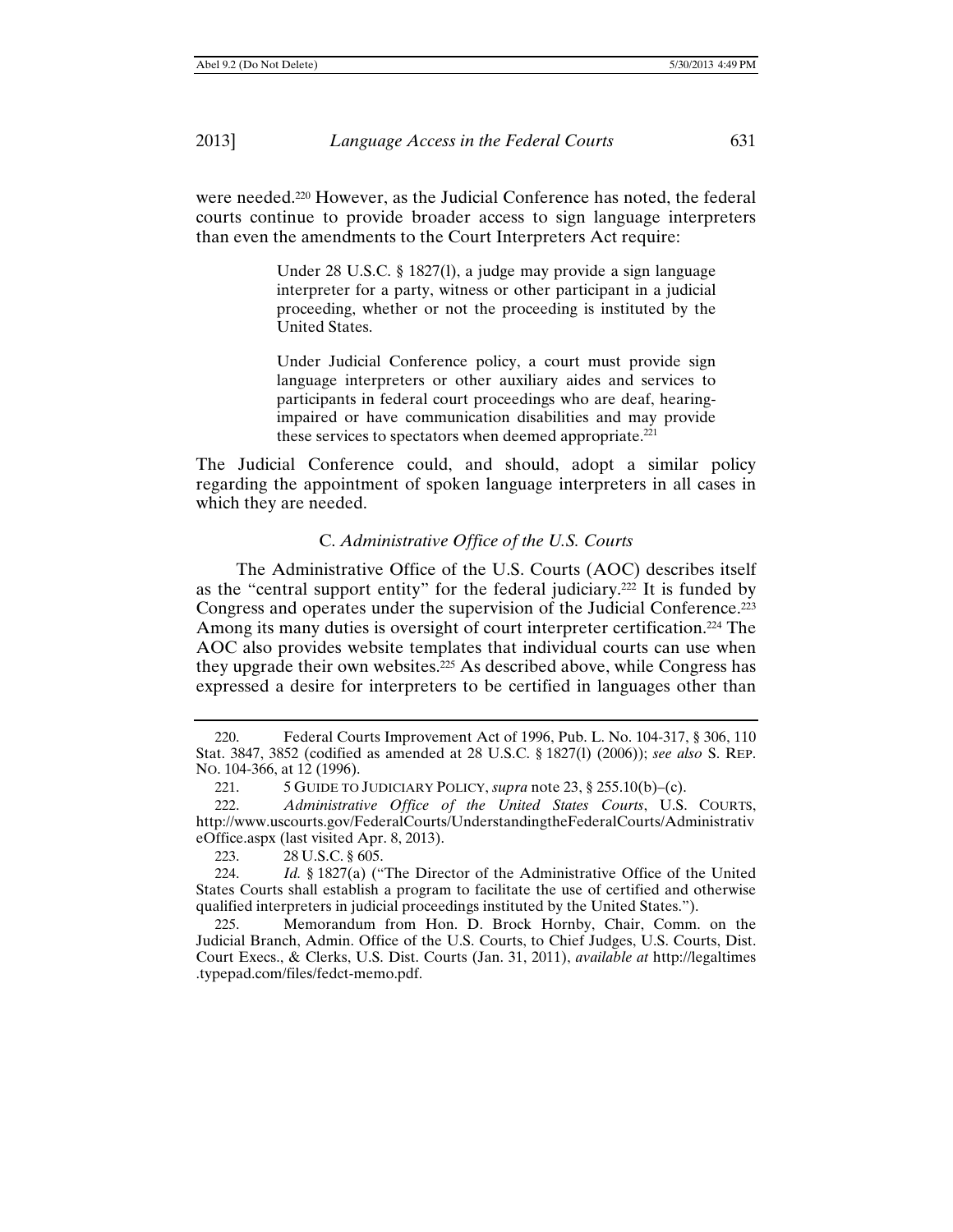Spanish,<sup>226</sup> due to budget concerns the AOC is only certifying interpreters in Spanish.227 The AOC should continue its efforts to begin certifying interpreters in languages other than Spanish. For those languages for which certification is not available, the AOC should use trained, dedicated personnel to assess language capabilities and interpreting skills. This is the practice of some, but not all, individual federal district courts.228 To ensure uniform interpreter quality in all federal courts, the AOC should assume this task itself.229 Additionally, the AOC should incorporate multiple languages into its website templates to help individual courts make their websites available in the languages commonly spoken in each district.

## D. *Federal Judicial Center*

The Federal Judicial Center (FJC) was established by Congress to provide research and education to the federal judicial system.230 Among its judicial education activities are writing and periodically updating the Judicial Benchbook used by federal district courts and providing training opportunities to federal judges.231 There are a number of improvements the FJC should make in the Judicial Benchbook and in its judicial training modules to facilitate language access in the federal courts.

First, to deal with the situations in which judges or court staff must assess a court interpreter's credentials, the FJC should include in the Judicial Benchbook a standard set of questions designed to assess: (1) Whether the interpreter can communicate effectively in English and the target language; (2) whether he or she has court interpreting experience; and (3) whether he or she is familiar and able to comply with the applicable ethics code.232 The FJC should also develop and conduct trainings for new and sitting federal district judges on how to assess interpreters based on the

- 229. *See* AM. BAR ASS'N, *supra* note 19, std. 10.5.
- 230. 28 U.S.C. § 620 (2006).

<sup>226.</sup> *See* H.R. REP. NO. 100-889, at 60 (1988), *reprinted in* 1988 U.S.C.C.A.N. 5982, 6020.

<sup>227.</sup> *See* discussion *supra* Part III.B.

<sup>228.</sup> *See* discussion *supra* Part III.A.1.

<sup>231.</sup> FED. JUDICIAL CTR., EDUCATION AND RESEARCH FOR THE U.S. FEDERAL COURTS 2–3 (2010), *available at* http://www.fjc.gov/public/pdf.nsf/lookup /About\_FJC\_English\_2010\_July.pdf/\$file/About\_FJC\_English\_2010\_July.pdf; *see also*  FED. JUDICIAL CTR., *supra* note 177.

<sup>232.</sup> *See* AM. BAR ASS'N, *supra* note 19, std. 8.4 best practices.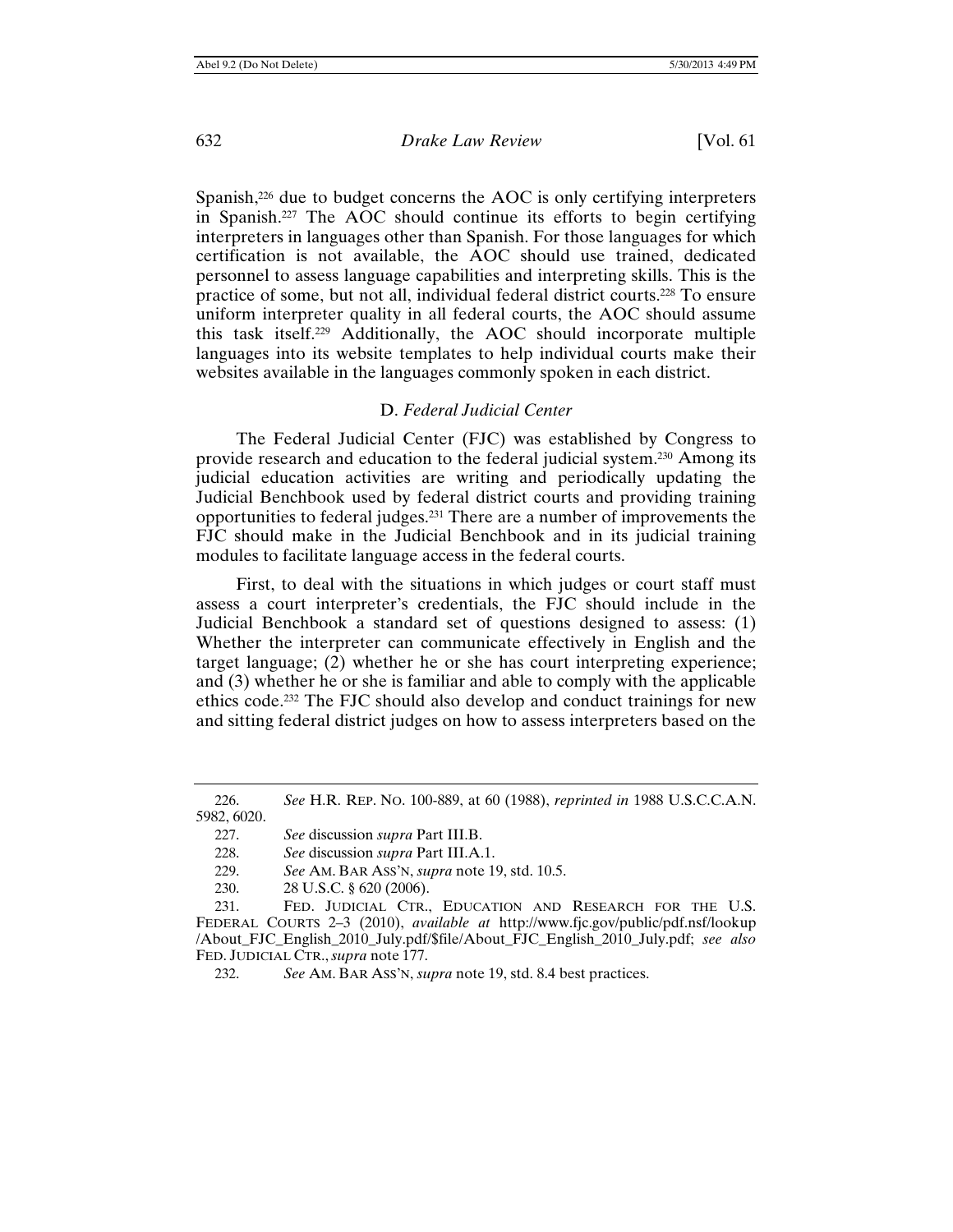above criteria.233

Second, to help judges determine when to appoint an interpreter, the FJC should include in the Judicial Benchbook a standard set of open-ended questions that a judge can use to assess whether a party or witness possesses a sufficient level of English language proficiency to participate meaningfully in the proceedings.234 The FJC should also train judges on how to conduct the assessment. Additionally, the FJC should include in the Judicial Benchbook, and in judicial trainings, guidance for judges on when to inform parties and witnesses of their right to an interpreter and when to conduct a voir dire to assess whether a party or witness possesses a sufficient level of English language proficiency to participate meaningfully in the proceedings.235

#### E. *Federal District Court Judges and Bankruptcy Court Judges*

Federal district court and bankruptcy court judges have the power to decide when to appoint an interpreter and which interpreter to appoint, pursuant to the Court Interpreters Act and court rules.236 Federal district court and bankruptcy court judges should exercise their authority under the Court Interpreters Act and Rule 43(d) of the Federal Rules of Civil Procedure to appoint interpreters for LEP witnesses in civil cases.<sup>237</sup> As this Article discusses above,<sup>238</sup> the Court Interpreters Act requires courts to provide interpreters for LEP individuals on a cost-reimbursable basis, while Rule  $43(d)$  states that when an LEP individual testifies at trial, "[t]he court may appoint an interpreter of its choosing; fix reasonable compensation to be paid from funds provided by law or by one or more parties; and tax the compensation as costs."239 Before the passage of the Court Interpreters Act, federal courts relied on Rule 43 and on its

<sup>233.</sup> *See id.* std. 9 ("Educate judicial partners such as judges, mediators, arbitrators, court staff, attorneys and others about . . . the knowledge, skills, and abilities of a competent language service provider; [and] the policies, procedures, and rules for the appointment and use of credentialed language service providers . . . .").

<sup>234.</sup> *Id.* std. 3 best practices.

<sup>235.</sup> *See id.*; *see also, e.g.*, NAT'L CTR. FOR STATE COURTS, *supra* note 154, at 126; SUPREME COURT OF OHIO, *supra* note 183, at 1.

<sup>236.</sup> *See* 28 U.S.C. § 1827 (2006); FED. R. CIV. P. 43(d); FED. R. CRIM. P. 28; FED. R. EVID. 604.

<sup>237. 28</sup> U.S.C. § 1827; FED. R. CIV. P. 43(d).

<sup>238.</sup> *See supra* Part III.A.1.

<sup>239.</sup> FED. R. CIV. P. 43(d).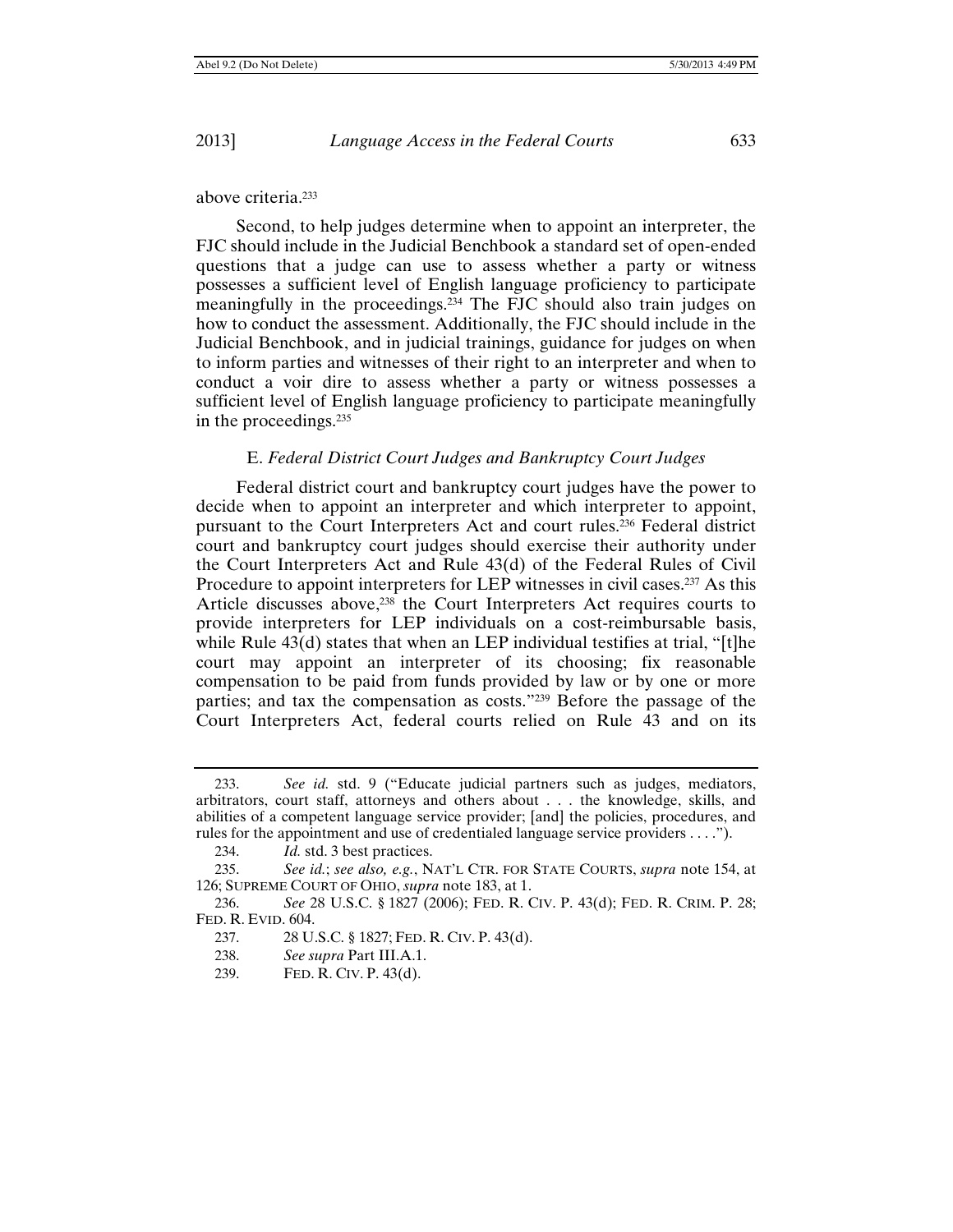counterpart, Rule 28 of the Federal Rules of Criminal Procedure, to appoint interpreters for the deaf and hard of hearing and for LEP individuals.240 These rules remain in effect today and continue to provide a basis for appointing interpreters at the discretion of the court, even in civil cases.241

However, there is a flaw in the appointment system authorized by the Court Interpreters Act and Rule 43; the court may require one or more parties to pay for the interpreter.<sup>242</sup> As the DOJ and ABA recognize, requiring LEP individuals to pay for their own interpreters amounts to imposing an extra surcharge on them solely because of their national origin, and it can chill their exercise of the right of access to the courts.243 For this reason, courts should look for other sources of funding to pay for interpreters, such as attorney admission fees.244

Judges should also use their authority to ensure the interpreters they use are competent. In accordance with the Court Interpreters Act and the Guide to Judiciary Policy, judges should use certified interpreters for incourt proceedings whenever they are reasonably available.<sup>245</sup> When certified interpreters are not available, however, courts should use trained, dedicated personnel to assess the language capabilities of noncertified court interpreters. In the rare instances in which judges or court staff are used to assess the credentials of interpreters, they should do so on the record, using a standard set of questions designed to assess whether the interpreter: (1) can effectively communicate in English and the target

<sup>240.</sup>FED. R. CRIM. P. 28 ("The court may select, appoint, and set the reasonable compensation for an interpreter. The compensation must be paid from funds provided by law or by the government, as the court may direct."); *Report to the Third Circuit Task Force*, *supra* note 41, at 1722 n.263. Federal Rule of Civil Procedure 43(d) was previously called Rule 43(f). However, the substance remains the same.

<sup>241. 27</sup> CHARLES ALAN WRIGHT & VICTOR JAMES GOLD, FEDERAL PRACTICE AND PROCEDURE: FEDERAL RULES OF EVIDENCE § 6056 n.23 (2d ed. 2007) ("There is no doubt that a court at least has the power to appoint interpreters in civil cases. However, a court also has the power in such cases to tax the parties for the cost of interpretation." (citations omitted)); *Report to the Third Circuit Task Force*, *supra*  note 41, at 1722 n.263.

<sup>242.</sup> *See* FED. R. CIV. P. 43(d).

<sup>243.</sup> AM. BAR ASS'N, *supra* note 19, std. 2.3 & std. 2.3 cmt.; Letter from Thomas E. Perez, *supra* note 13, at 2.

<sup>244.</sup> *See* FED. R. CIV. P. 43(d); *see also* discussion, *supra* Part III.A.1.

<sup>245. 28</sup> U.S.C. § 1827(d)(1) (2006); 5 GUIDE TO JUDICIARY POLICY, *supra* note 23, § 320.20.20.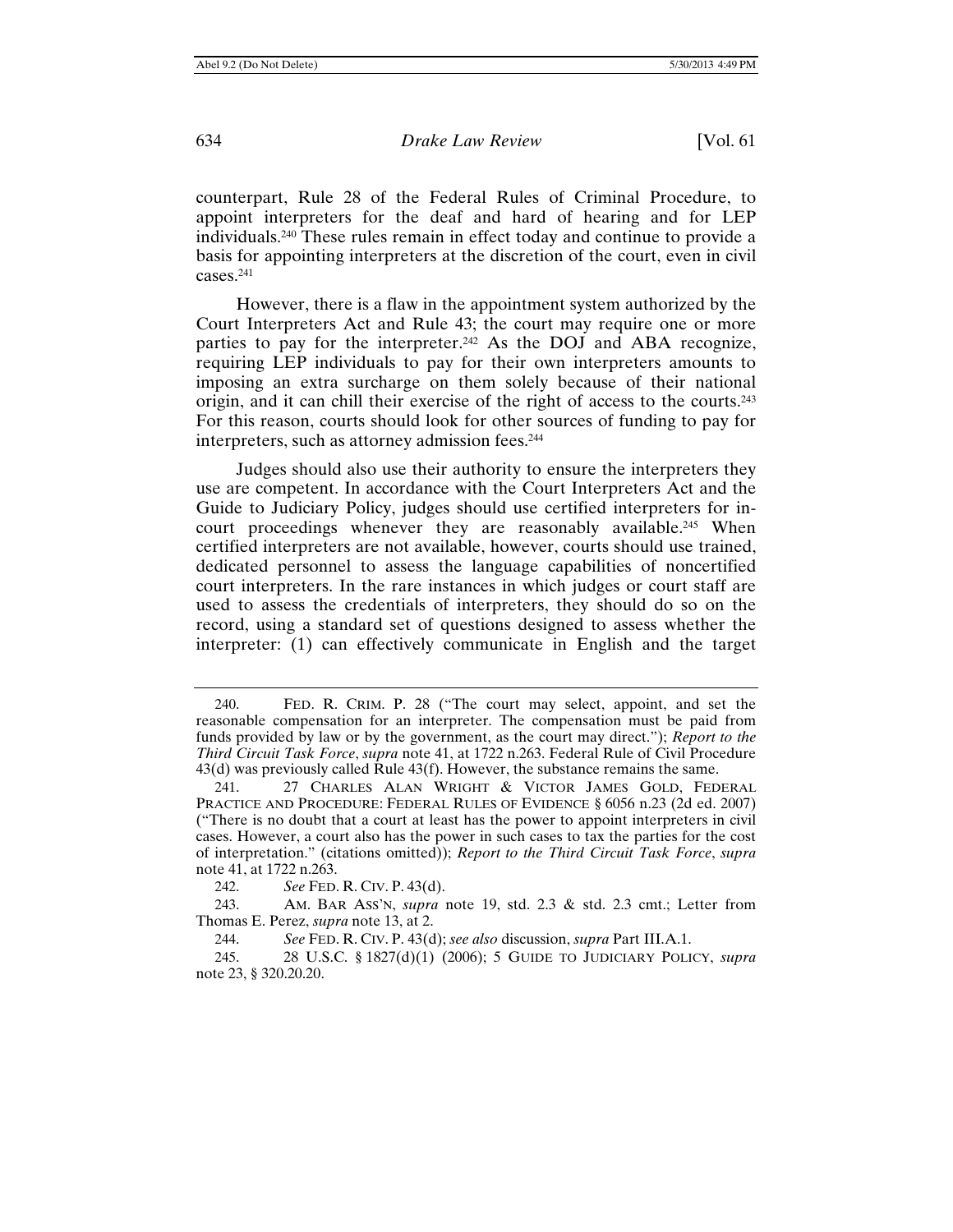language with the specific LEP person; (2) has knowledge of the legal or other terms to be used; (3) has court interpreting experience; and (4) is familiar and able to comply with the applicable code of ethics.

Finally, judges should ensure that an interpreter is provided whenever a party's or witness's English language facility is insufficient to permit meaningful communication and comprehension in the context of a fastpaced, potentially jargon-laden, and emotionally taxing legal proceeding. Judges should use their discretion under the Court Interpreters Act to inquire into the level of English proficiency of any litigant or testifying witness and ask specific, open-ended questions of LEP individuals to ensure they understand the proceeding.

#### F. *Federal District Courts and Bankruptcy Courts*

Each federal district court decides what information to make available to the public through its website and at the courthouse. In order to ensure that LEP individuals are able to access the court, each district court should translate frequently used civil forms and instructions into the languages most frequently spoken in each district.<sup>246</sup> Priority for translations should be given to documents used most frequently by pro se litigants, such as manuals for pro se litigants, information about languageaccess rights, complaint and answer forms, requests to proceed without prepayment of fees, and applications for the appointment of counsel or an interpreter.247 The court should make translated forms in hard copy available at the local clerk's office and any pro se or self-help office associated with the court, as well as on its website. Courts should also translate their websites into the non-English languages most frequently spoken in their districts.248 As with hard-copy documents, priority for translations should be given to individual webpages used most frequently by pro se litigants, such as the sections covering frequently asked questions, information on how LEP persons should proceed, and court location and hours.

#### V. CONCLUSION

This Article describes a number of serious problems that many LEP court users face when they encounter the federal court system, including

<sup>246.</sup> AM. BAR ASS'N, *supra* note 19, std. 7.1 best practices.

<sup>247.</sup> *Id.*

<sup>248.</sup> *See id.*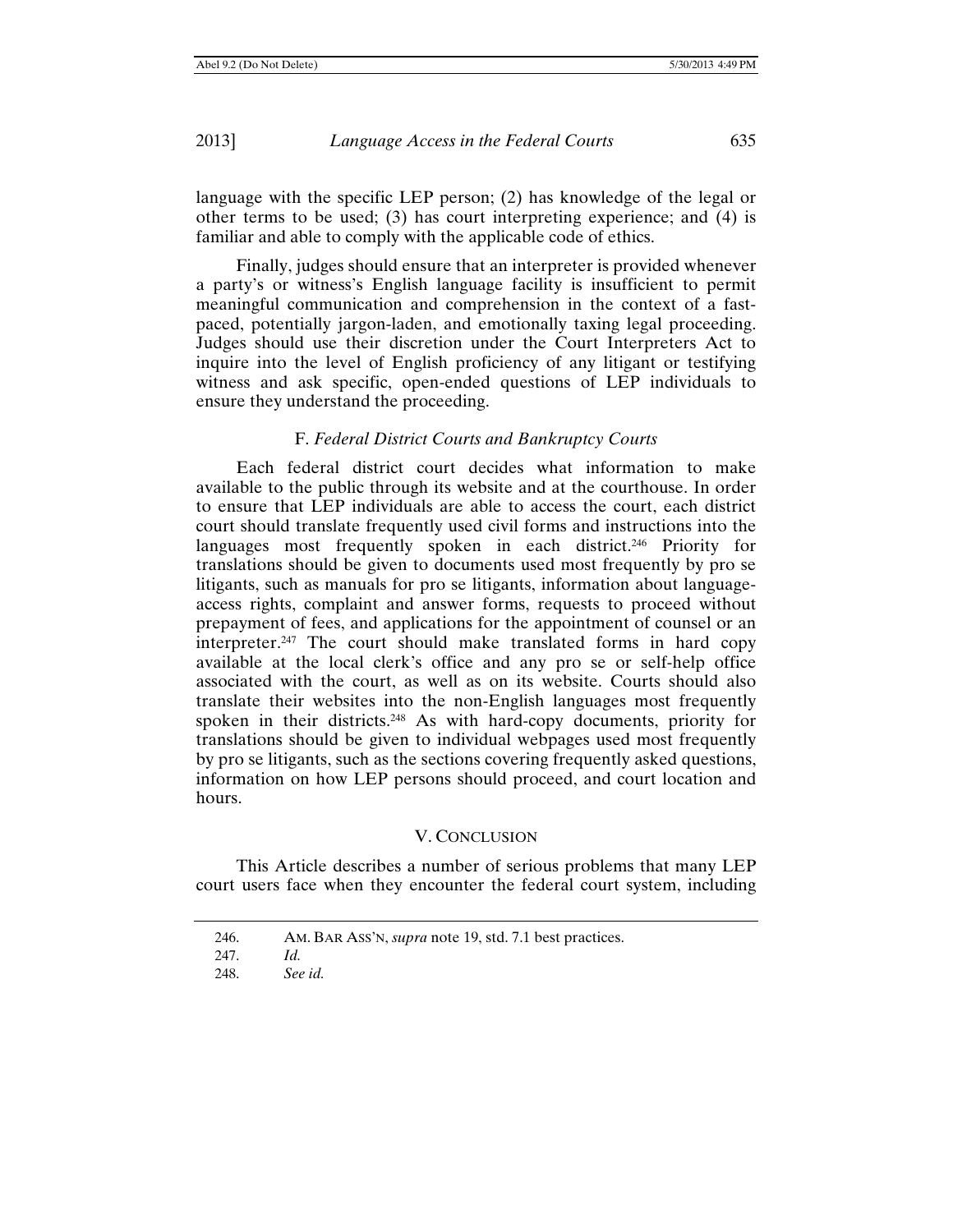lack of access to interpreters, inadequate quality control when noncertified interpreters are used, and too few written materials in languages other than English. In a nation that views its federal judiciary as a cornerstone of democracy, these problems are unacceptable. Accordingly, this Article recommends steps that Congress, the Judicial Conference, the Administrative Office of the Courts, the Federal Judicial Center, federal district courts, and individual judges can take to remedy the situation.

Implementing these solutions will not be easy. The federal judiciary faces serious financial strains that make it difficult to pay for additional interpreters or for certifying interpreters in additional languages.249 However, as the DOJ has stressed, financial constraints are no excuse for allocating funds in a way that disadvantages a discrete group of court users.250 Many state courts have recently expanded their court interpreter programs, even though they are facing budgetary pressures more dire than those of the federal judiciary.251 Both Colorado and Utah, for example, made court interpreter services available in all civil cases in 2011,252 even though both court systems suffered several years of significant budget cuts.253 These state court achievements should be particularly inspiring to the federal judiciary because the number of people needing interpreters in state courts—which hear 95% of the cases filed in the nation<sup>254</sup>—likely dwarfs the number of people needing such services in the federal system. The Colorado judiciary alone hears as many cases annually as the entire federal judiciary, with a budget that amounts to a fraction of the budget for the federal judiciary.255

<sup>249.</sup> *See* Letter from Thomas E. Perez, *supra* note 13, at 4 ("Fiscal pressures . . . do not provide an exemption from civil rights requirements.").

<sup>250.</sup> *Id.*

<sup>251.</sup> *See, e.g.*, *supra* notes 15–16 and accompanying text.

<sup>252.</sup> *See supra* note 17 and accompanying text.

<sup>253.</sup> Hon. Christine M. Durham, Chief Justice, Utah Supreme Court, State of the Judiciary Address 5 (Jan. 24, 2011), *available at* http://www.utcourts.gov/resources /reports/statejudiciary/2011-StateOfTheJudiciary.pdf (describing "fundamental changes in almost every part of our court system" necessitated by budget pressures on the Utah courts); Hon. Michael L. Bender, Chief Justice, Colo. Supreme Court, State of the Judiciary (Jan. 14, 2011), *available at* http://www.courts.state.co.us/Courts/Supreme \_Court/State\_of\_Judiciary\_2011.cfm ("We implemented hiring freezes in 2009 and in 2010, delayed newly authorized judgeships and saved the state more than 10 million dollars. This year, we had a one-time give back of 800,000 dollars and permanently cut 173 positions for an on-going savings of almost 7 million dollars per year.").

<sup>254.</sup> Hon. Christine Durham, *supra* note 253, at 2–3.

<sup>255.</sup> COLO. GEN. ASSEMBLY JOINT BUDGET COMM., FY 2011–12 STAFF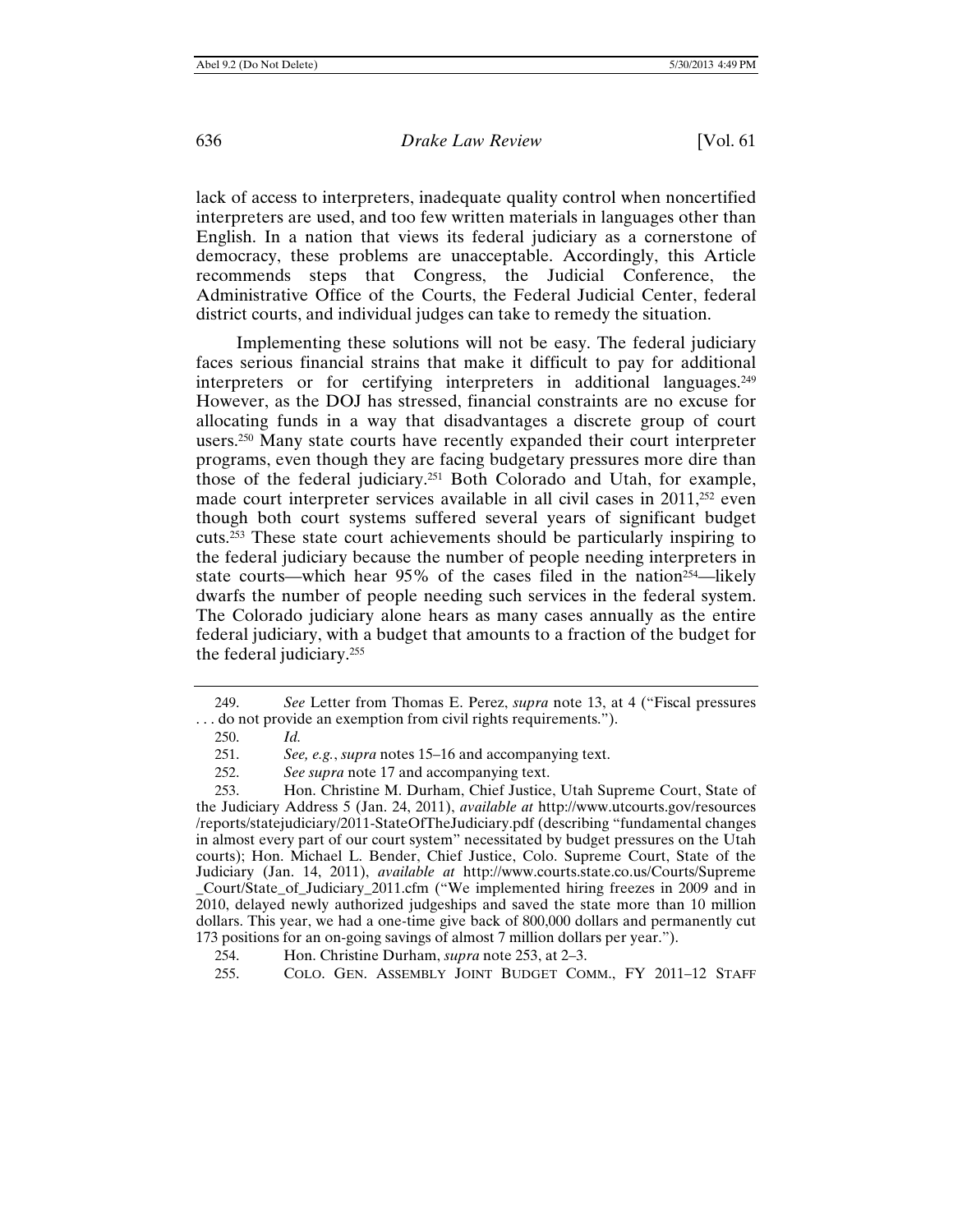In addition, some of the recommendations advocated in this Article will cost little or nothing. For example, developing guidelines to help judges assess the English proficiency of the people who appear before them is a low-cost endeavor with a potentially enormous impact. Indeed, some of the changes advocated here may even save the courts money in the future.256 Providing interpreters in civil cases, ensuring that interpreters are provided to LEP individuals who speak some English but not enough to meaningfully access the courts, and certifying interpreters in additional languages, all reduce the risk of error and the inevitable appeals that follow.257 Translating court information and forms into Spanish and other languages frequently spoken by court users can help pro se litigants understand court procedures and decrease the time that clerks and judges must spend explaining the procedures to them; it can also increase compliance with court orders.258

The difficulty of implementing the reforms urged here is ameliorated by the advantage the federal judiciary gains by being a late adopter; it can take advantage of the many creative techniques developed by state courts and federal agencies to provide language access efficiently and effectively. For example, it would be a simple matter for the federal judiciary to adapt for their own purposes the guidelines developed by the National Center for

256. *See, e.g.*, Nancy K. D. Lemon, *Access to Justice: Can Domestic Violence Courts Better Address the Needs of Non-English Speaking Victims of Domestic Violence?*, 21 BERKELEY J. GENDER, L. & JUST. 38, 55 (2006) (describing a California study finding that a majority of judicial officers thought interpreting would improve the ability of litigants to understand and comply with orders and reduce case backlogs).

257. *See* AM. BAR ASS'N, *supra* note 19, std. 3.2 cmt. ("The failure to appoint an interpreter when one has been requested not only impairs that person's access to justice but also can result in costs and inefficiencies to the court system in the form of appeals, reversals, and remands." (footnote omitted)).

258. *See id.* std. 7.1 best practices ("Translation of documents in a specific proceeding may be necessary for the efficient administration of justice and for the enforceability of court orders.").

BUDGET BRIEFING: JUDICIAL DEPARTMENT 13 (2010), *available at* http://www.courts .state.co.us/userfiles/file/Administration/Financial\_Services/Judicial%20Briefing%20D ocument%20FY2012.pdf (showing Colorado's judicial branch budget of less than onehalf of \$1 billion); CHIEF JUSTICE JOHN ROBERTS, 2012 YEAR-END REPORT ON THE FEDERAL JUDICIARY 3–4 (2012), *available at* http://www.supremecourt.gov/publicinfo /year-end/year-endreports.aspx (follow "2012 Year-End Report" hyperlink) (noting the federal judiciary's budget is just under \$7 billion); Bob Ewegen, *Colorado Upgrades Its Justice System Despite Hard Fiscal Times*, 8 COLO. JUD. INST. 2d Quarter 2012, at 1, 1, *available at* http://www.coloradojudicialinstitute.org/index.php?s=40 (follow "2nd Quarter 2012 Newsletter" hyperlink).